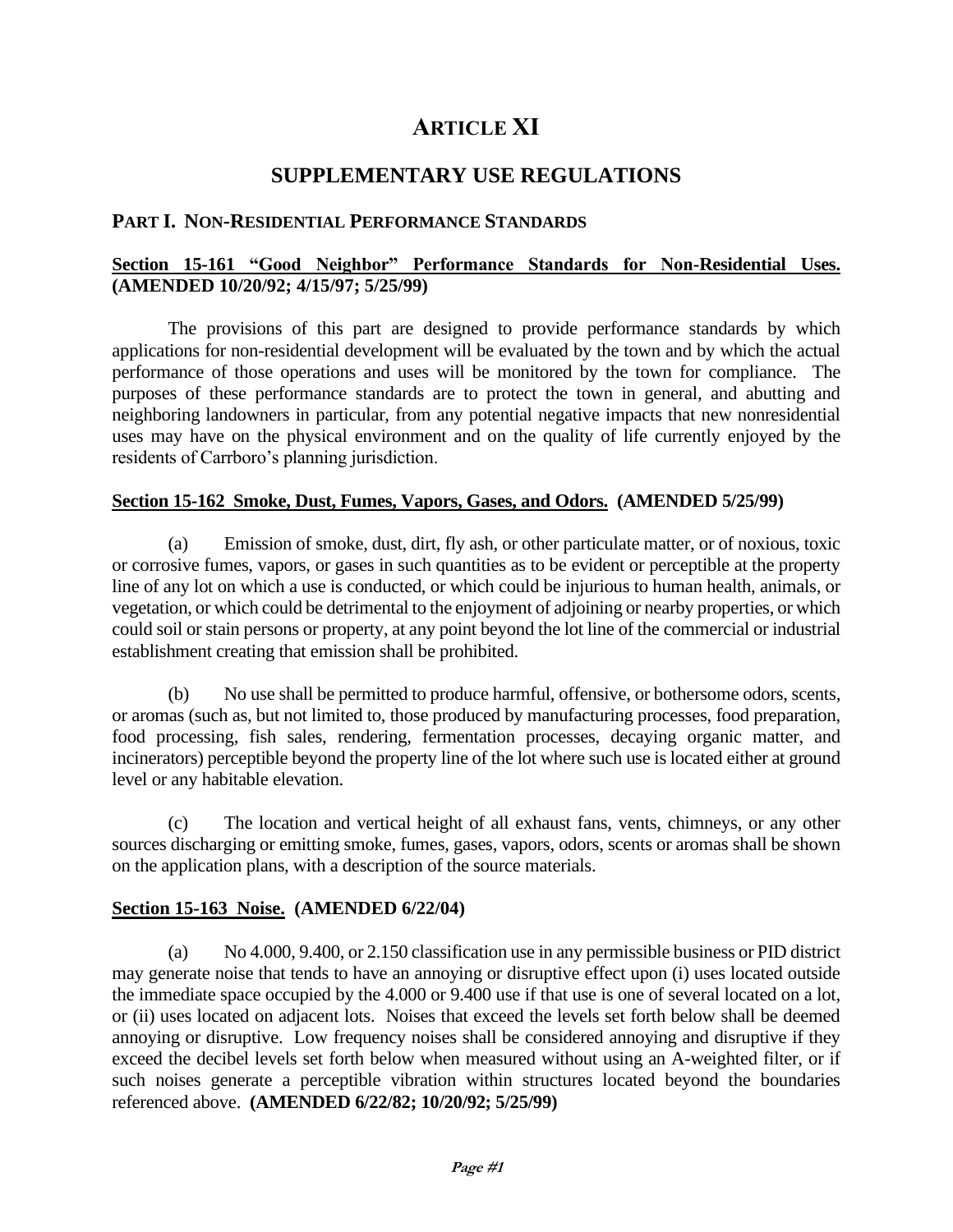(b) Except as provided in subsection (f), the table set forth in subsection (e) establishes the maximum permissible noise levels for 4.000 classification uses in the M-1 and M-2 districts. Measurements shall be taken at the boundary line of the lot where the 4.000 classification use is located, and, as indicated, the maximum permissible noise levels vary according to the zoning of the lot adjacent to the lot on which the 4.000 classification use is located.

(c) A decibel is a measure of a unit of sound pressure. Since sound waves having the same decibel level "sound" louder or softer to the human ear depending upon the frequency of the sound wave in cycles per second (i.e., whether the pitch of the sound is high or low) an A-weighted filter constructed in accordance with the specifications of the American National Standards Institute, which automatically takes account of the varying effect on the human ear of different pitches, shall be used on any sound level meter taking measurements required by this section. And accordingly, all measurements are expressed in  $dB(A)$  to reflect the use of this A-weighted filter.

(d) The standards established in the table set forth in subsection (e) are expressed in terms of the Equivalent Sound Level (Leq), which must be calculated by taking 100 instantaneous A-weighted sound levels at ten second intervals (see Appendix F-1) and computing the Leq in accordance with the table set forth in Appendix F-2.

|           | <b>Table 1:</b> Maximum Permitted Sound Levels, dB(A), for 4.000 Uses ( <b>AMENDED</b> |  |
|-----------|----------------------------------------------------------------------------------------|--|
| 10/20/92) |                                                                                        |  |

|                                                            | <b>ZONING OF ADJACENT LOT</b> |                     | re: 0.0002 Microbar)                                   |                |                |
|------------------------------------------------------------|-------------------------------|---------------------|--------------------------------------------------------|----------------|----------------|
| Zoning of Lot Where Residential<br>4.000 Use is Located    |                               | <b>PUD</b>          | <b>B-1-G, B2,</b><br><b>B-1-C, B3</b><br><b>B4, PF</b> | M1             | M <sub>2</sub> |
| <b>TIME</b><br>DAY<br>OF<br><b>OF</b><br><b>OPERATIONS</b> | 7:00 AM-<br>7:00 PM           | 7:00 PM-<br>7:00 AM | <b>ANYTIME</b>                                         | <b>ANYTIME</b> | <b>ANYTIME</b> |
| $M-1$<br>$M-2$<br>O/A                                      | 50<br>50<br>50                | 45<br>45<br>45      | 55<br>60<br>55                                         | 60<br>65<br>60 | 65<br>70<br>65 |

**Table 2**: Maximum Permitted Sound Levels, dB(A), for 9.400 Uses **(AMENDED** 

**10/20/92)**

|                                                     | ZONING OF ADJACENT LOT (re: 0.0002 Microbar) |                                 |    |               |
|-----------------------------------------------------|----------------------------------------------|---------------------------------|----|---------------|
| <b>ZONING OF LOT WHERE 9.400 USE IS RESIDENTIAL</b> |                                              | OR   B-1-C, B2, CT, B-1-G,   M1 |    | $\mathbf{M2}$ |
| <b>LOCATED</b>                                      | <b>PUD</b>                                   | <b>B3, B4, O, O/A</b>           |    |               |
| <b>B-1-G, B4 or B-3-T</b>                           | 50                                           | 55                              | 60 | 70            |
| $M-1$                                               | 50                                           | 55                              | 60 | 70            |
| $M-2$                                               | 50                                           | 60                              | 65 | 70            |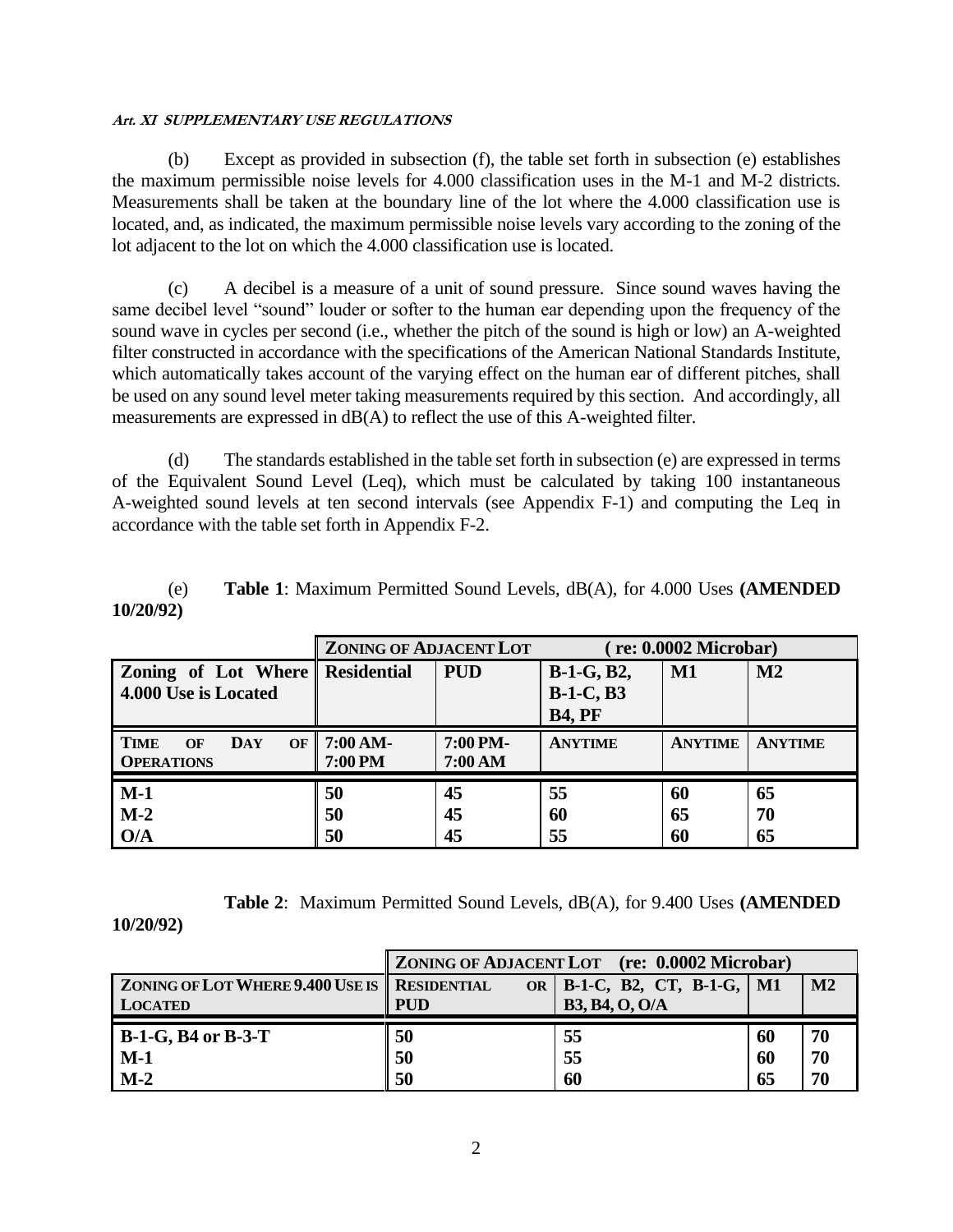**Table 3**: Maximum Permitted Sound Levels, dB(A), for 2.150 Uses **(AMENDED 04/15/97)**

|                                                     | <b>ZONING OF ADJACENT LOT</b> (re: 0.0002 Microbar) |                                 |                |
|-----------------------------------------------------|-----------------------------------------------------|---------------------------------|----------------|
| <b>ZONING OF LOT WHERE 2.150 USE IS RESIDENTIAL</b> |                                                     | OR   B-1-C, B2, CT, B-1-G,   M1 | M <sub>2</sub> |
| <b>LOCATED</b>                                      | <b>PUD</b>                                          | <b>B3, B4, O, O/A, PF</b>       |                |
| $B-1-C$                                             | 50                                                  | 55                              | 70<br>60       |

(f) Impact noises are sounds that occur intermittently rather than continuously. Impact noises generated by sources that do not operate more than one minute in any one hour period are permissible up to a level of 10 dbA in excess of the figure listed in subsection (e), except that this higher level of permissible noise shall not apply from 7:00 P.M. to 7:00 A.M. when the adjacent lot is zoned residential. The impact noise shall be measured using the fast response of the sound level meter.

(g) Noise resulting from temporary construction activity that occurs between 7:00 A.M. and 7:00 P.M. shall be exempt from the requirements of this section.

(h) The operation of dry cleaning machinery in the B-3 zoning district, including but not limited to steam boilers, vacuum units, steamers, dry cleaning machines, pressing machines and air compressors, shall not be permissible outside of the hours between 7:00 a.m. and 6:00 p.m. Monday through Friday, 12:00 noon and 5: 00 p.m. on Saturday, if and to the extent that such operation results in noise that is audible at the property line of the lot on which the business operating such machinery is located. Any business that is not in compliance with this provision shall be required to bring their dry cleaning operations into compliance within 90 days of the effective date of this ordinance.

### **Section 15-164 Vibration.**

(a) No 4.000, 9.400, or 2.150 classification use in any permissible business or PID district may generate any ground transmitted vibration that is perceptible to the human sense of touch measured at (i) the outside boundary of the immediate space occupied by the enterprise generating the vibration if the enterprise is one of several located on a lot, or (ii) the lot line if the enterprise generating the vibration is the only enterprise located on the lot. **(AMENDED 6/22/82; 10/20/92; 05/15/97)**

(b) No 4.000 classification use in an M-1 or M-2 district may generate any groundtransmitted vibration in excess of the limits set forth in subsection (e). Vibration shall be measured at any adjacent lot line or residential district line as indicated in the table set forth in subsection (d).

(c) The instrument used to measure vibration shall be a three component measuring system capable of simultaneous measurement of vibration in three mutually perpendicular directions.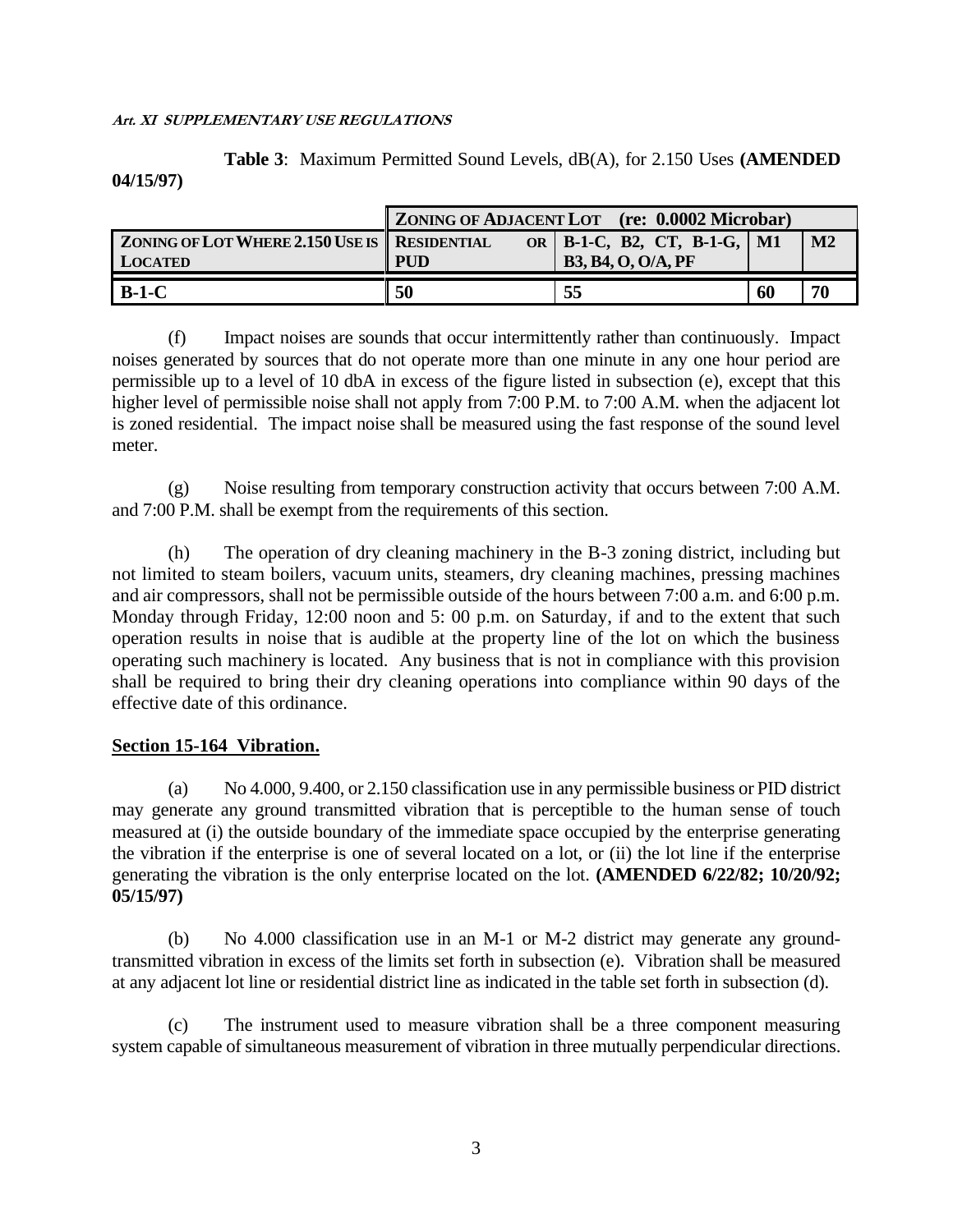(d) The vibration maximums set forth in subsection (e) are stated in terms of particle velocity, which may be measured directly with suitable instrumentation or computed on the basis of displacement and frequency. When computed, the following formula shall be used:

| P.V. | $\equiv$ | $6.28$ F x D                                           |
|------|----------|--------------------------------------------------------|
| P.V. | $\equiv$ | Particle velocity, inches per second                   |
| F    | $=$      | Vibration frequency, cycles per second                 |
| Ð    | $\equiv$ | Single amplitude displacement of the vibration, inches |

The maximum velocity shall be the vector sum of the three components recorded.

### (e) Table of Maximum Ground Transmitted Vibration.

| <b>PARTICLE VELOCITY, INCHES PER SECOND</b> |                          |                             |  |  |
|---------------------------------------------|--------------------------|-----------------------------|--|--|
| ZONING DISTRICT                             | <b>ADJACENT LOT LINE</b> | <b>RESIDENTIAL DISTRICT</b> |  |  |
| $\sqrt{\frac{M-1}{M-2}}$                    | 0.10                     | 0.02                        |  |  |
|                                             | 0.20                     | 0.02                        |  |  |

(f) The values stated in subsection (e) may be multiplied by two for impact vibrations, i.e., discrete vibration pulsations not exceeding one second between pulses.

(g) Vibrations resulting from temporary construction activity that occurs between 7:00 A.M. and 7:00 P.M. shall be exempt from the requirements of this section.

# **Section 15-165 Ground Water Supply. (REPEALED & AMENDED 5/25/99)**

(a) All outdoor storage facilities for fuel, chemical, or industrial wasters, and potentially harmful raw materials, shall be located on impervious pavement, and shall be completely enclosed by an impervious dike high enough to contain the total volume of liquid kept in the storage area, plus the accumulated rainfall of a fifty (50) year storm. This requirement is intended to prevent harmful materials from spilling and seeping into the ground, contaminating the groundwater.

(b) Non-corrosive storage tanks for heating oil and diesel fuel, not exceeding two hundred seventy five (275) gallons in size, may be exempted from the requirements of this section provided that there is no seasonal high water table within four (4) feet of the surface, and that rapidly permeable sandy soils are not present.

### **Section 15-166 Air Pollution.**

(a) Any 4.000, 9.400, or 2.150 classification use that emits any "air contaminant" (as defined in G.S. 143-213) shall comply with applicable State standards concerning air pollution, as set forth in Article 21B of Chapter 143 of the North Carolina General Statutes. **(AMENDED 10/20/92; 5/15/97)**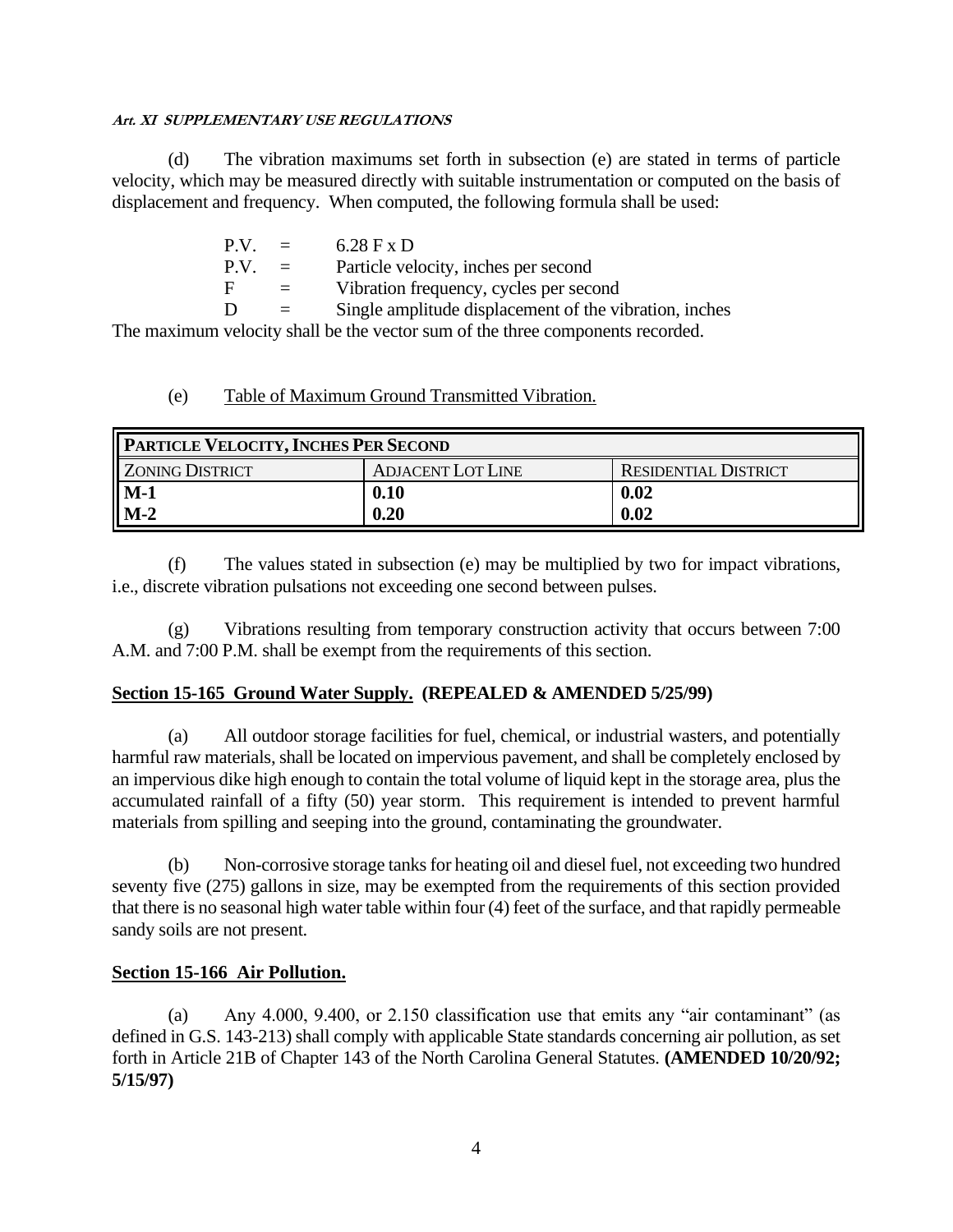(b) No zoning, special use permit-B, or special use permit-A may be issued with respect to any development covered by subsection (a) until the State Division of Environmental Management has certified to the permit-issuing authority that the appropriate State permits have been received by the developer (as provided in G.S. 143-215.108) or that the developer will be eligible to receive such permits, and that the development is otherwise in compliance with applicable pollution laws.

# **Section 15-167 Disposal of Liquid Waste.**

(a) No 4.000, 9.400, or 2.150 classification use in any district may discharge any waste contrary to the provisions of G.S. 143-214.2. **(AMENDED 10/20/92; 5/15/97)**

(b) No 4.000, 9.400, or 2.150 classification use in any district may discharge into the OWASA sewage treatment facilities any waste that cannot be adequately treated by biological means. **(AMENDED 10/20/92; 5/15/97)**

### **Section 15-168 Water Consumption.**

No 4.000, 9.000, or 2.150 use classification use that requires for its operations a daily average of more than 200 gallons of water per employee is permissible in any district. **(AMENDED 5/15/97)**

### **Section 15-169 Electrical Disturbance or Interference. (AMENDED 10/20/92)**

No 4.000, 9.400, or 2.150 classification use may: **(AMENDED 5/15/97)**

- (1) Create any electrical disturbance that adversely affects any operations or equipment other than those of the creator of such disturbance; or
- (2) Otherwise cause, create, or contribute to the interference with electronic signals (including television, and radio broadcasting transmissions) to the extent that the operation of any equipment not owned by the creator of such disturbance is adversely affected.

### **Sections 15-170 through 15-171 Reserved.**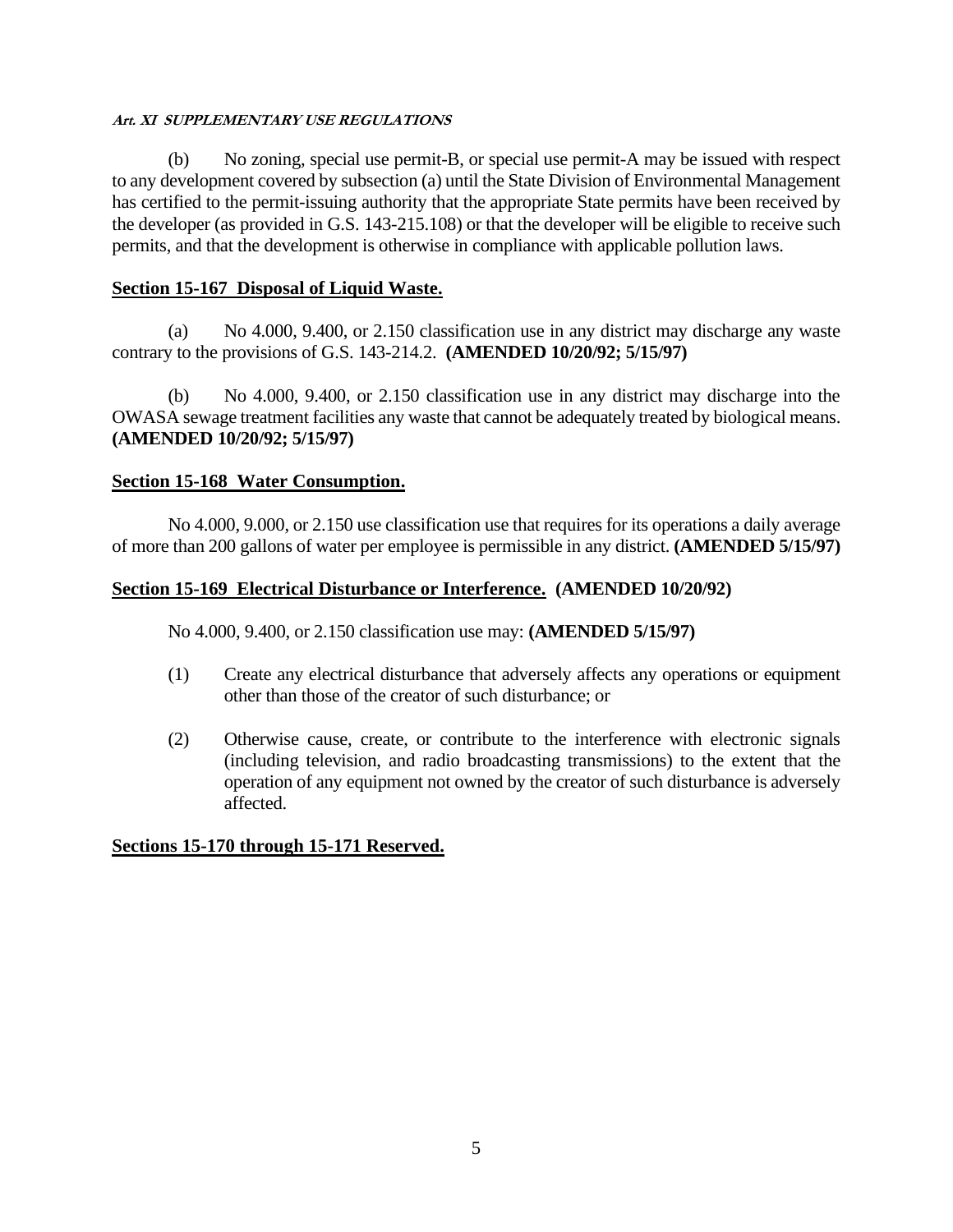### **PART II. MISCELLANEOUS SUPPLEMENTARY USE PROVISIONS**

### **Section 15-172 Neighborhood Utility Facilities.**

(a) As provided in Section 15-151(3), neighborhood utility facilities located within a public right-of-way with the permission of the owner of the right-of-way (state or town) do not require a zoning, special use permit-B, or special use permit-A.

(b) Neighborhood utility facilities may be located on any size lot without regard to the minimum lot size requirements set forth in Article XII. However, if a substandard size lot is created after the effective date of this chapter to accommodate neighborhood utility facilities, then such a lot shall not thereafter be regarded as a legitimate nonconforming lot for purposes of Section 15-123. The plat creating such a substandard lot shall bear a notation indicating that use of the substandard lot is restricted to utility purposes by this subsection.

(c) Neighborhood public facilities shall be permissible in any district only if such facilities:

- (1) Do not exceed six feet in height; and
- (2) Do not generate any noise, smoke, odor, vibration, electrical interference, or other disturbance that is perceptible beyond the boundaries of the lot where such facilities are located or that adversely affects the use of adjoining or neighboring properties.

# **Section 15-172.1 Community or Regional Utility Facilities. (AMENDED 1/22/2019)**

(a) Community or regional utility facilities that: i) support the production of a finished water supply, ii) are within 200 feet of a raw water source, and iii) are no larger than 2000 square feet in building area and no taller than 25 feet in height are allowed in the R-10 zoning district with a zoning permit, provided that such facility otherwise satisfies the requirements of the Carrboro Land Use Ordinance, including the outdoor lighting requirements in Section 15-242.5.

(b) A community or regional utility facility that supports the production of a finished water supply that is larger or taller than the maximums stated above, or that cannot meet one or more of the provisions below, may be allowed in the R-10 Zoning District with a special use permit-B issued by the Board of Adjustment upon satisfaction of the considerations required by section 15-54.

(c) At least one on-site parking space, shall be provided, with additional spaces as needed to accommodate the number of vehicles likely to be present at the facility on a regular basis.

(d) The facility shall be surrounded by a Type A screen on all sides unless: i) the facility is located more than 500 feet from any property boundary line, or ii) existing trees satisfy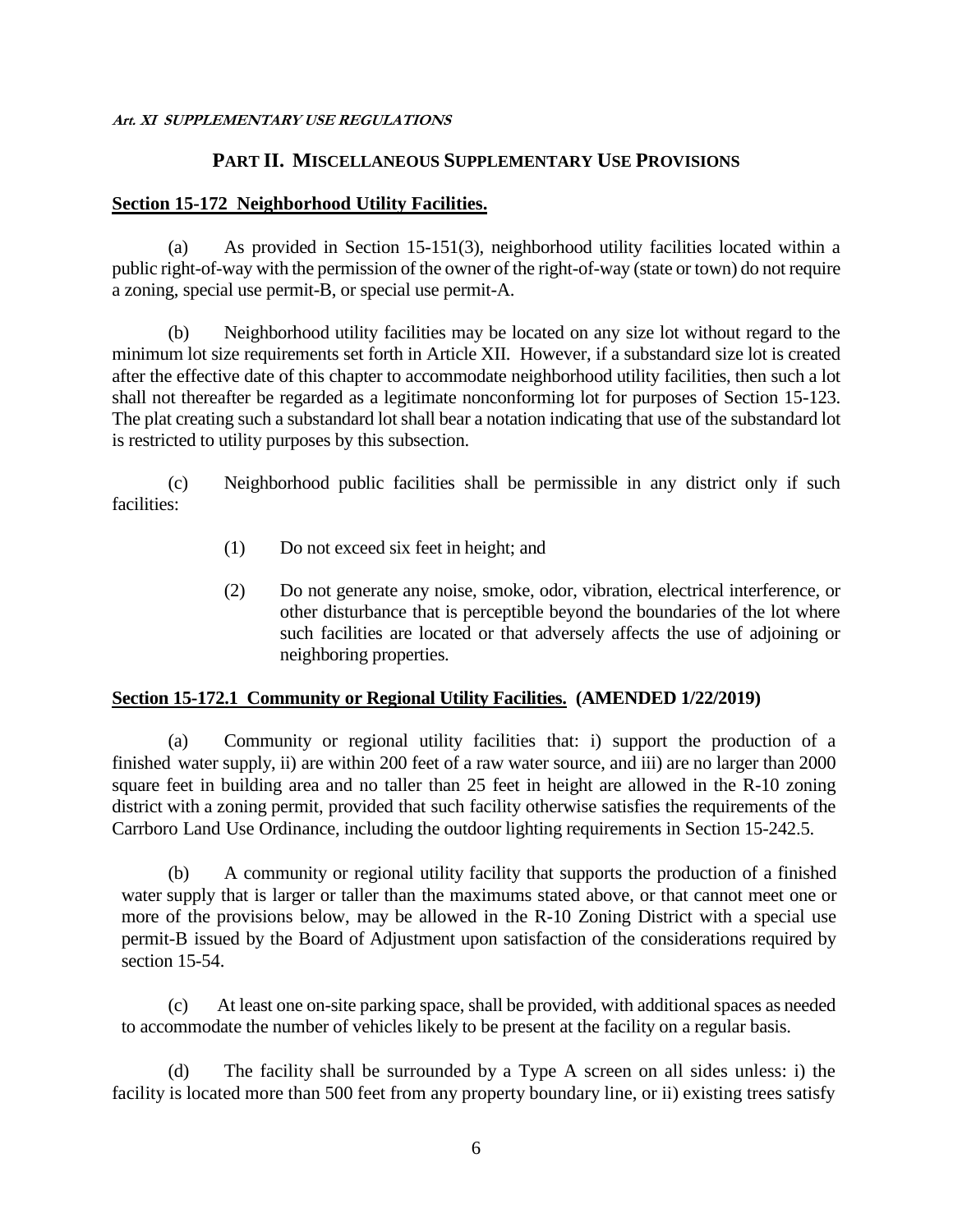the definition of a Type A screen, in which case such trees shall be identified on the site plan and shall be maintained in order to comply with this requirement.

(e) A community or regional utility shall not generate any noise, smoke, odor, vibration, electrical interference, or other disturbance that is perceptible beyond the boundaries of the lot where the facility is located or that adversely affects the use of adjoining or neighboring properties.

(f) No outdoor storage shall be permissible.

(g) Any community or regional utility facility shall have signage identifying the operator of the facility and providing a telephone number or other contact information for the operator.

### **Section 15-173 Horticultural Sales With Outdoor Display.**

Notwithstanding any other provisions of this chapter, if a 19.200 use (horticultural sales with outdoor display) is proposed for any lot less than 5,000 square feet in an area that was in existence on the effective date of this section, then on-site parking shall not be required if the permit-issuing authority determines that on-site parking is not feasible or practical or is undesirable from the standpoint of traffic safety. **(AMENDED 5/12/81)**

### **Section 15-174 Signs on Historic Buildings.**

(a) Notwithstanding the other provisions of this article, whenever: (i) a sign is, on the effective date of this section, attached, painted over, or otherwise affixed to a building that has been included in the National Register of Historic Places; (ii) removal of such sign cannot be accomplished without resort to techniques (such as sandblasting) that would tend to damage, weaken, disfigure, blemish, or deface the portion of such building where the sign is located or otherwise interfere with the historic integrity of such building; (iii) the area of such sign exceeds the maximum surface area permissible under this article; and (iv) the owner or occupant of the historic building wishes to change the message of such pre-existing sign to correspond to a new use of such building, then a new sign may be painted or placed over the pre-existing sign without regard to the maximum sign area restrictions set forth in Section 15-276, if such sign is approved in accordance with the remaining provisions of this section. **(AMENDED 7/28/81)**

(b) The type of sign described in subsection (a) shall be permissible in any non-residential district with a special use permit-B and shall be regarded as a separate principal use for purposes of determining (under Section 15-154) whether an application to install such sign is actually considered by the board of adjustment or by the Town Council.

(c) In approving a sign pursuant to this section, the permit-issuing authority may attach such conditions to this approval as are necessary to ensure that the new sign is compatible with the historic character of the property. Without limiting the foregoing, the permit-issuing authority may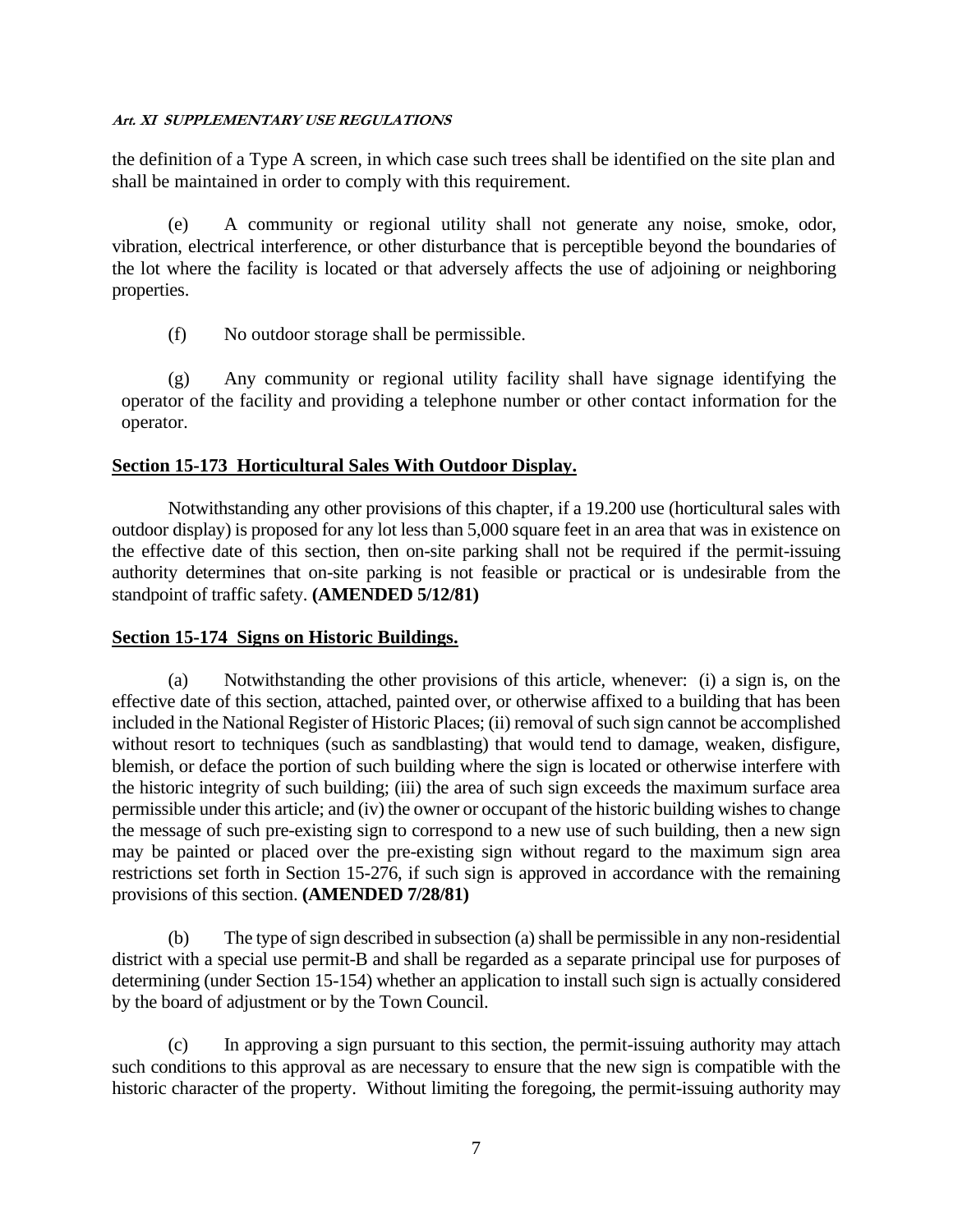require that the actual lettering or message of the sign (as opposed to the background) be not larger than the sign surface area that would be permissible apart from the special provisions of this section.

### **Section 15-175 Special Events.**

(a) In deciding whether a permit for a special event should be denied for any reason specified in Subdivision  $15{\text -}154(c)(4)$ , or in deciding what additional conditions to impose under section 15-59, the Town Council shall ensure that, (if the special event is conducted at all): (**AMENDED 10/13/81)**

- (1) The hours of operation allowed shall be compatible with the uses adjacent to the activity.
- (2) The amount of noise generated shall not disrupt the activities of adjacent land uses.
- (3) The applicants shall guarantee that all litter generated by the special event be removed at no expense to the Town.
- (4) The councilshall not grant the permit unless it finds that the parking generated by the event can be accommodated without undue disruption to or interference with the normal flow of traffic or with the right of adjacent and surrounding property owners.

(b) In cases where it is deemed necessary, the council may require the applicant to post a bond to ensure compliance with the conditions of the special use permit-A.

(c) If the permit applicant requests the town to provide extraordinary services or equipment or if the town manager otherwise determines that extraordinary services or equipment should be provided to protect the public health or safety, the applicant shall be required to pay to the town a fee sufficient to reimburse the town for costs of these services. This requirement shall not apply if the event has been anticipated in the budget process and sufficient funds have been included in the budget to cover the costs incurred.

### **Section 15-175.1 Density Restrictions on 7.200 Uses.**

In all residential districts in which 7.200 uses (nursing care, intermediate care, handicapped or infirm, and child care institutions) are permissible, the gross floor area of all buildings on a lot used for such purposes shall not exceed the total square footage derived by multiplying the number of multi-family dwelling units that would be permitted on such lot by 600 square feet. **(AMENDED 3/22/83)**

### **Section 15-175.2 Recycling Operations.**

The person conducting an operation collecting materials for recycling, including but not limited to glass, aluminum, or paper (as authorized in use classification 15.500 of the Table of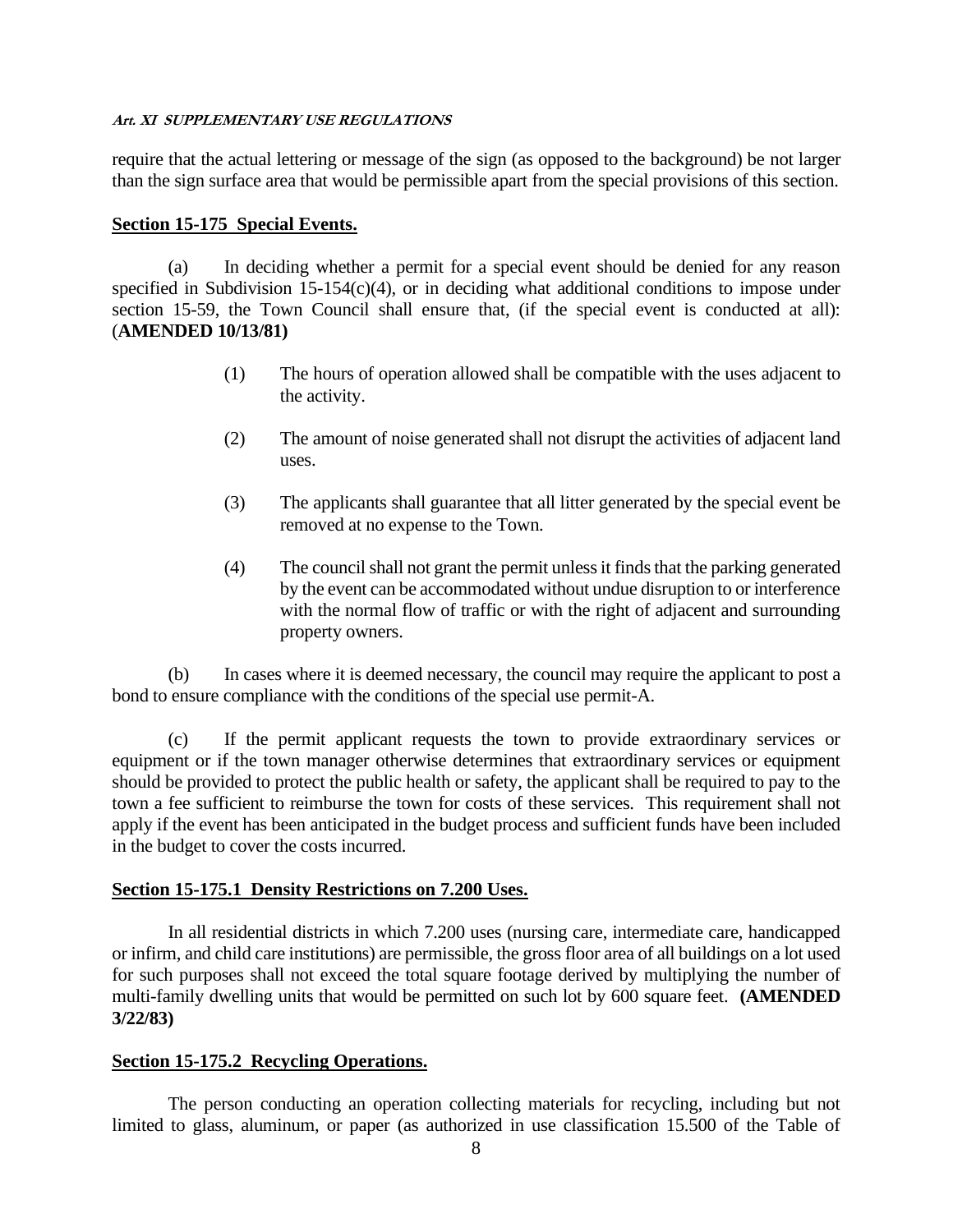Permissible Uses) shall be responsible for ensuring that all materials intended for recycling are kept within an enclosed structure and that the immediate site of the collection facility is kept in good order and free from all debris associated with use of the site for the collection of materials for recycling. **(AMENDED 6/28/83)**

### **Section 15-175.3 Seasonal Christmas Tree or Pumpkin Sales. (AMENDED 10/22/85)**

(a) Notwithstanding any other provision of this chapter, but subject to the remaining provisions of this section, seasonal Christmas tree or pumpkin sales shall be permissible with a zoning permit not only in those districts specified in Section 15-146 (Table of Permissible Uses) but also on lots within other zoning districts where a commercial nonconforming use exists on the date the permit to use the property for this purpose is applied for.

(b) A zoning permit authorizing seasonal Christmas tree or pumpkin sales shall enable the permit recipient to conduct Christmas tree sales annually during the period of December 1st through December 31st and pumpkin sales annually during the period of October 1st through October 31st. The permit need not be renewed annually.

(c) A permit for use classification 19.300 may be issued only if the zoning administrator finds that sufficient on-street or off-street parking is available to patrons of the Christmas tree sales operation so that the operation does not substantially interfere with the safe and convenient flow of vehicular and pedestrian traffic and that the proposed use complies with other applicable provisions of this chapter.

### **Section 15-175.4 Temporary Homes for Homeless and Overnight Shelters for Homeless. (AMENDED 10/22/85**)

In addition to Subsection 182(d) and other applicable provisions, temporary homes for the homeless and overnight shelters for the homeless shall be subject to the following:

(a) There shall be on-site supervision at all times by persons employed by or volunteers trained by the non- profit agency operating the shelter.

(b) Rules of conduct shall be established and enforced by the agency operating the shelter. These rules shall prohibit the use or possession of drugs, alcohol or weapons as well as disorderly conduct.

# **Section 15-175.5 Veterinarian Offices.** (**AMENDED 2/24/87**)

All portions of a veterinarian's office or clinic where animals are kept shall be constructed in such a manner that the noise associated with such a facility remains inside the facility. In making this determination, the board of adjustment shall be guided by recommendations promulgated by the American Animal Hospital Association Hospital Standards regarding the soundproofing of such facilities.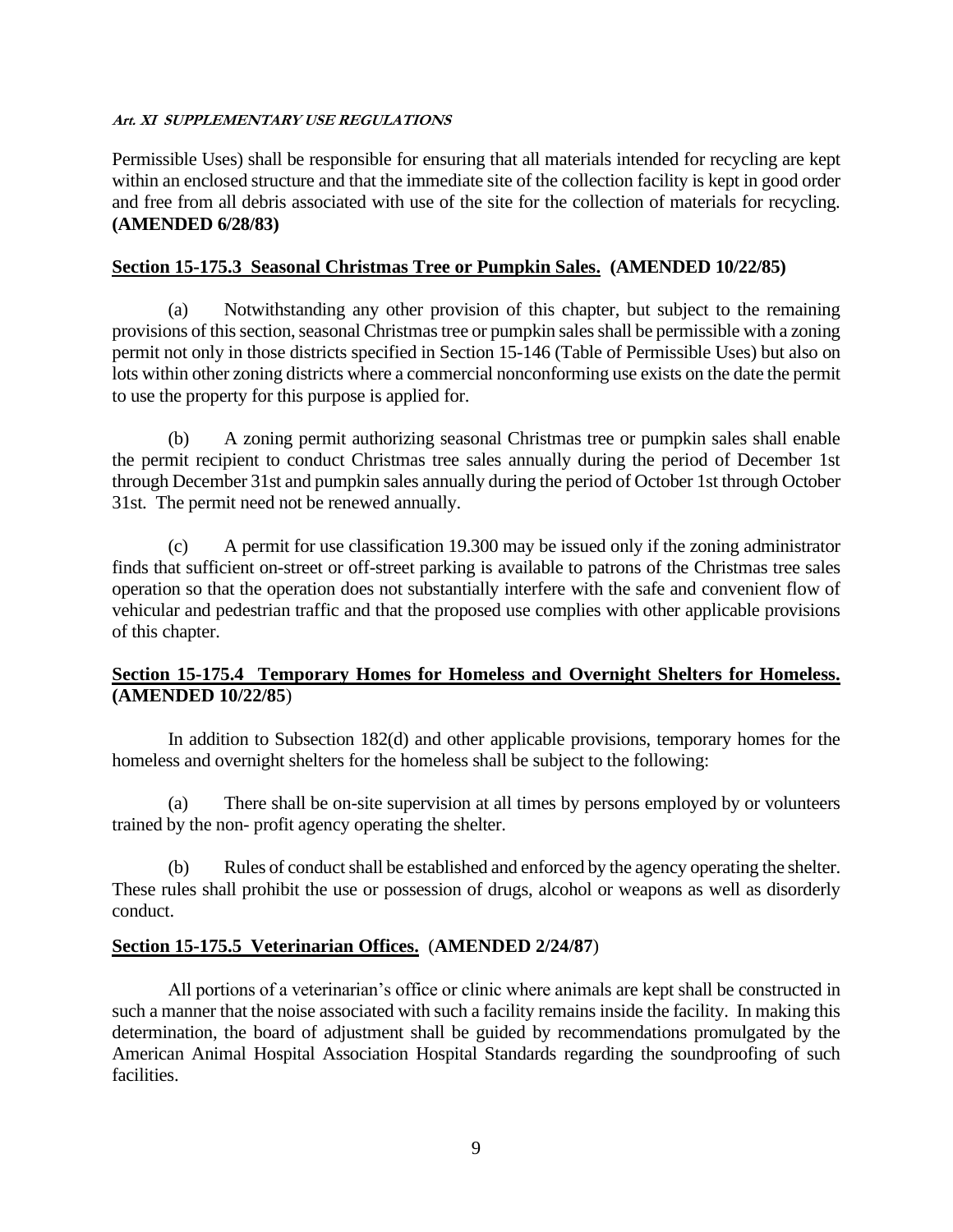### **Section 15-175.6 Temporary Structures and Parking Facilities. (AMENDED 11/28/89**)

(a) Temporary structures and parking facilities (use classification 23.000) are intended to be allowed for a period not to exceed (i) two years from the date the permit for the structure or facility is issued or (ii) thirty days after the primary construction related to such temporary structure or parking facilities receives an occupancy permit, whichever occurs first. Extensions of the use of temporary structures and parking facilities may be expanded for a reasonable period beyond the two-year deadline (i) by the board of adjustment by issuing a special use permit-B in the case of temporary structures originally authorized by a zoning permit, or (ii) by the Town Council by amending the original special use permit-A in the case of temporary structures or facilities originally authorized by a special use permit-A. In deciding whether to allow the extension, the board shall weigh the benefits of the extension to the applicant against any detrimental effects of the extension on neighboring property owners, residents, or the general public.

(b) Paved parking shall not be required, but temporary parking facilities shall meet the standards set forth in Section 15-296 for improved parking areas.

(c) No clearing of any trees in excess of two inches in diameter shall be allowed in order to construct temporary parking facilities.

(d) Within ten months following the expiration of the temporary parking facilities use, the area so used shall, if not paved or graveled prior to being so used, be restored by the permit recipient to its original condition by removing such gravel or paving. This requirement may be waived by the board of adjustment if the board concludes that the cost of such removal clearly outweighs the benefits of such restoration.

### **Section 15-175.7 Automobile Repair Shop or Body Shop (9.400) Uses. (AMENDED 10/20/92)**

(a) 9.400 uses in the B-1-G district shall locate buildings forward towards the street and locate parking and vehicle storage areas to the rear of the lot whenever possible. Applicable setbacks must be observed.

(b) 9.400 uses in the B-1-G district shall be required to place and maintain a Type A screen between the 9.400 use and all surrounding uses. Screening standards found in Section 15-308, Table of Screening Requirements, would apply to 9.400 uses in zoning districts other than B-1-G.

(c) Hazardous materials and byproducts associated with 9.400 uses in all zoning districts such as fuel, lubricants, antifreeze (ethylene glycol), asbestos, freon, carbon monoxide, automobile batteries, and solvents must be registered, stored, handled, and disposed of in accordance with all state and federal regulations.

(d) 9.400 uses in all zoning districts are subject to the performance standards listed in Sections 15-162 through 15-169.

(e) Any vehicle stored on a lot where a 9.400 use occurs must have a valid registration.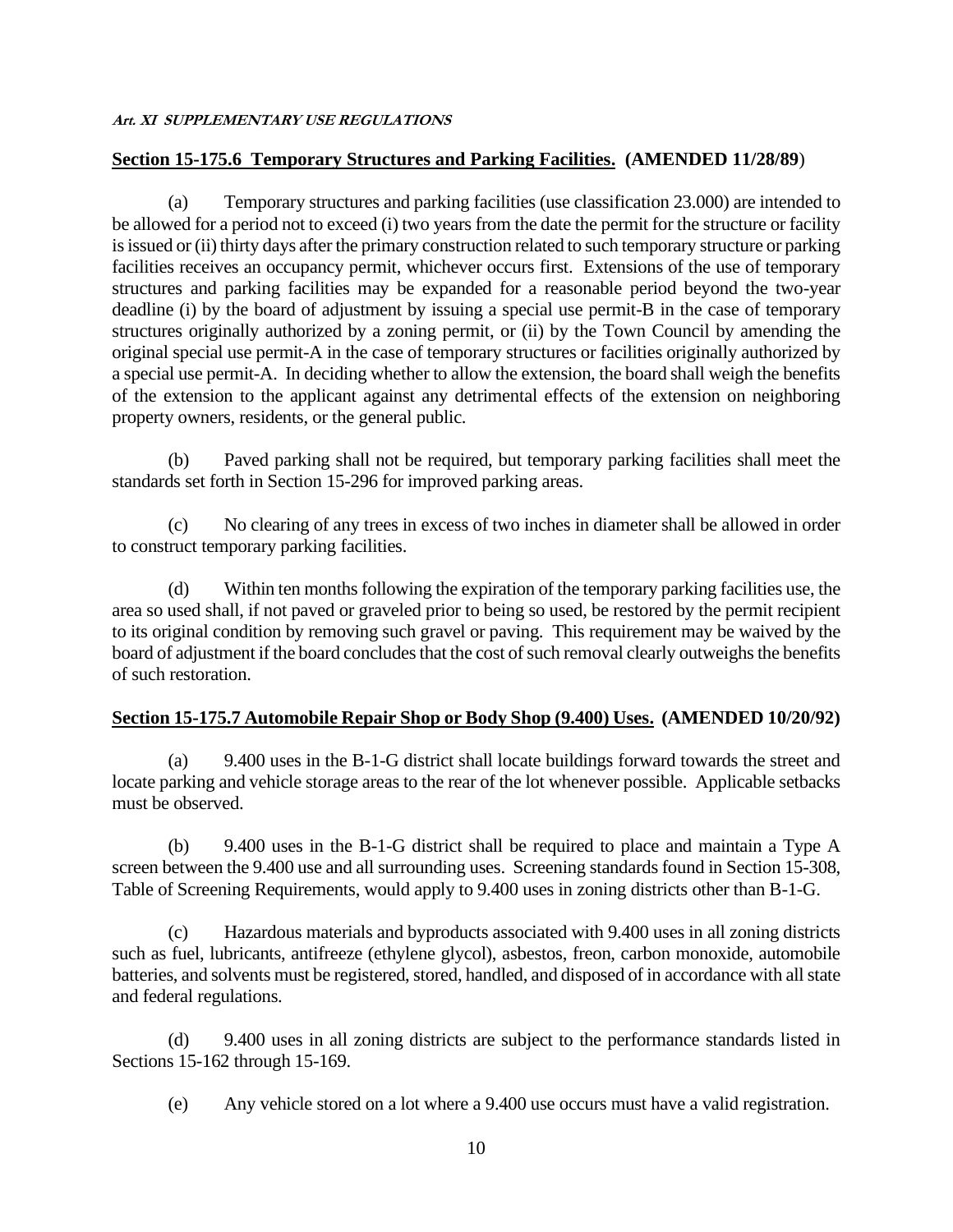### **Section 15-175.8 Access for 8.500 and 8.600 Restaurant Uses in the B-1(g).**

All exits and entrances as well as all traffic using such exits and entrances for 8.500 and 8.600 restaurant uses, shall access only onto arterial streets (whether state or non-state maintained) in the B-1(g) zoning district.

#### **Section 15.175.9 Senior Citizen Residential Complex. (AMENDED 11/28/95)**

(a) The Council may grant a special use permit-A authorizing the development of asenior citizen residential complex (use classification 1.660) only if it finds (in addition to other findings required by this chapter) that the lot proposed for this development borders an arterial street listed in Subsection 15-210(a)(6).

(b) The number of two-family or multi-family dwelling units permissible within the senior citizen residential complex shall be determined in accordance with the provisions of Section 15-182. The number of bedrooms or persons that may be housed within the intermediate care facility portion of the complex shall be determined in accordance with the definition set forth in Subsection 15-15.

(c) If a tract for which an applicant seeks a permit under this section meets the standards for issuance of a special use permit-A authorizing the construction of a senior citizen residential complex:

- (1) The applicant may seek and the Council may grant a special use permit-A authorizing a combination use on this tract, the combination use consisting of a senior citizen residential complex and any other use related to senior citizens that is permissible in the zoning district where the tract is located, so long as all applicable provisions of this chapter are satisfied.
- (2) In approving the special use permit-A for the senior citizen residential complex, or a combination use consisting in part of a senior citizen residential complex, the Council may authorize the tract for which such permit is issued to be subdivided without complying with any of the substantive (as opposed to procedural) standards of this chapter that would otherwise be applicable solely by reason of the fact that the tract is being subdivided, subject to the following requirements:
	- a. This subsection applies only when the subdivision is necessary to comply with the requirements of a governmental agency that is involved with the financing or approval of all or a portion of the senior citizen residential complex; and
	- b. So long as any portion of the tract that is subdivided under this section is used for purposes authorized by a permit issued hereunder, the entirety of the tract remains subject to the permit and can only be used in conformity therewith (see Section 15-63) unless an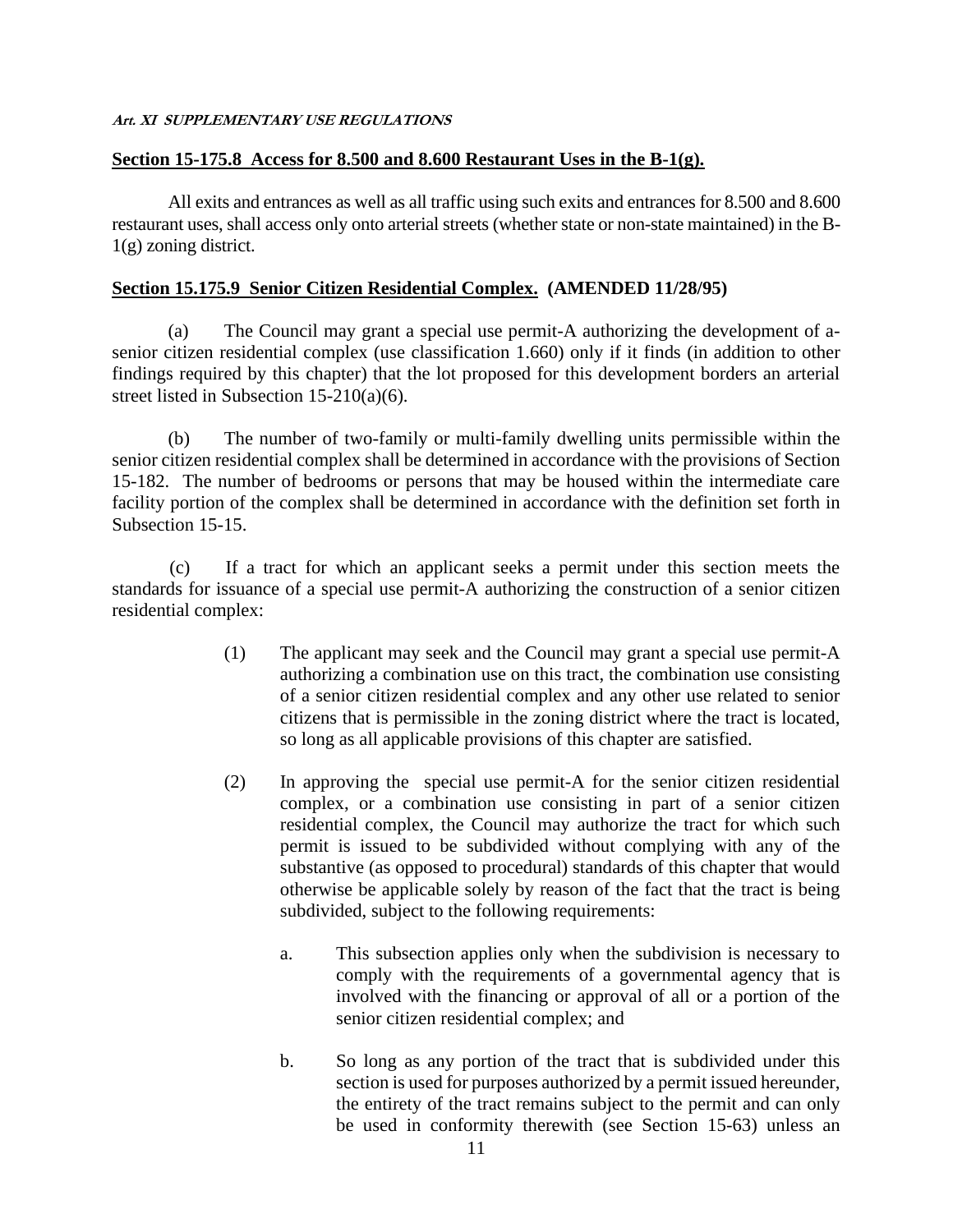### amendment to the permit is authorized in accordance with Section 56-64. **(AMENDED 5/14/96)**

(d) The tract developed for use as a senior citizen residential complex shall comply with the recreational facilities and open space provisions of Article XIII of this chapter. Open space shall be calculated by applying the percentage ratio to the entire tract (before any subdivision takes place). Recreational points shall be calculated by treating each bedroom in the 7.200 component of the senior citizen residential complex as a one bedroom multi-family residence. **(AMENDED 5/14/96)**

### **Section 15-175.10. Flag Lots in the Historic District. (AMENDED 11/21/95)**

In the Historic District (HD):

(a) The street frontage of every lot shall be a minimum of twenty-four (24) feet.

(b) No portion of any new dwelling unit on a flag lot may be located any closer than fifteen (15) feet from any property line or any closer than thirty (30) feet from any existing dwelling unit located on the lot from which the flag lot was created.

(c) Every flag lot shall provide a Type B screen (as described in Section 15-307(1)) between the flag lot and adjacent property.

#### **Section 15-175.11. Solar Arrays. (AMENDED 6/27/17)**

(a) In addition to other applicable provisions of this chapter, use classifications 17.501 (Solar Array Level 1 Facility) and 17.502 (Solar Array Level 2 Facility) shall be subject to the following requirements:

- (1) Installation of the array(s) shall (i) not negatively affect compliance, or any condition of compliance of an existing land use permit or building permit, or (ii) be subject to the modification of the subject permit.
- (2) The panels are designed, positioned, and oriented such that concentrated solar radiation or glare shall not be directed onto nearby properties or road rights-of-way, or shall otherwise create a safety hazard.
- (3) All on-site utility and transmission lines shall, to the extent feasible, be placed underground.
- (4) A clearly visible warning sign concerning voltage must be placed at the base of all pad-mounted transformers and substations.
- (5) The height of the array and supporting structures shall not exceed the height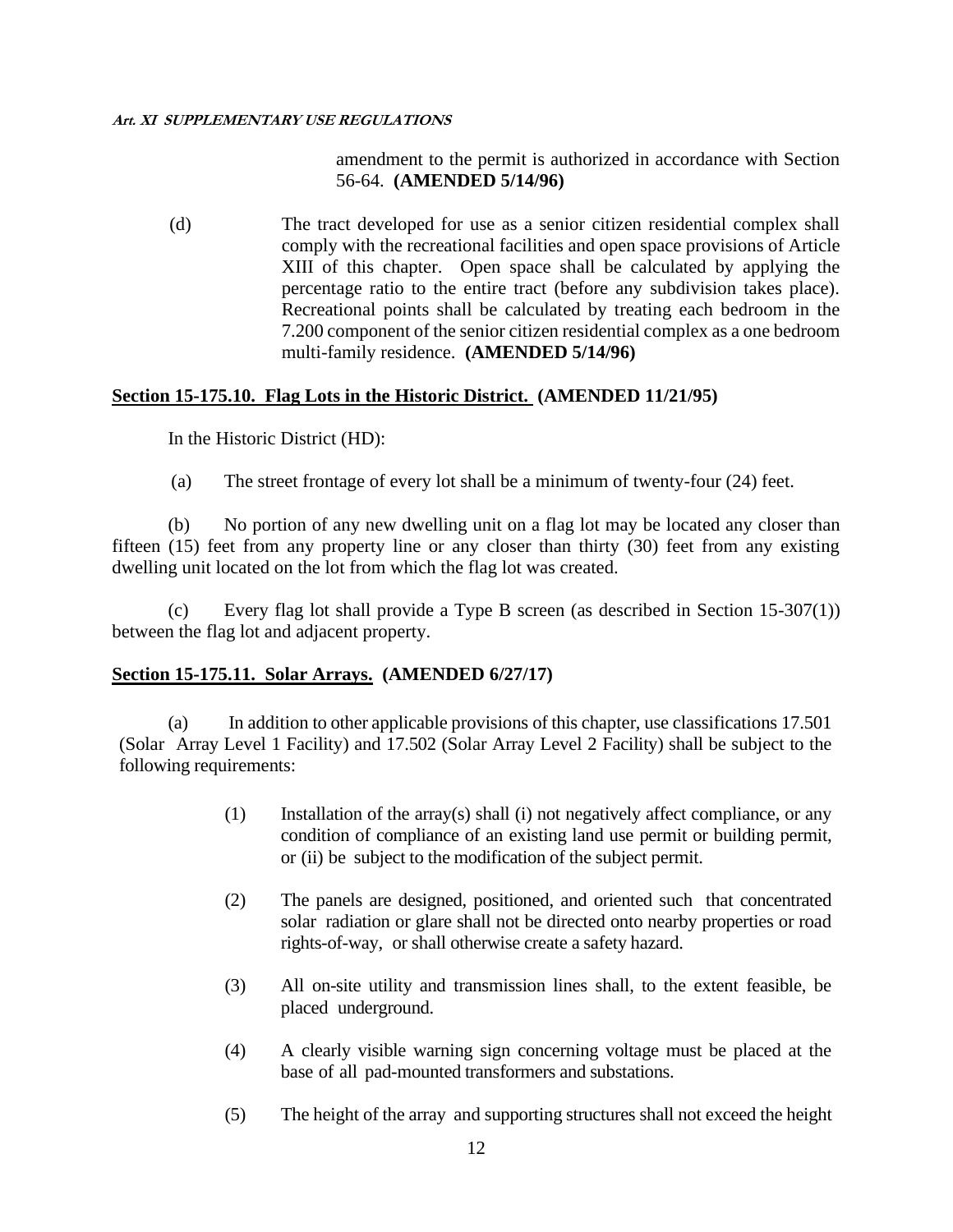requirements of the underlying zoning district where the property is located as described in Section 15-185.

- (6) Mechanical equipment, including batteries or other similar storage devices, shall be located within the required building setbacks as provided for in Section 15-184, and shall be shielded to avoid damage.
- (7) All mechanical equipment, including any structure for batteries or storage cells, shall be completely enclosed by a minimum eight (8) foot high fence with a self-locking gate, and provided with a Type A-Screen.
- (8) All solar devices and mechanical equipment, including batteries or other similar storage devices, shall be located outside of the designated open space, well/septic system areas as identified by Orange County Environmental Health, utility easements, water quality buffers as identified in Section 15-269.5 and Special Flood Hazard Areas.
- (9) The facility shall have sufficient parking on site to accommodate the number of vehicles likely to be present on a regular basis.
- (10) The applicant shall submit proof of liability insurance covering bodily injury and property damage demonstrating a minimum coverage limit of \$500,000.00 per occurrence.

(b) In addition to other applicable provisions of this chapter, use classifications 17.503 (Solar Array Level 3 Facility) shall be subject to all of the requirements of use classifications 17.501 and 17.502 above as well as the following requirements:

- (1) A soils report denoting the types of soil on the property including detail on the compaction necessary to support the proposed development.
- (2) Demonstration of compliance with the decommissioning protocol, described below in paragraphs (a. through f) should the device become damaged, or removed from service.
	- a. The owner/operator of the facility is required to notify the Town Planning Director in writing 60 days prior to the planned cessation or abandonment of the facility for any reason. This notice shall provide the exact date when the use of the facility will cease.
	- b. Documentation shall be provided indicating that the public utility purchasing the power has been made aware of the decision.
	- c. The facility shall be removed within 12 months from the date the applicant ceases use of the facility.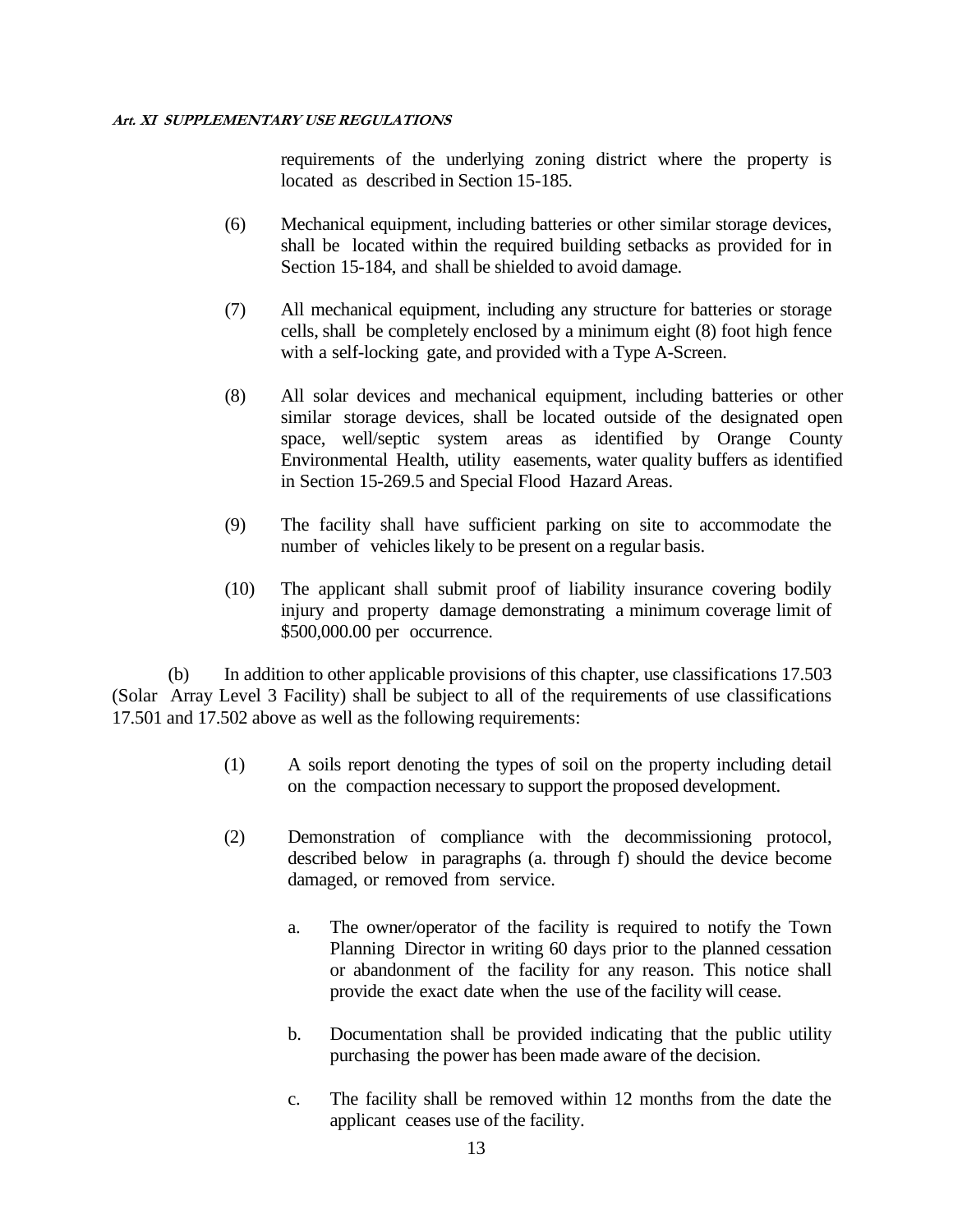- d. Once the infrastructure is removed from the property, the owner shall obtain the necessary Erosion Control permits to re-stabilize the property. The time frame for completion shall be determined by the Orange County Erosion Control Officer.
- e. The owner shall provide financial security in form and amount acceptable to the County to secure the expense of dismantling and removing said structures.
- f. Upon removal of the facility, the Planning Department shall cause a notice to be recorded with the Orange County Registrar of Deeds office indicating that the Special Use Permit-A has been revoked.

### **Section 15-176 Towers and Antennas, and Wireless Facilities including Small and Micro Wireless Facilities. (AMENDED 2/18/97; REPEALED & AMENDED 11/19/13; AMENDED 6/23/20)**

(a) Towers and antennas, and wireless facilities are subject to the regulations outlined in this section, pursuant to the definition of each facility described in Article II of this chapter. The term "tower" includes wireless support structures.

In addition to other applicable provisions of this chapter, towers, antennas attached thereto that exceed 50 feet in height (use classification 18.200) shall be subject to the requirements in subsections (a), and (b) and (c) below. Additional standards applicable to small and micro-wireless facilities (use classification 18.500) are provided in subsection (d). **(AMENDED 11/19/13)**

- (1) A tower may not be located within 1,500 feet of another tower (measured in a straight line and not by street distance).
- (2) As set forth in subsection 15-184(q), the base of the tower shall be set back from a street right-of-way line and every lot boundary line a distance that is not less than the height of the tower.
- (3) Lighting shall not exceed the Federal Aviation Administration (FAA) minimum if lighting is required by the FAA. To the extent allowed by the FAA, strobes shall not be used for nighttime lighting. The lights shall be oriented so as not to project directly onto surrounding residential property, consistent with FAA requirements. Prior to issuance of a building permit, the applicant shall be required to submit documentation from the FAA that the lighting is the minimum lighting required by the FAA.
- (4) Towers and antennas shall be constructed and operated so as not to disturb or interfere with the use or operation on adjoining or nearby properties of radios, televisions, telephones, or similar equipment.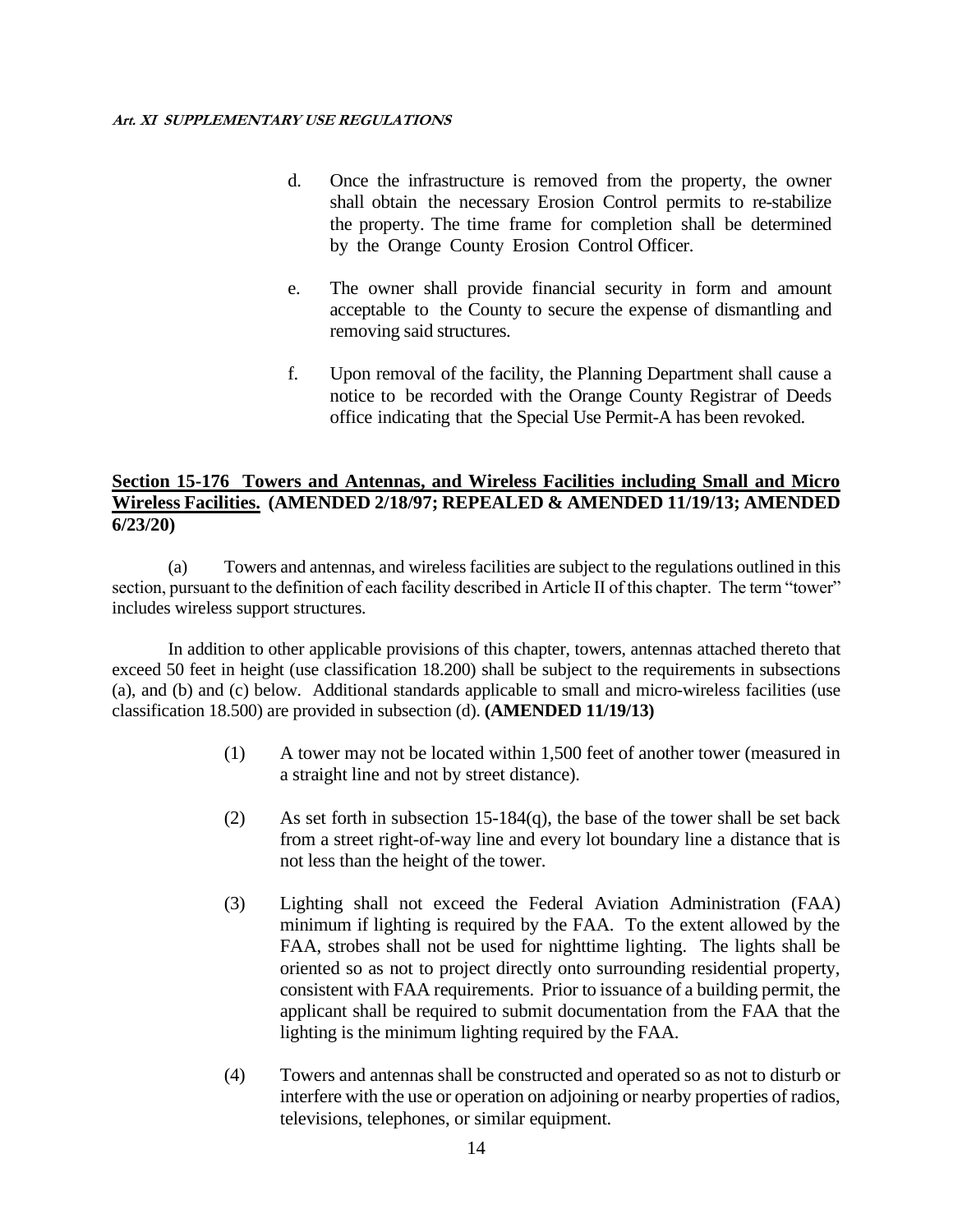- (5) Commercial messages may not be displayed on any tower.
- (6) The output from the tower may not exceed federally approved levels for exposure to electronic magnetic force (EMF). The applicant shall be required to submit documentation with the application verifying compliance with this standard.
- (7) If the tower is up to 180 feet in height, the tower shall be engineered and constructed to accommodate at least one additional telecommunication user. If the tower exceeds 180 feet, the tower shall be engineered and constructed to accommodate at least two additional telecommunication users. Furthermore, the site plan must show locations for accessory buildings necessary to accommodate a minimum of two users, even if the tower is proposed for a single user.
- (8) The base of the tower and each guy anchor shall be surrounded by a fence or wall at least eight feet in height and constructed of material that cannot be easily climbed or penetrated, unless the tower and all guy wires are mounted entirely on a building at least eight feet in height.
- (9) The base of the tower, any guy wires, and any associated structures, walls, or fences shall be surrounded by a Type A screening. The site developer shall have the option of (i) providing the screening around the tower base and associated items individually, or (ii) providing the screening around the perimeter of the entire site.
- (10) Outdoor storage shall not be permissible on tower sites.
- (11) In addition to other information that must be submitted with the application, the application for a tower must contain the following information:
	- a. Identification of the intended user(s) of the tower.
	- b. Documentation provided by a registered engineer that the tower has sufficient structural integrity to accommodate more than one user.
	- c. Documentation by the applicant that no suitable existing facilities within the coverage area are available to the applicant. Documentation may include maps, letters from adjacent tower owners, or calculations. Facilities include other towers, or other buildings or structures.
	- d. A statement indicating the owner's intent to allow shared use of the tower and how may other users can be accommodated.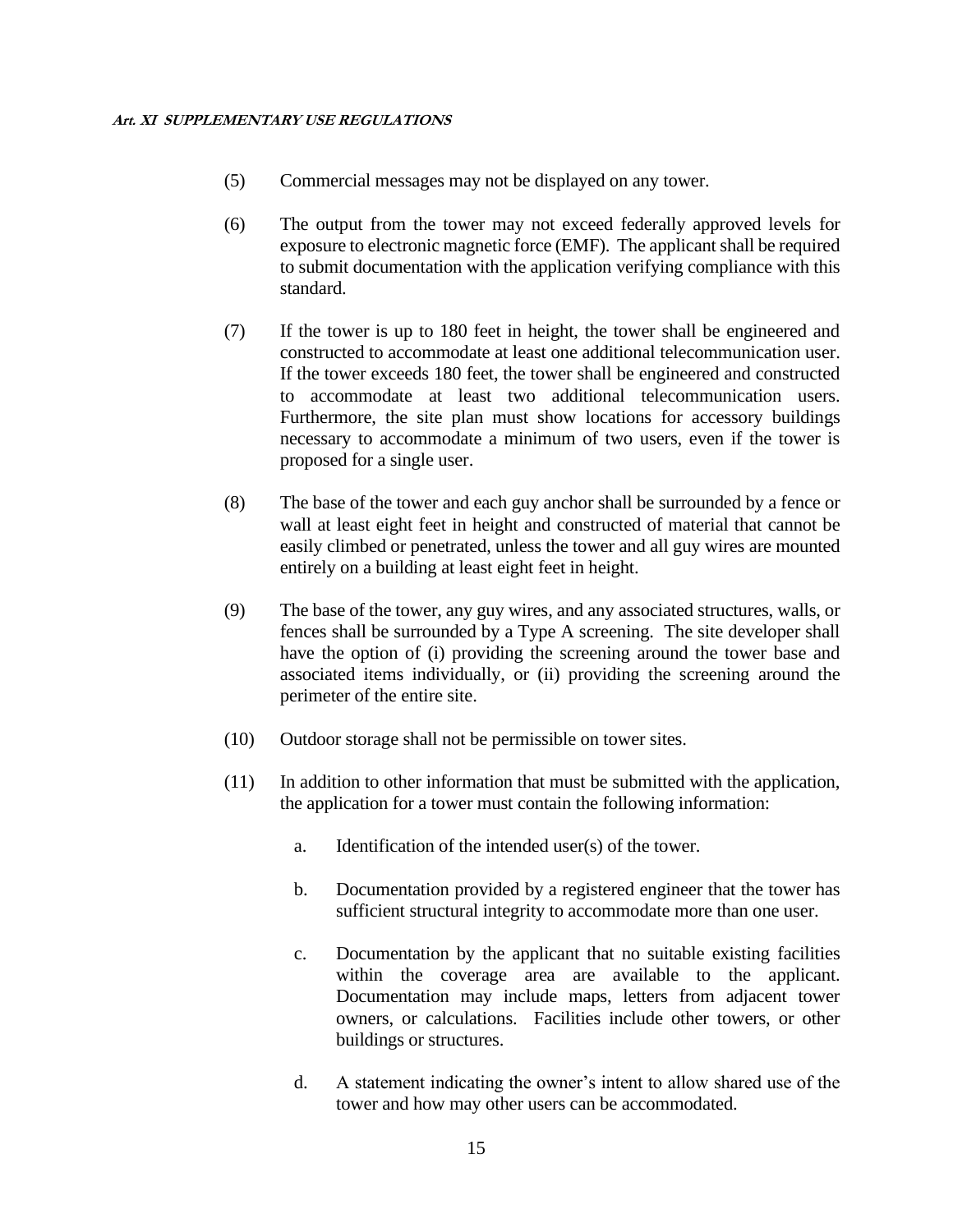- (12) The recipient of a permit for a tower shall be required as a continuing condition on the validity of the permit, to submit to the Zoning Administrator by January 31st of each year documentation, including but not limited to an FCC license, that the tower is being utilized. Towers which are not used for a period of 6 months or more shall be removed by the owner within 90 days thereafter. A statement of financial responsibility and performance security shall be posted for each tower to guarantee compliance with this requirement.
- (13) In any residential zone, associated buildings or other buildings located on the same lot and owned or used by the applicant, its associates, or any co-users shall not be used as an employment center for any worker. This subsection does not prohibit the periodic maintenance or periodic monitoring of instruments and equipment.
- (14) The tower shall be constructed with a grounding system that provides adequate protection from destruction or damage by lighting.

### (15) **REPEALED (11/19/13)**

(16) In addition to the considerations for special use permits-A or special use permits-B found in Section 15-54 of this ordinance, the approving bodies in determining whether a tower is in harmony with the area of a tower on the value of adjoining or abutting properties may consider the aesthetic effects of the tower as well as mitigating factors concerning aesthetics, and may disapprove a tower on the grounds that such aesthetic effects are unacceptable. Factors relevant to aesthetic effects are the protection of the view in sensitive or particularly scenic areas and areas specially designated in adopted plans such as unique natural features, scenic roadways and historic sites; the concentration of towers in the proposed areas; and whether the height, design, placement or other characteristics of the proposed tower could be modified to have a less intrusive impact.

(b) A request for a modification of an existing cell tower, base station or wireless support structure that involves the collocation of new transmission equipment or the removal or replacement of transmission equipment but that does not substantially change the physical dimensions of the cell tower or base station shall be approved by the administrator as an insignificant deviation (see Section 15-64). For purposes of this section, a substantial change in physical dimensions would occur if: **(AMENDED 11/19/13)**

- (1) The proposal is a "substantial modification" as defined in Article II of this chapter. Substantial modifications include:
	- a. The proposed change would increase the existing height of the tower by more than 10%, or by the height of one additional antenna array with separation from the nearest existing antenna not to exceed twenty feet, whichever is greater (may exceed these size limits if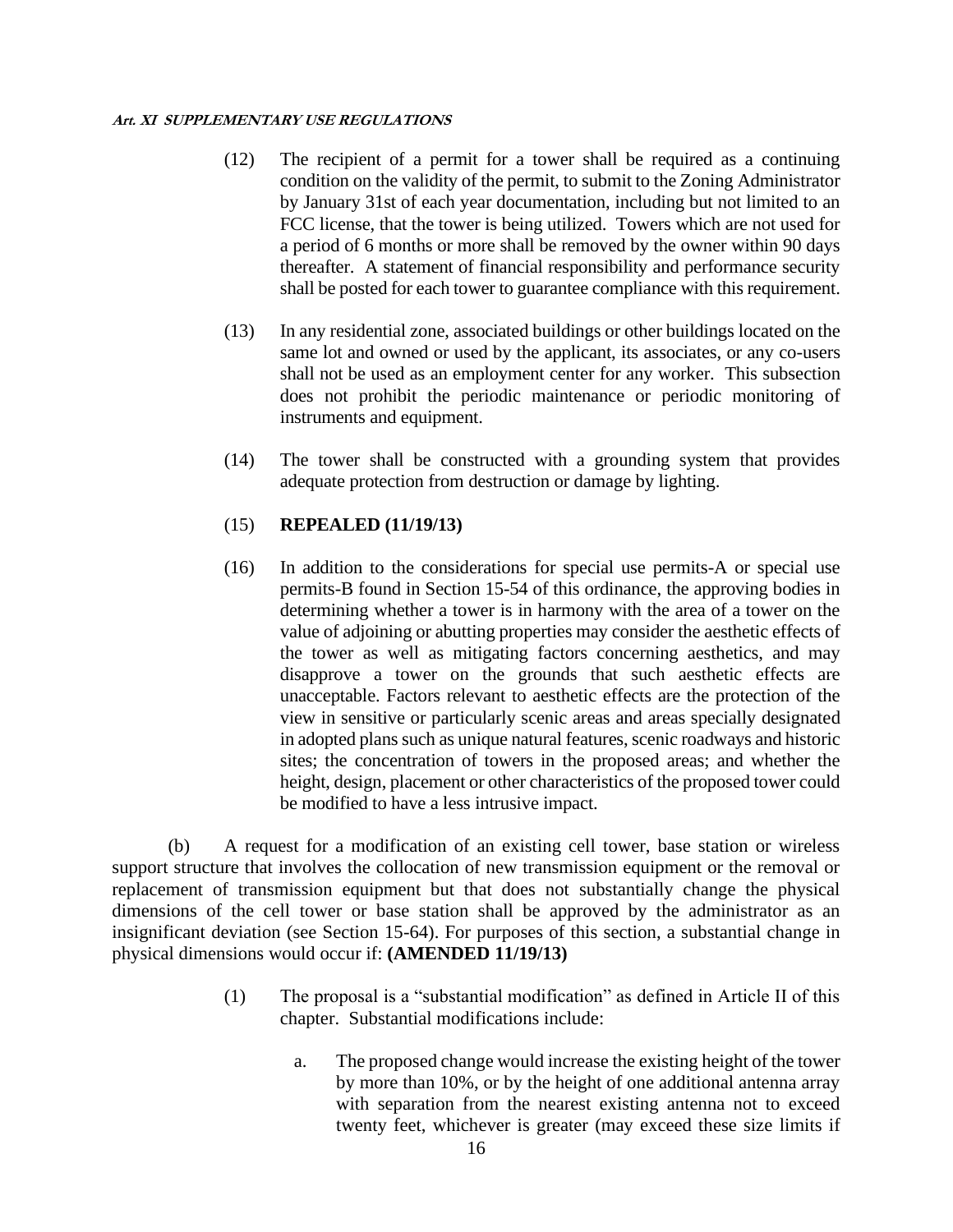necessary to avoid interference with existing antennas);

- b. The proposed change would involve adding an appurtenance to the body of the tower that would protrude from the edge of the tower more than twenty feet, or more than the width of the tower structure at the level of the appurtenance, whichever is greater (except where necessary to shelter the antenna from inclement weather or connect the antenna to the tower via cable); or
- c. The proposed change would enlarge the square footage of the existing equipment compound by more than 2,500 square feet; or
- d. The proposed change would involve the installation of more than the standard number of new equipment cabinets for the technology involved, not to exceed four, or more than one new equipment shelter; or
- e. The proposed change would involve excavation outside the current tower site, defined as the current boundaries of the leased or owned property surrounding the tower and any access or utility easements currently related to the site.
- (2) Applications for substantial modifications shall be considered pursuant to the requirements in Article X.

(c) The Town shall have 45 days within which to determine the completeness of an application for a collocation or eligible facilities request, and then 45 days from the date that the application is determined to be complete within which to make its decision. An application is deemed to be complete 45 days after it is submitted unless the Town determines and notifies the applicant in writing within 45 days of submission, that (and how) the application is deficient. For other types of applications relating to wireless support structures, towers or substantial modifications, the Town shall have 90 days to determine if an application is complete and 150 days within which to decide, not including small and micro wireless facilities. This provision shall not apply to small wireless facilities located within the public right-of-way, which shall be governed by Section 15-52(f). **(AMENDED 11/19/13; 6/23/20)**

(d) Small or micro wireless facilities (use classification 18.500), defined in Article II, and the height requirements in Table 1 and Table 2 below, are subject to the regulations outlined in this subsection.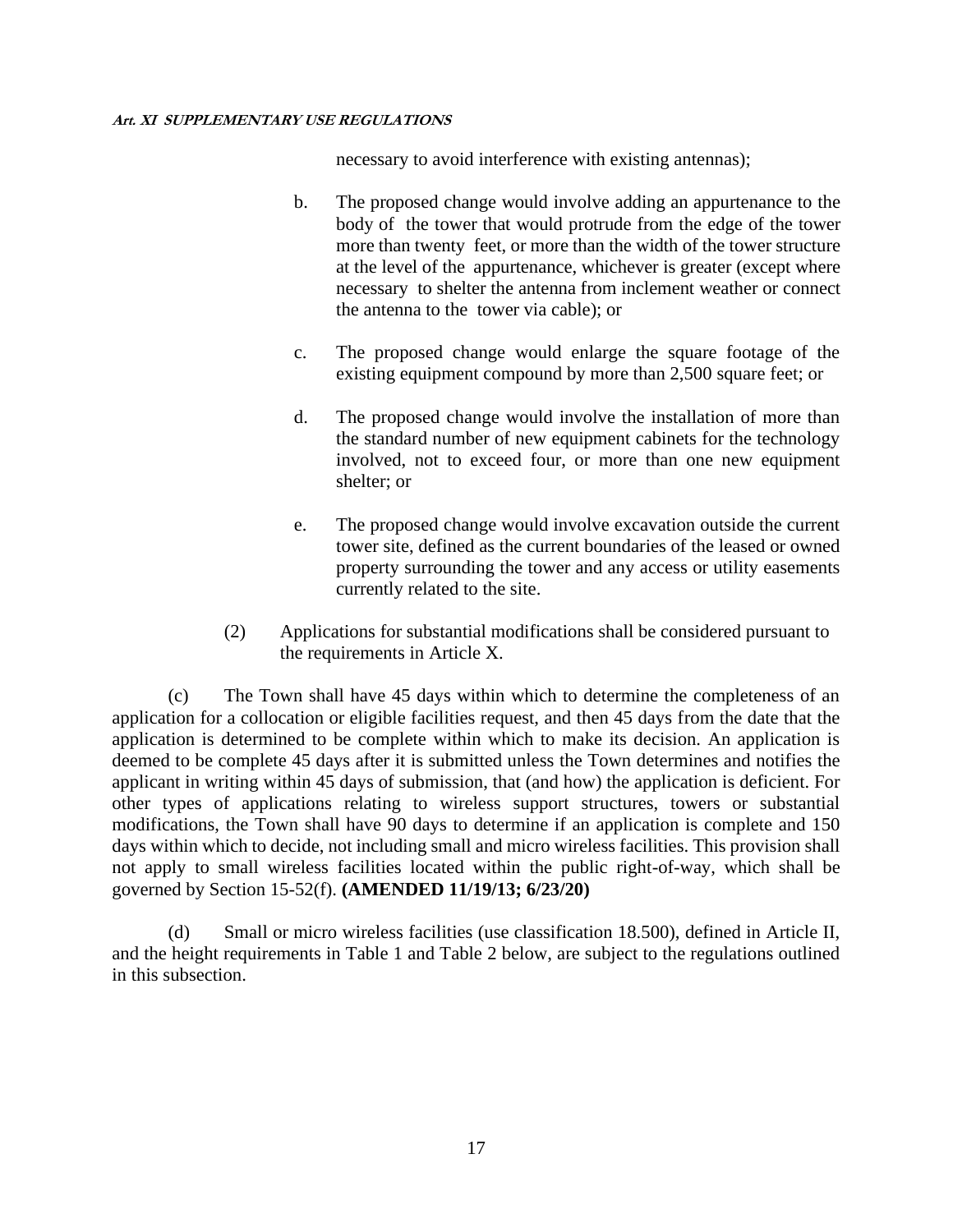Table 1. Height Requirements for Small Facilities in Public Rights-of-Way (Read top row left to right, then left-hand column.)

| If a Small Wireless Facility<br>the<br>proposed<br>in<br>1S | New, modified or replacement<br>utility power Height of Utility | Small wireless facility above<br>utility pole, wireless support | <b>Total Height</b> |
|-------------------------------------------------------------|-----------------------------------------------------------------|-----------------------------------------------------------------|---------------------|
| following<br>Zoning                                         | Pole                                                            | structure or Town utility pole                                  |                     |
| $District(s)$ :                                             |                                                                 |                                                                 |                     |
| All                                                         | 50 feet above ground level                                      | 10 feet                                                         | 60 feet             |
| <b>EXCEPTION</b> for                                        | 40 feet above ground level                                      | 10 feet                                                         | 50 feet             |
| residential zoning districts                                |                                                                 |                                                                 |                     |
| where utilities are located                                 |                                                                 |                                                                 |                     |
| underground. (The                                           |                                                                 |                                                                 |                     |
| residential zoning districts                                |                                                                 |                                                                 |                     |
| are R-2, R-3, R-7.5, R-10,                                  |                                                                 |                                                                 |                     |
| R-15, R-20, RR, R-SIR,                                      |                                                                 |                                                                 |                     |
| R-SIR2, PUD, VMU, WR,                                       |                                                                 |                                                                 |                     |
| HD, NPD                                                     |                                                                 |                                                                 |                     |

Table 2. Height Requirements for Small Facilities outside of Public Rights-of-Way

| If a Small Wireless                                          | New, modified or replacement    | Small wireless facility above  | <b>Total Height</b> |
|--------------------------------------------------------------|---------------------------------|--------------------------------|---------------------|
| Facility is proposed in the                                  | utility power Height of Utility | utility pole, wireless support |                     |
| following Zoning District                                    | Pole                            | structure or Tow utility pole  |                     |
| (s)                                                          |                                 |                                |                     |
| B-1(c), B-1(g), B-2, B-3, $\vert$ 50 feet above ground level |                                 | 10 feet                        | 60 feet             |
| B-3T, M-1, M-2, CT, O,                                       |                                 |                                |                     |
| ORMU                                                         |                                 |                                |                     |

- (1) Small wireless facilities may also be attached to existing structures including poles, provided that the height of the wireless support structure and antennae together increase the height of the existing structure by not more than ten (10) feet.
- (2) All small and micro wireless facilities shall meet the provisions of 15- 176(a)(10), (11), (12) and (14), above.
- (3) Small wireless facilities shall be collocated on existing or replacement poles or wireless support structures to the extent feasible. If new poles or wireless support structures are requested by an applicant, the applicant shall comply with the Town's design criteria for such new poles and wireless support structures and shall consider, if feasible, a design that could accommodate collocations of other wireless facilities.
- (4) New small wireless support structures may be built no closer than 200 feet from an existing wireless support structure or utility pole. The Town may consider a deviation from this standard upon request of the user if no feasible alternative in the public right-of-way exists.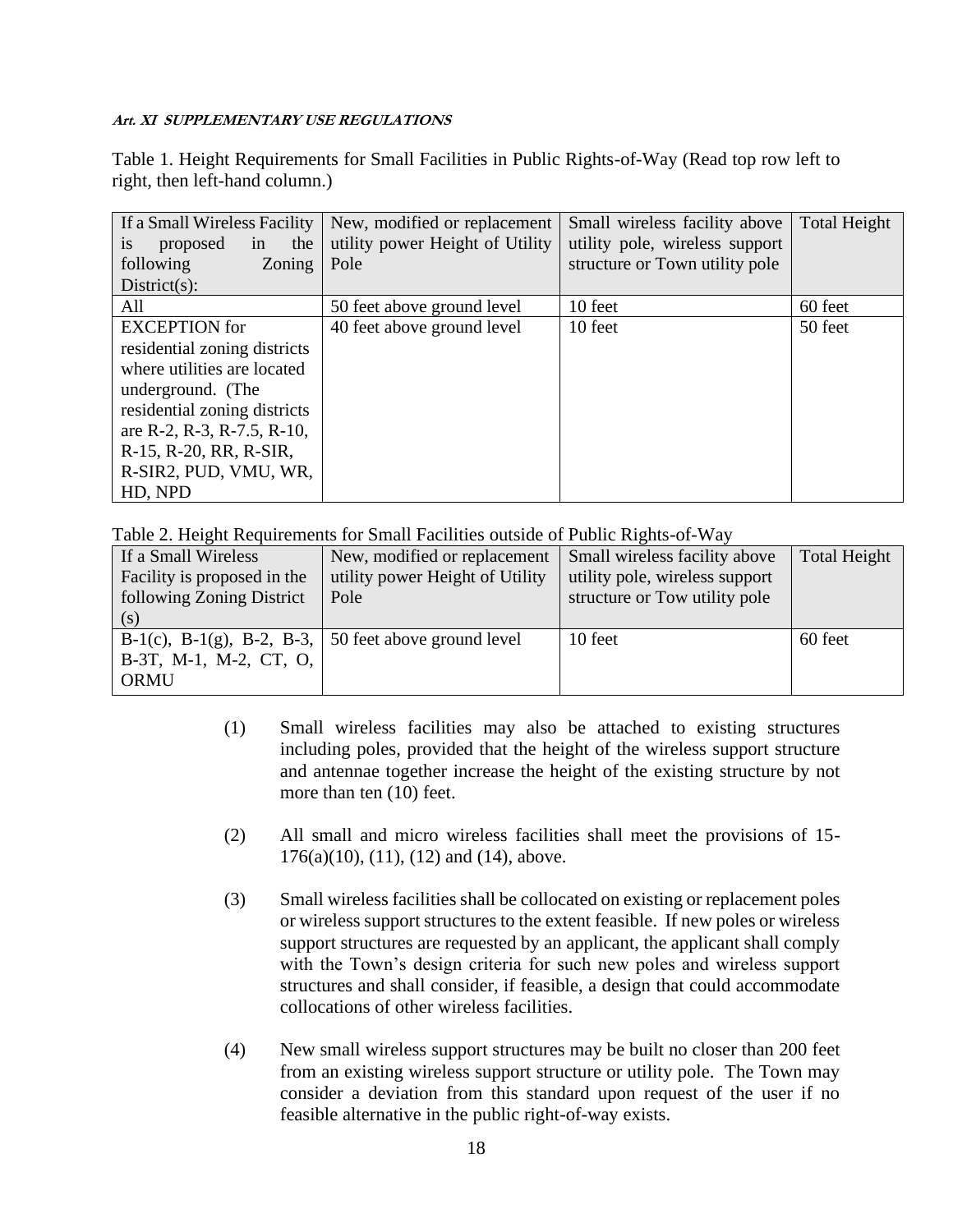- (5) Unless otherwise required by the Federal Communications Commission (FCC), the Federal Aviation Administration (FAA), or the Town, the composition of new poles or wireless support structures shall be in accordance with the provisions below.
	- a. New small cell facilities must use camouflage design techniques that blend the facility with the natural and built environment. Where a new pole is proposed or a new pole is replacing an existing pole, a new metal pole shall be designed and constructed to match the existing pole or existing surrounding poles, that is, in brown, dark green, black or silver, unless such pole is located in an area subject to other design standards.
	- b. Installations shall be on non-conductive poles.
	- c. Concrete or reinforced concrete shall not be used except for pole foundations.
	- d. Upon request of the applicant, public or the Town, the Town may accept and approve (at its reasonable discretion), new wireless support structure designs submitted by the applicant, which shall be designated for use in specific design overlay districts, historic districts, residential districts or other areas of the Town as may be preferred and so designated by the Town. The consideration of alternative designs shall be part of a separate review process prior to the submittal of an application for a new pole or wireless support structure, and therefore not subject to the review process described in 15-52(f).
- (6) Wireless installations shall be on poles that meet or exceed current National Electric Safety Code (NESC) standards and wind and ice loading requirements of ANSI 222 Version G for essential services.
- (7) No exterior lights are permitted on any small or micro facilities unless required by the Federal Communications Commission (FCC) or the wireless support structure is designed and permitted as a street light.
- (8) Small wireless facilities and their wireless support structures shall utilize a concealed design, including all cabling being inside the support structure or "concealed" behind a fairing cabinet or other masking device.
- (9) All radios, network equipment and batteries will be enclosed in a pedestal cabinet near the pole, or in a concealed pole-mounted cabinet.
- (10) The total cumulative volume of all accessory equipment, cabinets, or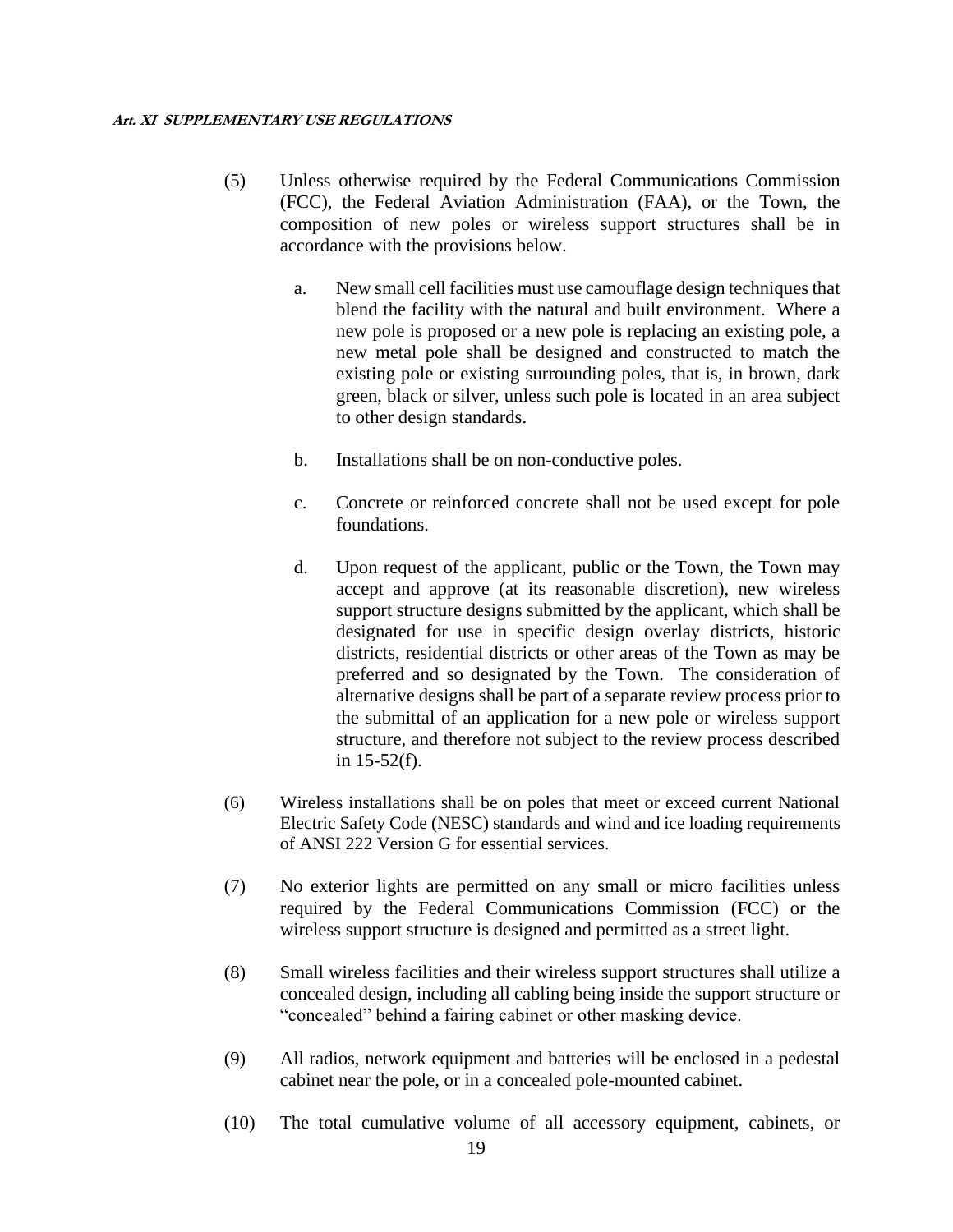shelters used to house equipment to support the operation of a small wireless facility cannot exceed 28 cubic feet. Any equipment not used in direct support of such operation shall not be stored on the site.

- (11) Signs on any portion of a small wireless facility shall be prohibited unless required by the Federal Communications Commission (FCC), state of North Carolina or other government agency. A sign permit is required whenever a sign is allowed.
- (12) Equipment compounds are not permitted in the public right-of-way.
- (13) Unless proved unfeasible by clear and convincing evidence, in lieu of installing new poles, any wireless installation in the public right-of-way shall replace a pre-existing distributed pole, secondary pole or streetlight. Any work involving public rights-of-way shall comply with the standards in Article II of Chapter 7 of the Town Code.
- (14) Outside of the public right-of-way in all districts, the administrator shall have the authority to impose reasonable landscaping requirements surround the equipment compound or accessory equipment cabinet. Required landscaping shall be consistent and surrounding vegetation and shall be maintained by the facility owner. The administrator may choose to not require landscaping for sites that are not visible from the public rights-ofway or adjacent property or in instances where landscaping is not appropriate or necessary.
- (15) All small wireless facilities located outside the public rights-of-way shall comply with the provisions of Section 15-176(a)(2), (9) and (13). The base of any pole or tower for a small or micro facility shall be set back from a street right-of-way line and every lot boundary line a distance that is not less than the height of the pole or tower.
- (16) No pole or tower intended for small or micro wireless facilities may be constructed, substantially modified, including modifications relating to collocations, except in accordance with and pursuant to a zoning permit as provided for in Article IV, Part I. of this chapter and, if applicable, to an encroachment permit in accordance to Article II, of Chapter 7.
	- a. Subject to the application requirements and approval process outlined in Section 15-52, construction shall begin no later than six months from the date the permit is issued.
	- b. Small wireless facilities shall be activated for their intended use in no more than one year from the date a permit is issued, and shall be subject to the renewal requirements of subsection  $(b)(12)$  above. Permits shall automatically expire if these deadlines are not met.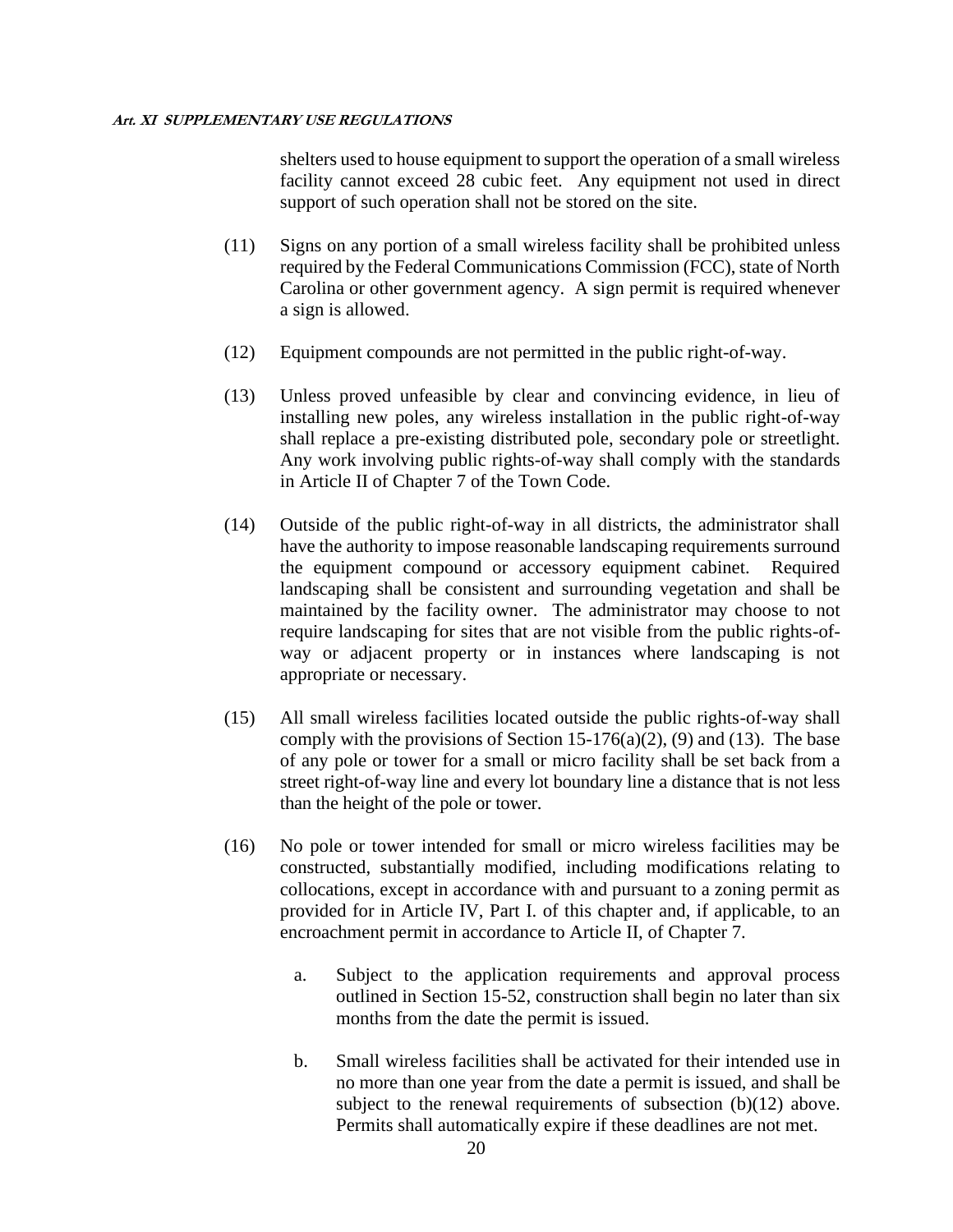- c. If a small wireless facility ceases to transmit a signal for at least 180 days, or the permittee announces that it intends to cease transmitting signals, the facility shall be deemed abandoned on the earlier of the two dates.
	- 1. If the owner/provider does not remove the facility in 180 days from the date of abandonment, the Town may remove the facility and bill the owner for the costs of removal.
	- 2. The provider of the facility may receive an extension if the provider provides reasonable evidence that the provider is diligently working to return the facility to service.
- d. Substantial modifications are subject to the provisions of Section 15-176(b) above.

### **Section 15-176.1 Businesses with Drive-In Windows. (AMENDED 6/09/98)**

In addition to other applicable provisions of this chapter, use classifications 2.140, 2.240, 3.230, 3.250, 8.300, 8.400, and 16.100 shall be subject to the following requirements:

- (1) The entrance/exit doors of such uses shall be located in such a manner that a person entering/exiting such business is not required immediately to cross a drive-in window exit lane.
- (2) Drive-in windows shall be located in such a fashion that vehicles using or waiting to use such drive-in or drive-through facilities do not interfere with vehicles seeking to enter or leave parking areas.
- (3) Where it is necessary for patrons wishing to park and enter such businesses to cross a drive-in window lane, crosswalks leading from parking areas to building entrances shall be clearly marked.
- (4) The vehicular entrances or exits of such uses shall not be located within 300 feet of the intersection of the centerlines of intersecting streets.
- (5) A building housing an 8.400 classification use may not be located closer than 1,000 feet to the nearest point of another building housing an 8.400 classification.
- (6) A Type B screen shall be erected, on the exterior border, from the service window to the entrance of the stacking lane.

### **Section 15-176.2 Village Mixed Use Developments. (AMENDED 5/25/99; 5/28/02; 6/22/21)**

(a) In a village mixed use development, a maximum of ten percent of the total gross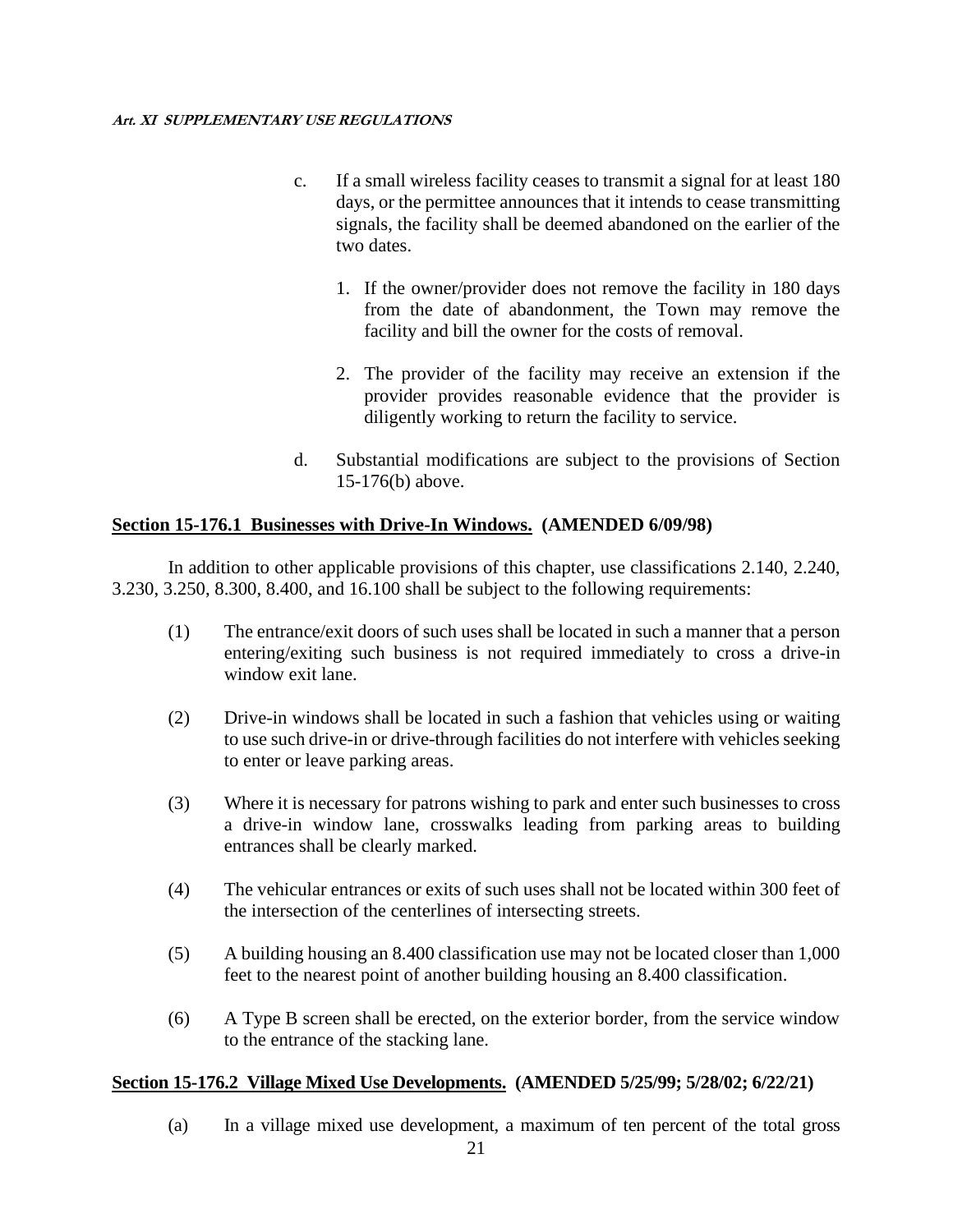acreage of the tract, or five acres, whichever is less, may be used for purposes permissible in the B-3T or OA districts, subject to any conditions or limitations (including limitations on the types of permissible uses) contained in the remaining provisions of this section, the Master Plan, or the special use permit-A that authorizes the development in question.

- (1) Within the portion of the tract developed for commercial purposes, the regulations (other than use regulations, which are governed by the provisions immediately above) applicable to property zoned B-3T shall apply except as otherwise provided in this section or as otherwise allowed by the Town Council in the approval of the Master Plan for the conditional zoning or special use permit-A for the development.
- (2) The commercial portions of the village mixed use development shall be contained within a "storefront use area." This area shall be designed to provide a variety of retail shops and services to support the day-to-day needs of village residents and other local residents, complemented by other compatible business, civic and residential uses in commercial-type buildings in a manner consistent with a small downtown of or central market place in the community.
- (3) Storefront use areas shall be located so they are easily accessible by pedestrians from as much of the residential areas as possible (preferably within 1,500 feet – a five-minute walk). Nonresidential uses that are intended or expected to serve an area beyond the development itself shall be located to the extent practicable to permit vehicular access from outside the development without passing through residential streets.
- (4) Storefront use areas shall be located at least 200 feet from an arterial street and at least one-half mile from the nearest edge of another commercial center.
- (5) Parking areas that serve commercial facilities shall be screened with a Type A screen from the view of public streets located outside the development.
- (6) If and to the extent that dwelling units are constructed above commercial uses in commercial areas, the additional vehicle accommodation area required to accommodate such residential uses shall not be treated as commercial area for purposes of the "cap" on commercial areas established by this section.
- (7) Commercial areas shall surround or be located adjacent to or across the street from a public park, green, or square, which area may be credited as part of the open space required of the development.
- (8) Within the commercial areas authorized under this section, buildings shall be designed and constructed so that each individual enterprise occupies (whether as tenant or owner occupant) an area of not more than 6,000 square feet per floor.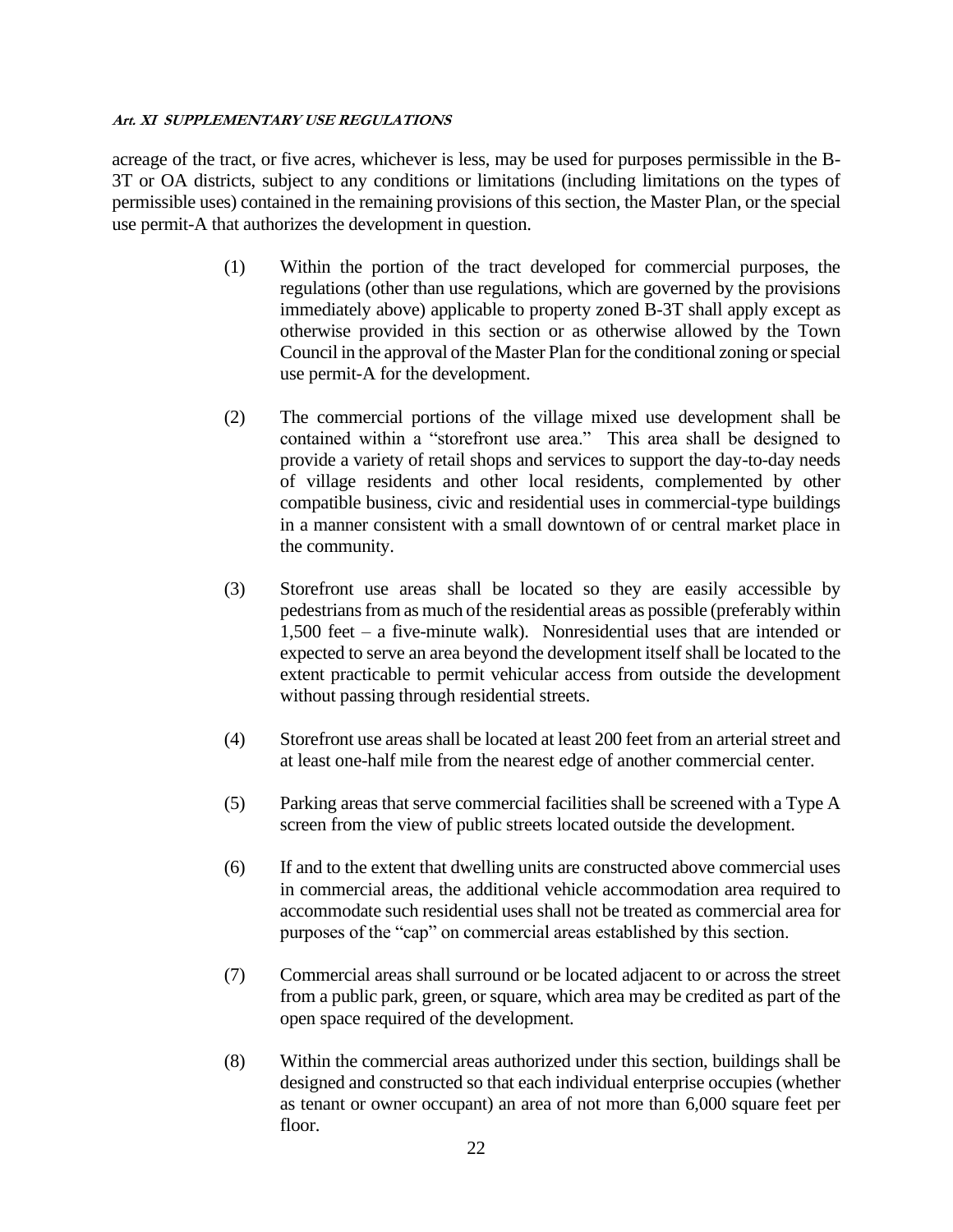(b) Portions of the tract not developed in accordance with the provisions of subsection (a) above may be developed in accordance with the provisions of this chapter applicable to property that is zoned R-10, except as those provisions are modified by the provisions of this section or the Master Plan or conditions imposed by the Town Council in the issuance of the special use permit-A.

- (1) The number of dwelling units permissible within the entire tract shall be determined in accordance with the provisions of Section 15-182.3 (as adjusted by density bonuses awarded for providing affordable housing under Section 15-182.4), subject to the following:
	- a. Areas used for commercial purposes shall *not* be subtracted from the adjusted tract acreage before determining permissible density.
	- b. All dwelling units constructed above commercial uses in commercial areas (e.g. a second story apartment located above a first floor retail store or office) shall be permissible *in addition* to the number of dwelling units otherwise authorized under this section.
	- c. When a lot is developed as a primary residence with an accessory detached dwelling, the accessory dwelling shall be permissible in addition to the number of dwelling units otherwise authorized under this section.
- (2) The residential portions of the development shall contain a mixture of housing types that are generally reflective of the housing types in Carrboro and ownership/rental options so that the development provides housing opportunities for persons within as broad a range of income levels as is feasible. Different housing types and price ranges shall be intermixed rather than segregated.
	- a. The development shall contain an area known as a "townhouse use area." This area shall be designed to provide for a variety of housing opportunities, including residential buildings such as townhouses and/or apartments in close proximity to the storefront area, and to provide for the flexible use of such buildings to accommodate compatible business and civic uses which supplement the storefront area. The townhouse use area shall be a designated geographic unit generally located along neighborhood streets and adjacent to the storefront area. In approving a special use permit-A for a Village Mixed Use Development, the Council may approve the following uses not generally authorized in an area zoned R-10, subject to such restrictions and conditions relating to locations, use classifications, and other matters as the Council may provide:
		- 1. Personal or business services
		- 2. Office
		- 3. Private club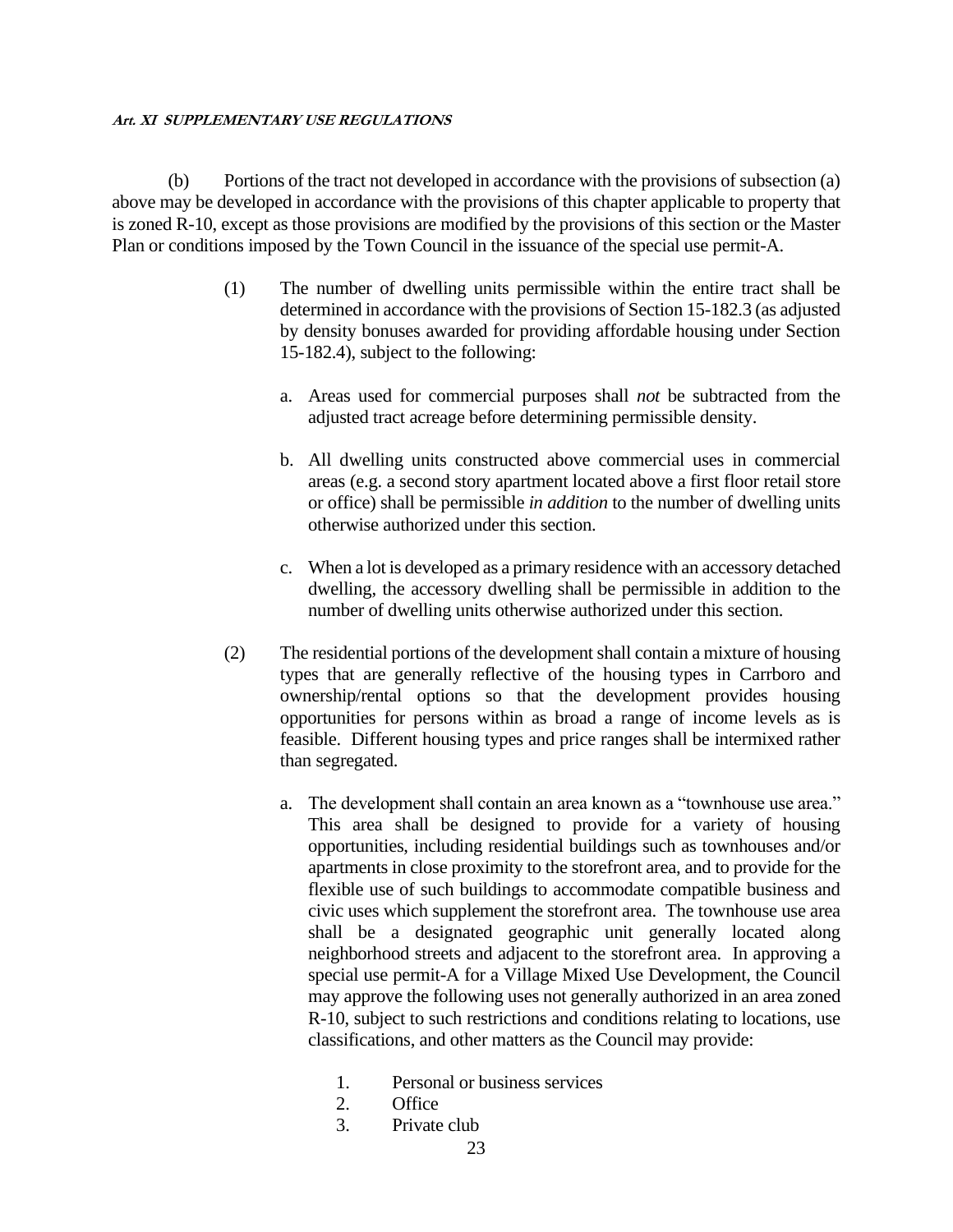- 4. Restaurant
- 5. Artist studio
- 6. A maximum of 4 guestrooms for lodging
- 7. Medical clinic or facility
- 8. Retail sales, if in conjunction and on the same lot as a home occupation
- b. The development shall also contain a "single-family detached residential use area" designed to provide for single-family detached homes in a residential neighborhood environment. In approving a special permit-A for a Village Mixed Use Development, the Council may approve the following uses not generally authorized in a single family detached residential area zoned R-10, subject to such restrictions and conditions relating to locations, use classifications, and other matters as the Council may provide:
	- 1. Office, as an accessory use, or for not more than 2 full-time employee equivalents.

(c) In addition to other applicable use regulations as provided above, lots within the following areas may not be used for the purposes indicated below:

- (1) Storefront use areas:
	- a. drive-in or through windows
	- b. uses requiring loading or unloading during non-daylight hours.

(d) In approving a special use permit-A for a village mixed use development, the Town Council shall ensure, by approval of a condition, phasing schedule, or otherwise, that the nonresidential portions of the development are occupied only in accordance with a schedule that relates occupancy of such nonresidential portions of the development to the completion of a specified percentage or specified number of phases or sections of the residential portions of the development. The purpose and intent of this provision is to ensure that the approval process for a village mixed use development is not used, intentionally or unintentionally, to create nonresidential uses in areas generally zoned for residential uses except as part of an integrated and well-planned primarily residential development.

(e) The open space provided within a village mixed use development pursuant to Section 15-198 shall include areas known as "village conservancy use areas " and "greens, parks, and squares."

- (1) Conservancy use areas are areas designed to create a visual and physical distinction between the development, the surrounding countryside, and any neighboring developments.
- (2) Greens, parks and squares are spatially defined and distributed open spaces within the village mixed use development designed to serve a variety of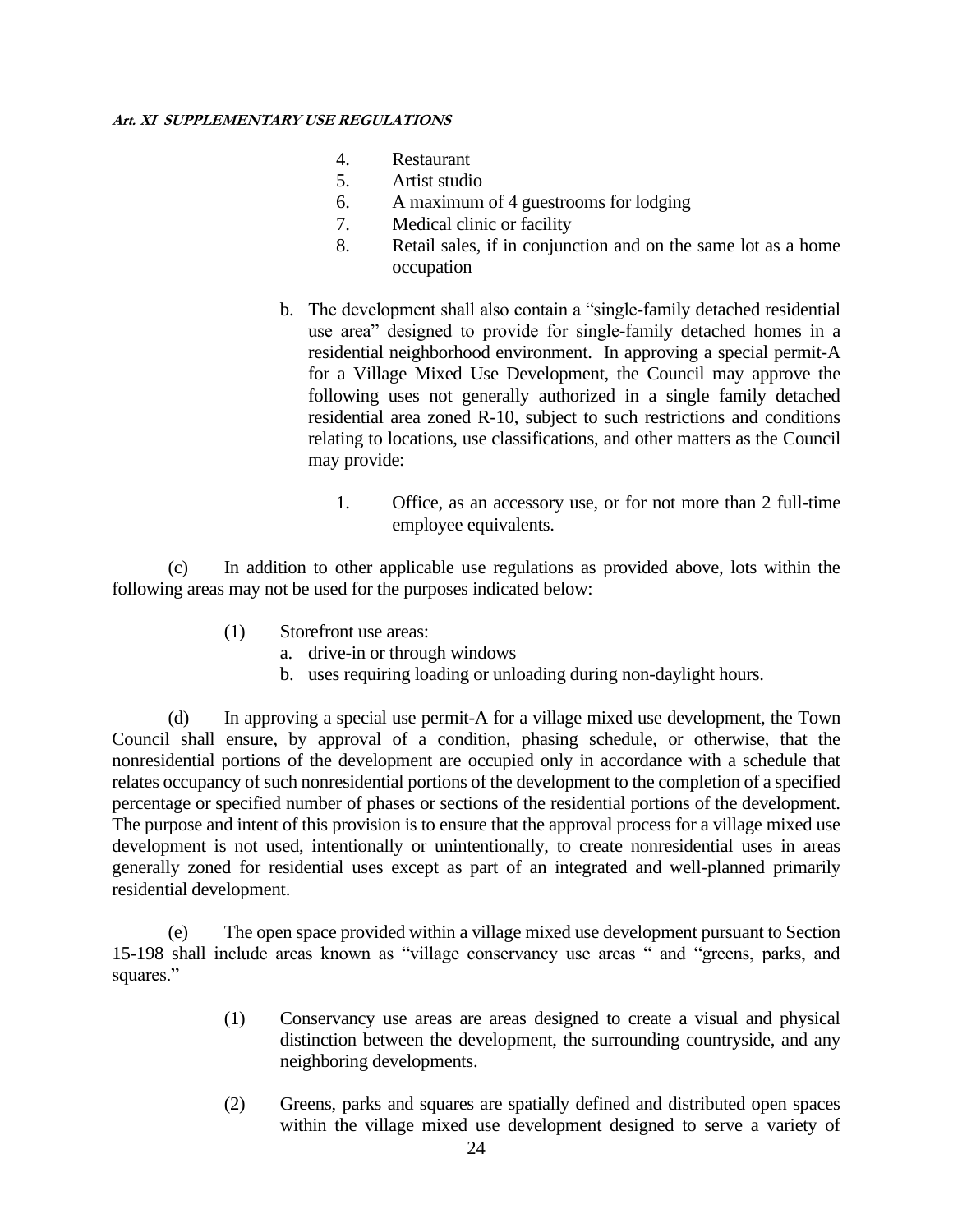outdoor leisure and assembly needs of village residents and to enhance the form and appearance of the development.

- (3) There shall be a main village green, which shall be centrally located in close proximity to the storefront area as described in subsection (a)(2). Other, smaller greens shall be dispersed throughout the remainder of the village center in such a way that no lot is more than a walking distance of 1,320 feet from a green, square or park. The main village green shall be designed to a pedestrian scale and shall be no less than 30,000 square feet in size, while the other, smaller greens, squares and parks shall be no less than 10,000 square feet in size.
- (4) Open space areas set aside in accordance with this section may be used to satisfy the forty percent requirement of subsection 15-198(c). If the areas the developer is required to set aside as open space under Section 15-198 together with the areas required to be set aside under this subsection exceed forty percent of the mixed use development, then the Town Council shall allow the developer to set aside less than the one or more of the categories of open space otherwise required under Section 15-198 or this subsection so that the developer is not required to preserve as open space more than forty percent of the development tract.
- (5) Open Space owned by homeowners associations as Common Space may include Civic Uses for gathering or assembly as defined in Section 15- 141.2(a)(7).

(f) Village Mixed Use Developments shall meet the following objectives with regard to land use arrangement and design criteria:

- (1) Overall Form.
	- a. Open space should be designed to follow the natural features whenever possible and to provide for an agricultural, forest and undeveloped character of the land.
	- b. The core of the village shall be distinguished from the peripheral, contiguous open space by a well-defined "hard edge" of dwellings in contrast with the open, largely agricultural, forest and undeveloped character of the open space.
	- c. The village should be sited so as to best preserve natural vistas and the existing topography.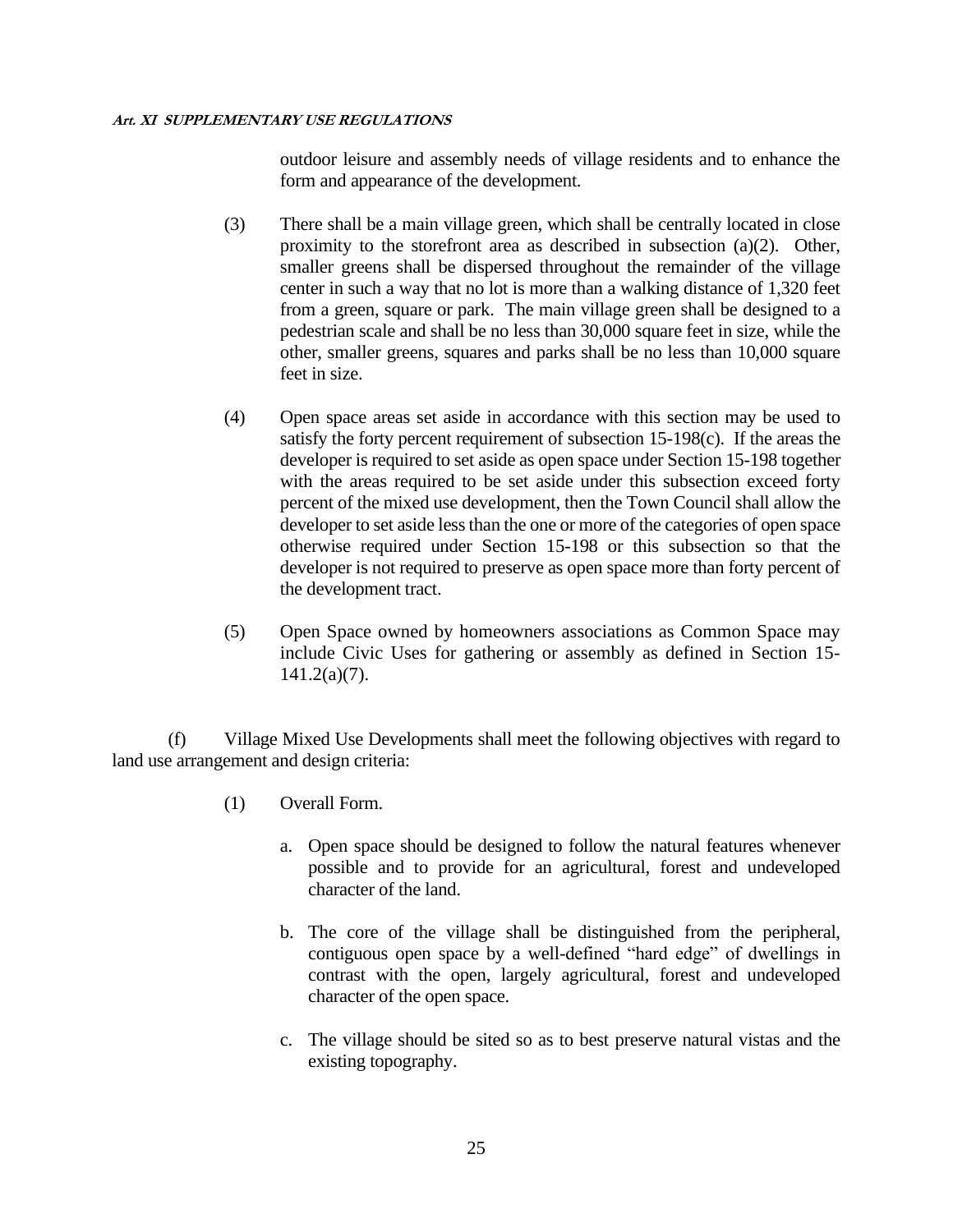- d. The village should be designed in a generally rectilinear pattern of blocks and interconnecting streets and alleys, defined by buildings, street furniture, landscaping, pedestrian ways and sidewalks.
- (2) Spatial Relationships of Various Use Areas and Open Space.
	- a. The common, peripheral open space shall surround the village unless explicitly modified upon a finding that unique topographical or other natural features or preexisting boundary conditions require an alternative arrangement.
	- b. Village storefront use and townhouse use areas shall be surrounded by the residential use area or, where applicable, by a combination of residential and civic use areas.
	- c. Higher density residential lots should be generally located between the designated commercial area and lower density residential lots.
	- d. The transition between uses shall be blended to avoid a distinct visual segregation.
- (3) Block Design
	- a. Blocks of a generally rectangular shape should be the main organizing feature of the village. While topography, existing vegetation, hydrology and design intentions should influence block shape and size, the maximum length for a block is to be four hundred and eighty (480) feet with an allowance for blocks up to six hundred (600) feet when mid-block pedestrian paths or ways are provided. No less than one eight-foot pedestrian alley or way must be provided for every twohundred (200) feet of road frontage in the storefront use area.
	- b. The blocks of the village may be subdivided into lots, having frontage on a street, whose generally rectangular shape should respond to environmental factors, the proposed use and design intentions.
	- c. Village lots should minimize front and side yards, garage aprons and entrances and blank walls, and should generally have as narrow a width as is practical to encourage pedestrian movement.
	- d. Each block which includes storefront and narrow frontage townhouse lots shall be designed to include an alley or small clusters of parking, with service access in the rear. Blocks of wide frontage townhouse lots need not be designed to include an alley and rear parking.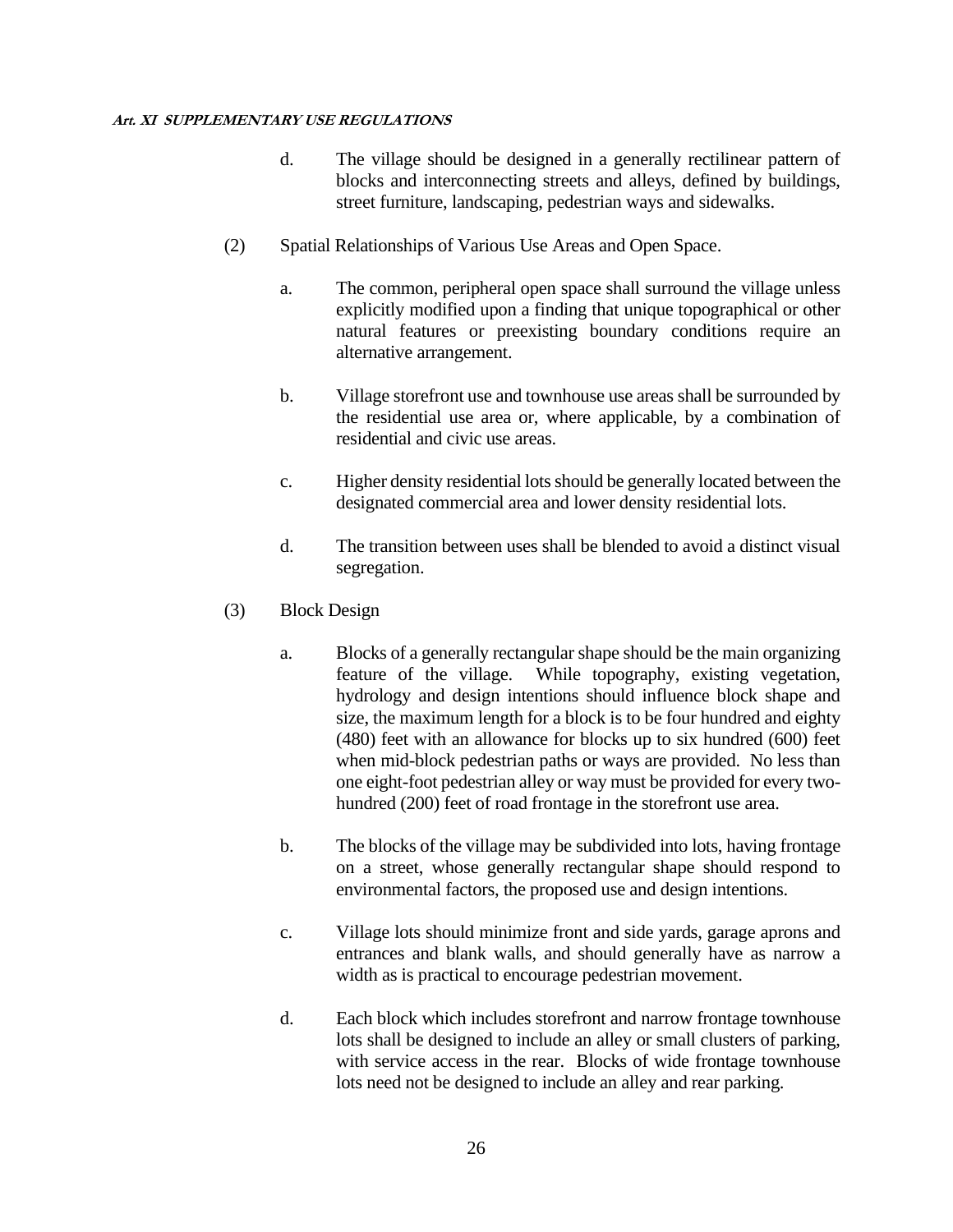- e. Similar land use types shall generally front one another while dissimilar land use types shall generally abut along alleys or rear parking.
- f. Lot layout, path and sidewalk design shall ensure pedestrian access to each lot.
- g. The build-up line specifies a cornice height that establishes the prominent visual dimension of a building and defines its proportion in relation to the street. It should vary, with no more than sixty (60) consecutive feet of the build-up line having a similar cornice or roofline, and be between one and three and one-half stories in height. A two-story build-up line can range from 20 to 25 feet above average ground level. A three-story build-up line can range from 30 to 35 feet above average ground level. **(AMENDED 5/28/02)**
- (4) Storefront and Townhouse use Area Design Components
	- a. New multi-family and commercial buildings in storefront and townhouse use areas shall be subject to a maximum front setback (the "build-to" line) in order to maintain a strong sense of streetscape. Such buildings shall generally be of two-story construction (to the so-called "build-up" line) and shall be designed in accordance with the design standards of this chapter and any other applicable standards. To create a defined edge to the village's public space, new multi-family or commercial buildings should conform to a consistent setback from the street. Porches for multi-family or townhouse construction can extend beyond the build-to line. In addition, building faces, as well as a majority of the roof ridgelines should be parallel to the street.
	- b. Maximum height regulations are 49 feet and three and a half stories.
	- c. Minimum street frontage is 25 feet.
	- d. Setback regulations are as follows: Front = no minimum required; maximum is 15 feet;  $Rear = 20$  feet minimum; Side = Zero minimum lot lines are allowed, except at block ends or adjacent to alleys or pedestrian walks as required under block design requirements.
	- e. Parking within this area shall be subject to the other parking requirements of this chapter as well as the following:
		- 1. Non-residential off-street parking shall generally be to the side or the rear, or located within internal parking areas not visible from the street.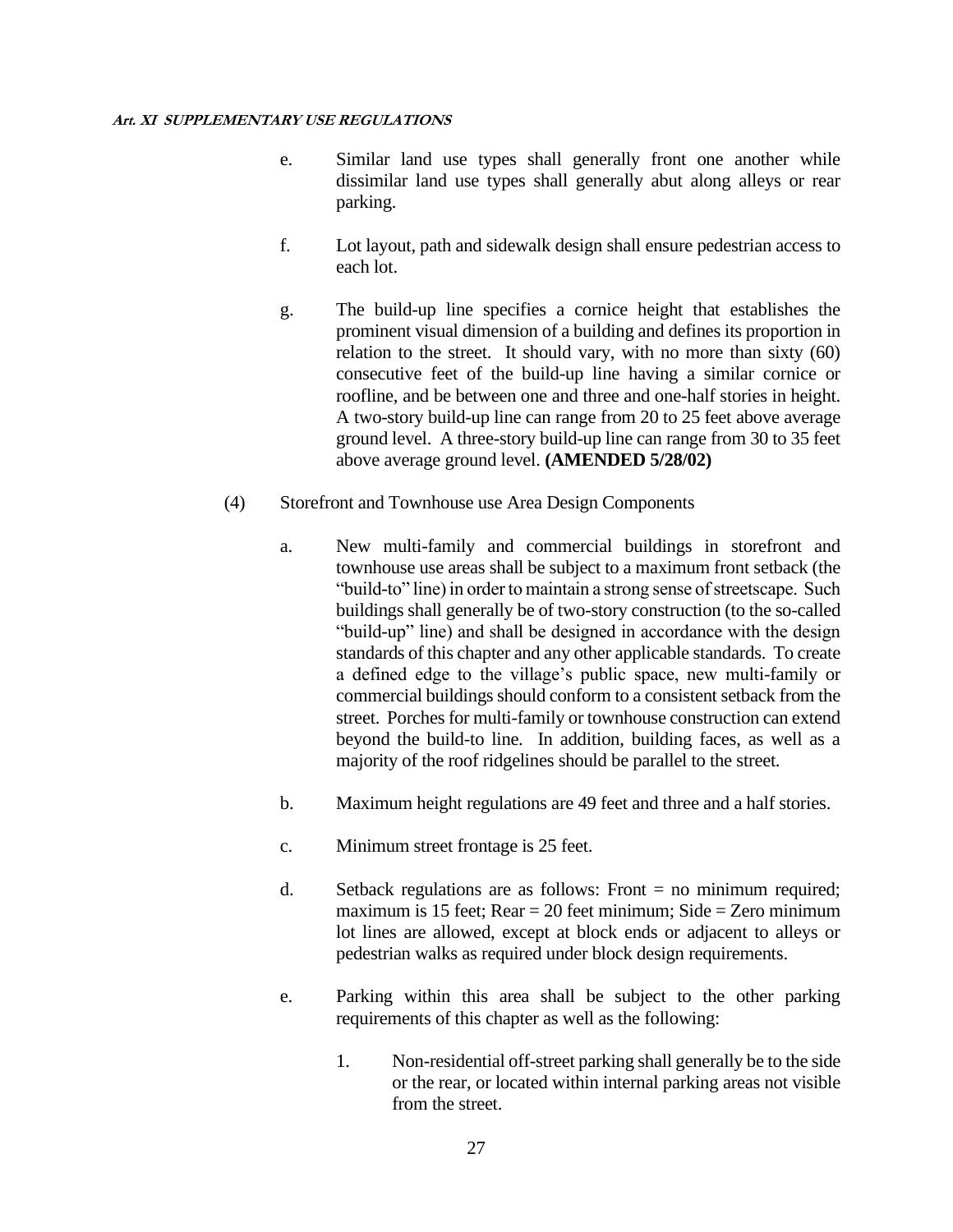- 2. The permit-issuing authority may allow on-street parking spaces along the front property line (except where there are driveway cuts) to be counted toward the minimum number of parking spaces required for the use on that lot.
- 3. On-street parking space shall be designed as either parallel to the curb on both sides of the street, or diagonal to the street on the storefront side with landscaped breaks serving the pedestrian alleyways.
- 4. Off–street parking may be located within 100 feet (measured along a publicly accessible route) from the lot containing the use to which the parking is accessory, if the lot containing the parking is owned or leased to the owner of the principal use, or if the lot containing the parking is dedicated to parking for as long as the use to which it is accessory shall continue, and it is owned by an entity capable of assuring its maintenance as accessory parking.
- 5. The permit-issuing authority may allow shared use of parking.
- f. All public sidewalks and walkways shall:
	- 1. Be constructed of brick or concrete with brick borders in such a way that they do not impede accessibility**.**
	- 2. Be no less than six feet in width; and
	- 3. Create a completely interconnected network of pedestrian walkways throughout the storefront use and townhouse use areas.
- g. All storefront and townhouse use areas shall contain the following:
	- 1. At least one trash can and one recycling receptacle of approved design in each block;
	- 2. Public benches of approved design at bus stops, green spaces, and at intervals of no greater than 200 feet along both sides of each block and at lesser intervals and/or in required clusters, as appropriate (i.e. high-activity areas due to the nature of surrounding uses).; and
	- 3. At least one bike rack on each block.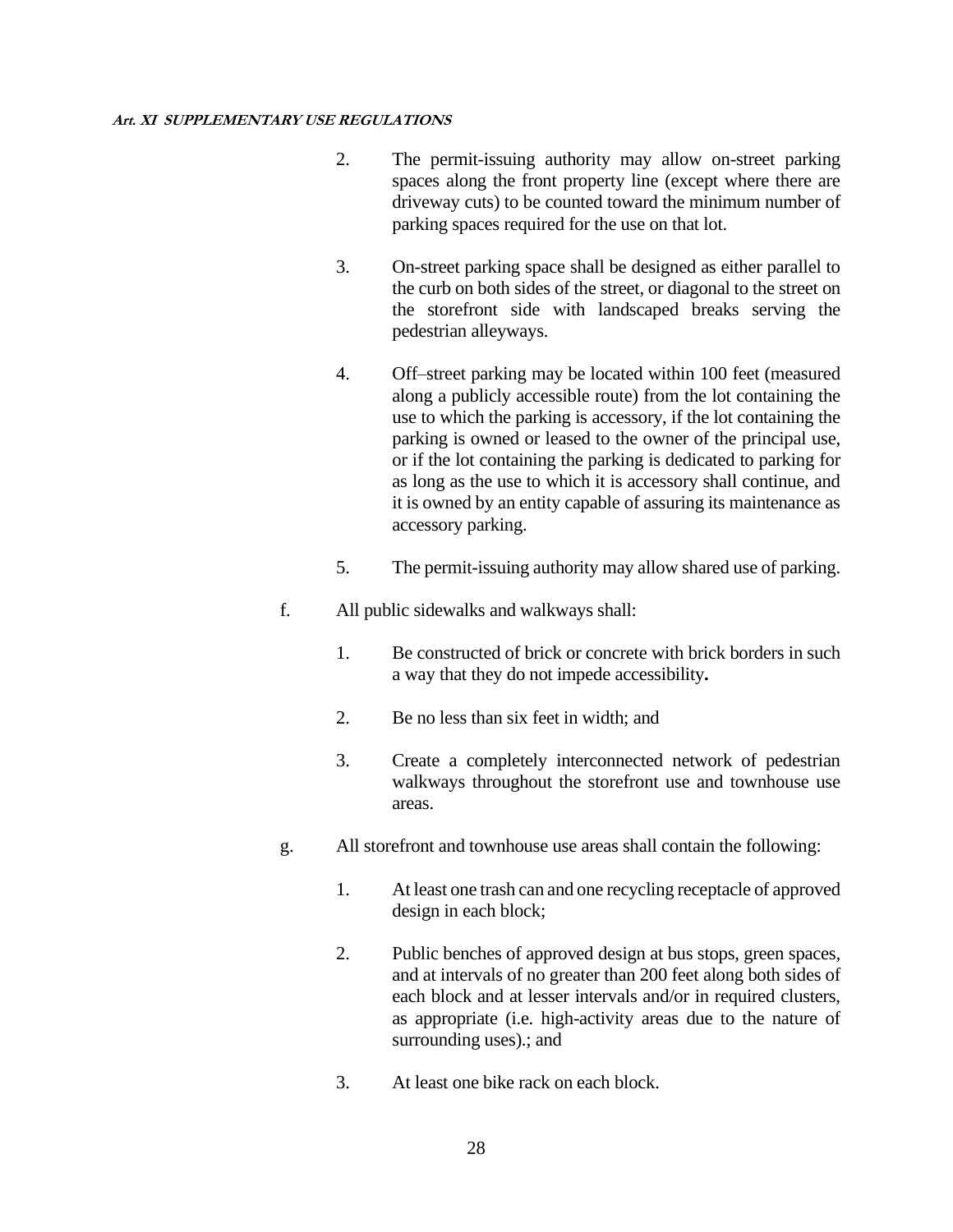- h. All new construction shall be of similar scale and massing to smallscale, historic buildings in downtown Carrboro.
- i. All roofs shall be topped with low-pitched roofs with articulated parapets and cornices, or pitched roofs where fascias are emphasized and any roof dormers are functional.
- j. Storefront buildings shall:
	- 1. Include show windows on the ground level. Storefront windows are to be large and traditional in appearance and are to include low sills and high lintels.
	- 2. Articulate the line between the ground and upper levels with a cornice, canopy, balcony, arcade, or other visual device.
	- 3. Include lighting in show windows, which is in conformance with other lighting regulations, herein;
	- 4. Project lighting on the sidewalk from about eight feet in conformance with other lighting regulations herein;
	- 5. Present the principal entrance to the sidewalk. Alternatively, if the principle entrance faces onto an interior courtyard, the entrance to the courtyard must be presented to the sidewalk.
- k. The facade of storefront buildings may be separated from the sidewalk surface by a landscaped strip of no greater than three feet, except as necessary to accommodate open-air, food service establishments.
- l. The construction of open colonnades over a sidewalk adjoining storefront buildings may be permitted subject to an appropriate easement over the public right-of-way.
- m. Materials in the exterior of buildings surrounding the greens shall be limited to a diversity of brick. Wood, stucco, masonry and other siding materials are subject to the review of the Appearance Commission and the approval of the permit-issuing authority.
- n. All signage shall:
	- 1. Be affixed to building façade, canopy, or arcade;
	- 2. Be located within the first story limit;
	- 3. Be visible to both pedestrians and drivers;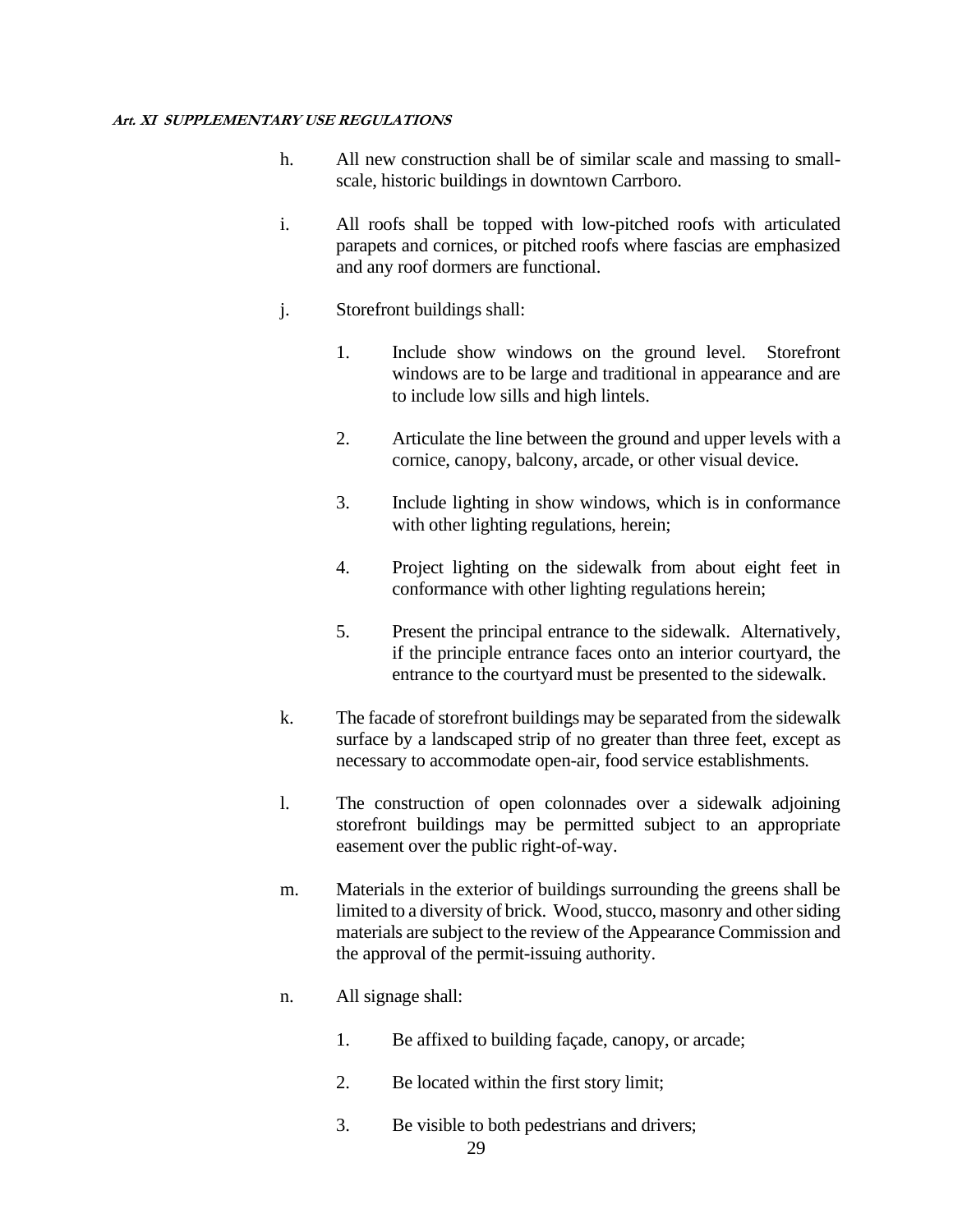- 4. Contain visual street numbers for each building; and
- 5. Utilize lighting conforming to applicable regulations.
- o. Storefront buildings shall have at least 60 percent of their front facade parallel to the street.
- p. The principal entrance shall be from the front sidewalk.
- q. Storefront buildings fronting on the same street and located on the same block shall be attached, except as necessary to accommodate pedestrian ways.
- r. The street treescape shall require:
	- 1. The planting of species which branch above 8 feet to facilitate viewing of storefronts and signage.
	- 2. The planting of trees every 30 feet to 50 feet depending on size so as to create a regular pattern of street trees through the area.
- (5) Residential uses within the single family detached residential use area shall conform to the following requirements:
	- a. Lots shall generally be located along local streets and around the perimeter of the combined storefront and townhouse areas and between those areas and the village conservancy district.
	- b. The minimum lot width at the building line shall be 40 feet unless the Town Council has also approved the development as an architecturally integrated subdivision a described in Section 15-187.
	- c. Variations in the principal building position and orientation shall be encouraged, but the following minimum standards shall be observed: Front yard: 15 feet minimum (but 8 feet to front porches or steps) and 25 feet maximum; Rear yard: 30 feet minimum for principal buildings and 5 feet for accessory buildings; Side yard: 20-foot separation for principal buildings, with no side yard less than 5 feet unless the Town Council has also approved the development as an architecturally integrated subdivision a described in Section 15-187.
	- d. The total impervious coverage shall be 50 percent for all of the lots in this use area except for those approved to include 22.000 uses. Allocation to each lot shall be indicated on the special use permit-A plans and must be finalized at the time a final plat is recorded. For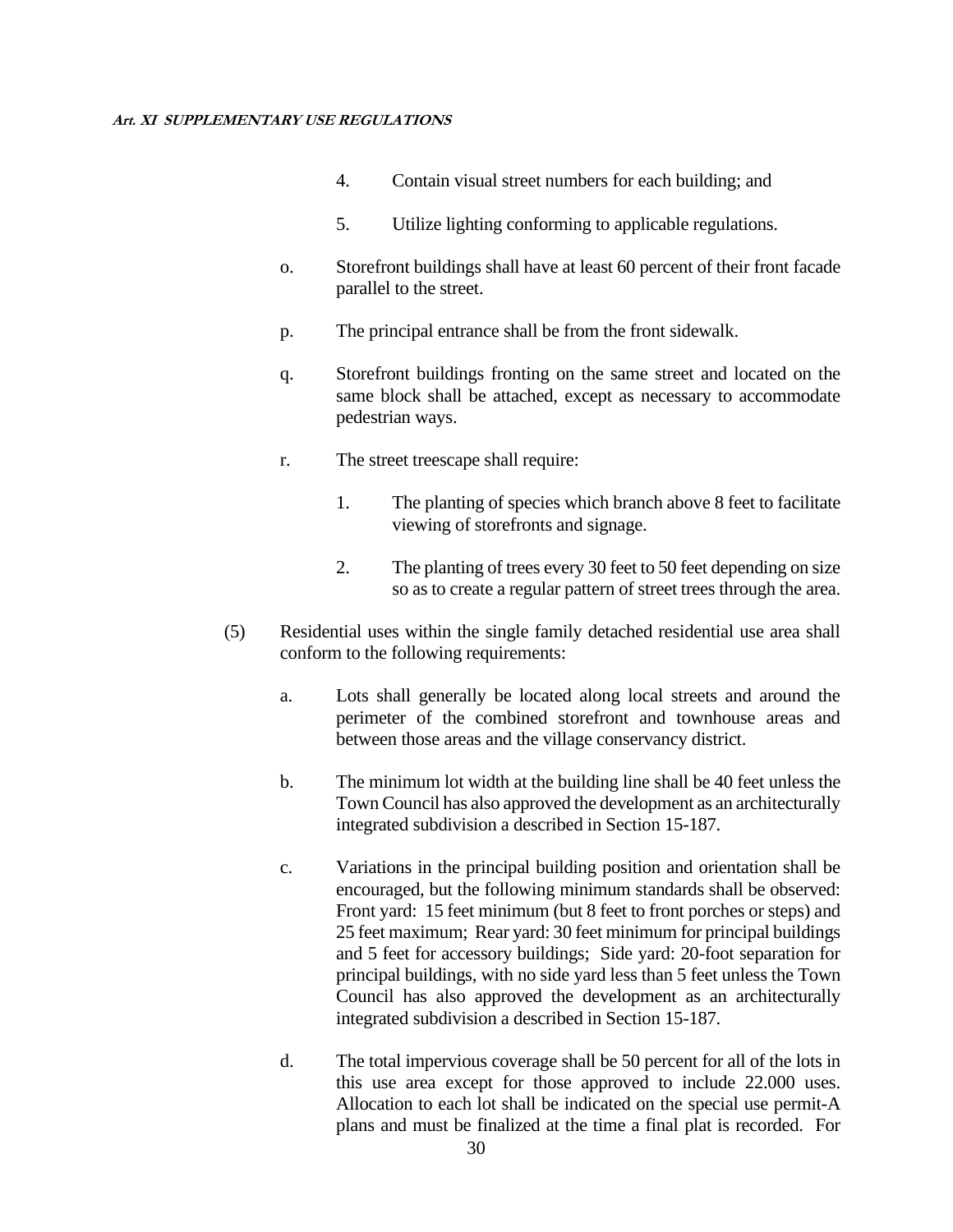multi-phase projects, the final allocation shall be by phase. No further reallocation of impervious surface coverage for lots in this use area shall be allowed after the final plat has been recorded unless a special use permit-A is modified to allow 22.000 uses. Any such 22.000 uses shall be subject to stormwater management requirements as specified in Section 15-263 (c) (3). **(AMENDED 10/28/08)**

- e. The maximum height of buildings shall be 35 feet.
- f. Residential structures shall be designed to reflect Carrboro's vernacular building tradition in accordance with the design standards described in Section 15-141.2 of this chapter.
- g. Accessory Detached Dwellings (ADD) shall be architecturally integrated as follows:
	- 1. Accessory Detached Dwellings or outbuildings shall be designed to harmonize with the Carrboro vernacular architecture described above.
	- 2. There shall be a maximum of one accessory dwelling unit (ADD) per lot of less than ten (10) acres.
	- 3. The gross floor area in the ADD shall not exceed 750 square feet.
	- 4. Exterior fire-exit stairs are prohibited on any side of Accessory Detached Dwellings except at their rear, except in cases when the ADD is located above a garage.
	- 5. All off-street parking for Accessory Detached Dwellings shall be located to the side or rear as viewed from the street.
- (6) Roads and Streets.
	- a. Street patterns within the village mixed use shall be a rectilinear network of streets, interconnected with clear, direct, understandable patterns, with variations as needed for topographic and environment and other valid design consideration.
	- b. Streets shall be designed generally to:
		- 1. Parallel and preserve existing fence lines, tree lines, hedgerows and stone walls.
		- 2. Minimize alteration of natural site features.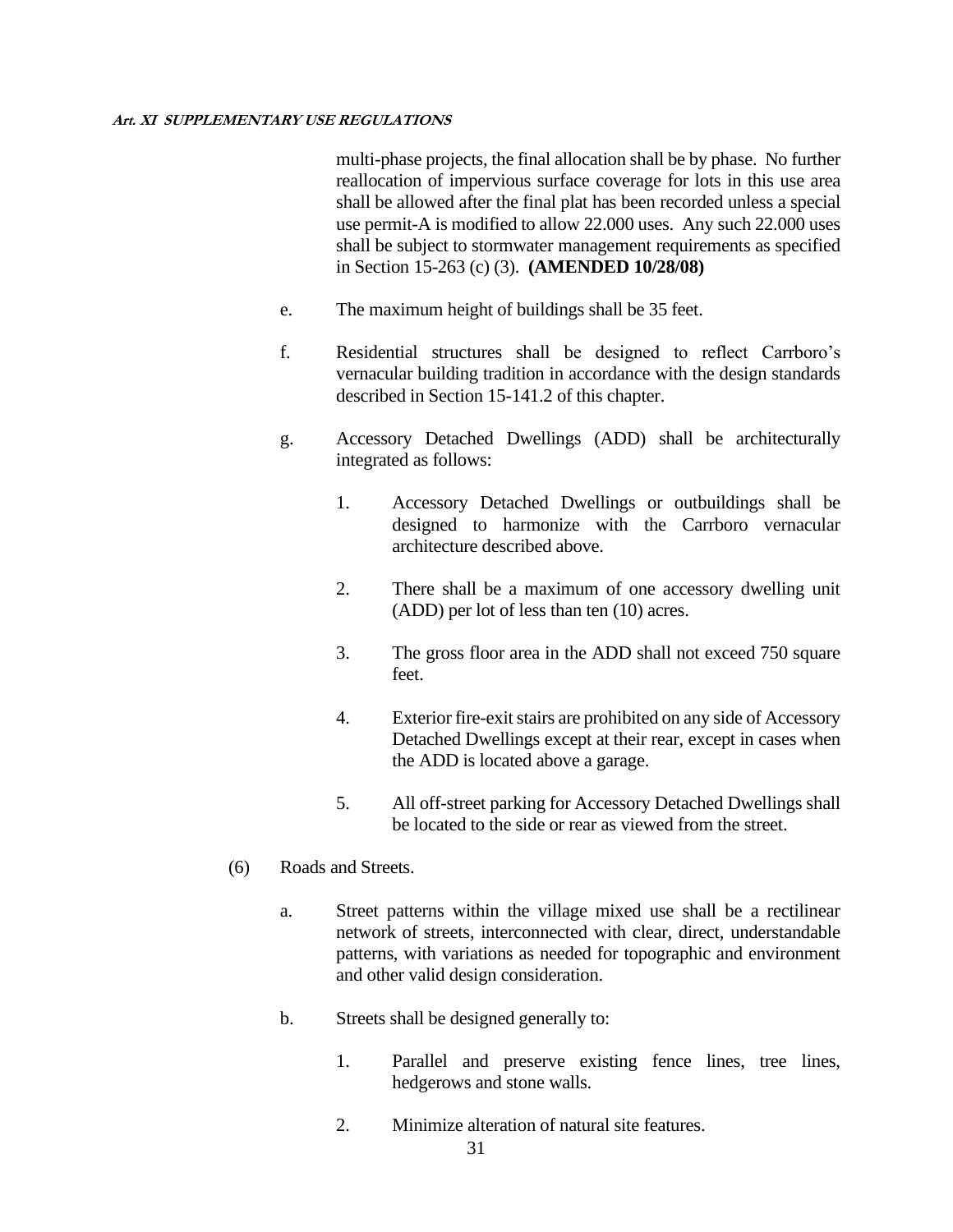- 3. Secure the view to prominent natural vistas.
- 4. Minimize the area devoted to vehicle travel.
- 5. Promote pedestrian movement so that it is generally more convenient to walk short distances than to drive.
- 6. Be aligned so that the "terminal vista" is of open space features, either human-made (greens, commons), natural (meadows, large trees in distance), or a community structure of significance.
- c. With the exception of loop roads, all neighborhood and local streets shall terminate at other streets within the village proper and shall provide connections to existing or proposed through streets or collectors outside the village proper where practical. Loop roads, as defined in this chapter, are specifically allowed.
- d. Sidewalks shall be provided as required in Article XIV of this chapter.
- e. Sidewalk widths shall be at least six feet in retail/commercial areas, and at least five feet in residential, as well as townhouse, areas.
- f. A plan for sidewalks and footpaths shall be designed to connect all houses with any of the village's greens and parks.
- (7) Parking.
	- a. Off-street parking lots and areas shall generally be located at the rear of buildings.
	- b. No off-street parking shall be permitted in the front yards of buildings located in the storefront or townhouse use areas, nor shall off street parking be the principal use of corner lots in these areas.
	- c. Any off street parking space or parking lot in a storefront, townhouse, or civic area which abuts a street right-of-way shall be buffered from the right-of-way by a landscaped area no less than 4 feet wide in which is located a continuous row of shrubs no less than 3 1/2 feet high, or by a wall no less than 4 feet and no more than 6 feet high.
	- d. Off street parking in the storefront and narrow frontage townhouse areas shall generally be accessible from an alley only.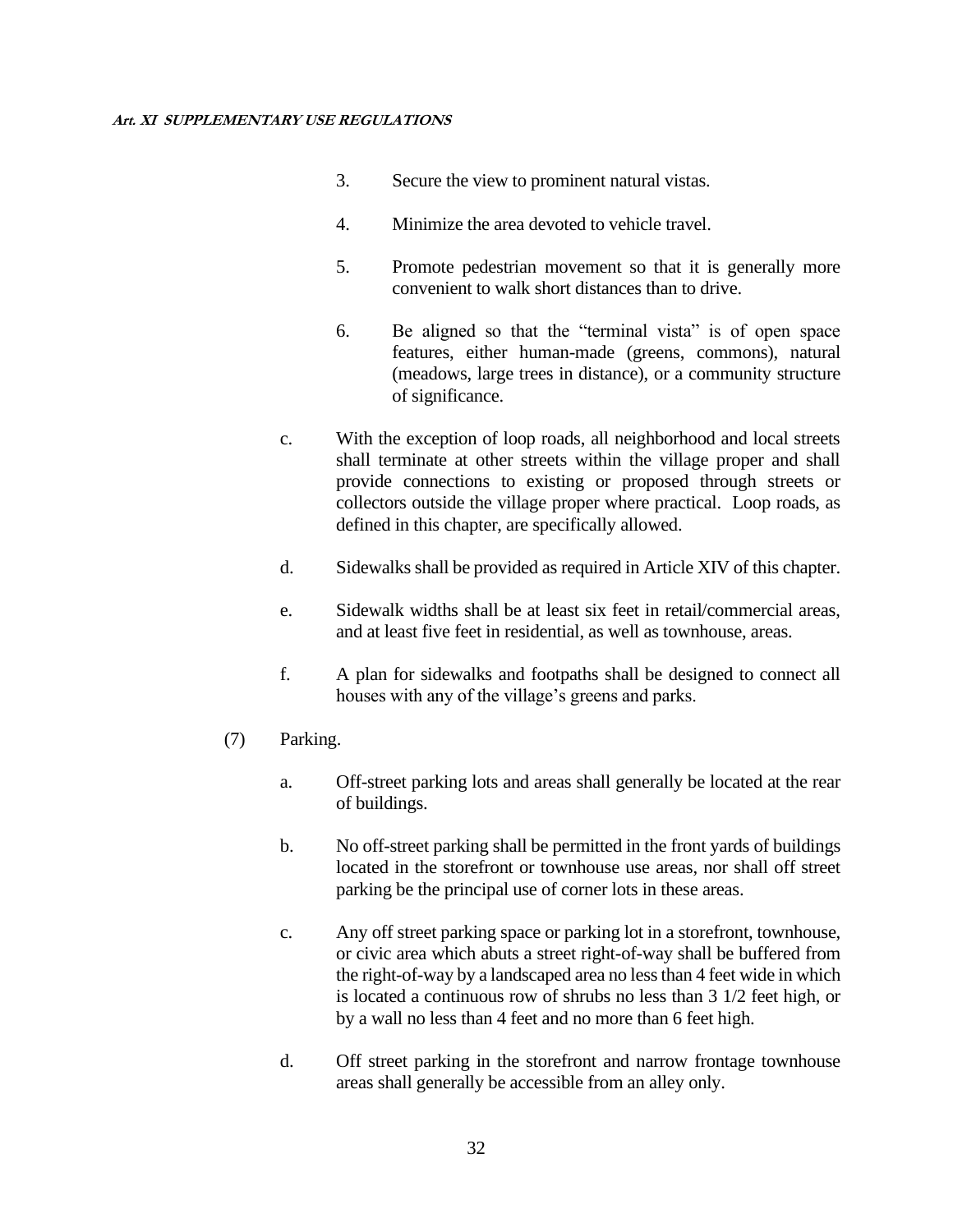- e. The permit-issuing authority may allow on-street parking spaces along the front property line (except where there are driveway cuts) to be counted toward the minimum number of parking spaces required for the use on that lot.
- (8) Landscaping
	- a. The applicant shall submit a comprehensive landscape master plan for all areas of the village, and village conservancy areas, identifying the location and size of both existing vegetation to be retained and proposed new vegetation, typical planting materials, the phasing of landscape installation and planting methods.
	- b. Shade trees shall be provided along each side of all streets, public or private, existing or proposed. Shade trees shall also be massed at critical points, such as at focal points along a curve in the roadway. In locations where healthy and mature shade trees currently exist, the requirements or new trees may be waived or modified. Section 15- 315 of this Chapter notwithstanding, the developer shall either plant or retain sufficient trees so that, between the paved portion of the street and a line running parallel to and twenty- five feet from the center line of the street, there is for every forty feet of street frontage at least an average of one deciduous tree that has or will have when fully mature a trunk at least twelve inches in diameter. Trees may be placed uniformly.
	- c. Parking lots larger than 19 spaces and/or 6,000 square feet in size shall have internal landscaping as well as buffering landscaping on the edge of the lot.
	- d. Trees and other plants should be chosen with reference to the list set forth in Appendix E.
	- e. Trees and other public landscaping shall be protected by means of suitable barriers.
	- f. The method and means for providing quality street trees and other community landscaping such as in village greens, parks, and squares shall be addressed.
	- g. The developer shall be required to post a suitable performance bond to ensure that any tree that dies within eighteen (18) months of planting shall be replaced with the same species and size, and that any tree shall be well maintained, i.e., irrigated and fertilized, for a total of thirty-six (36) months from time of planting. If trees are removed, they shall be replaced with trees of similar size and function.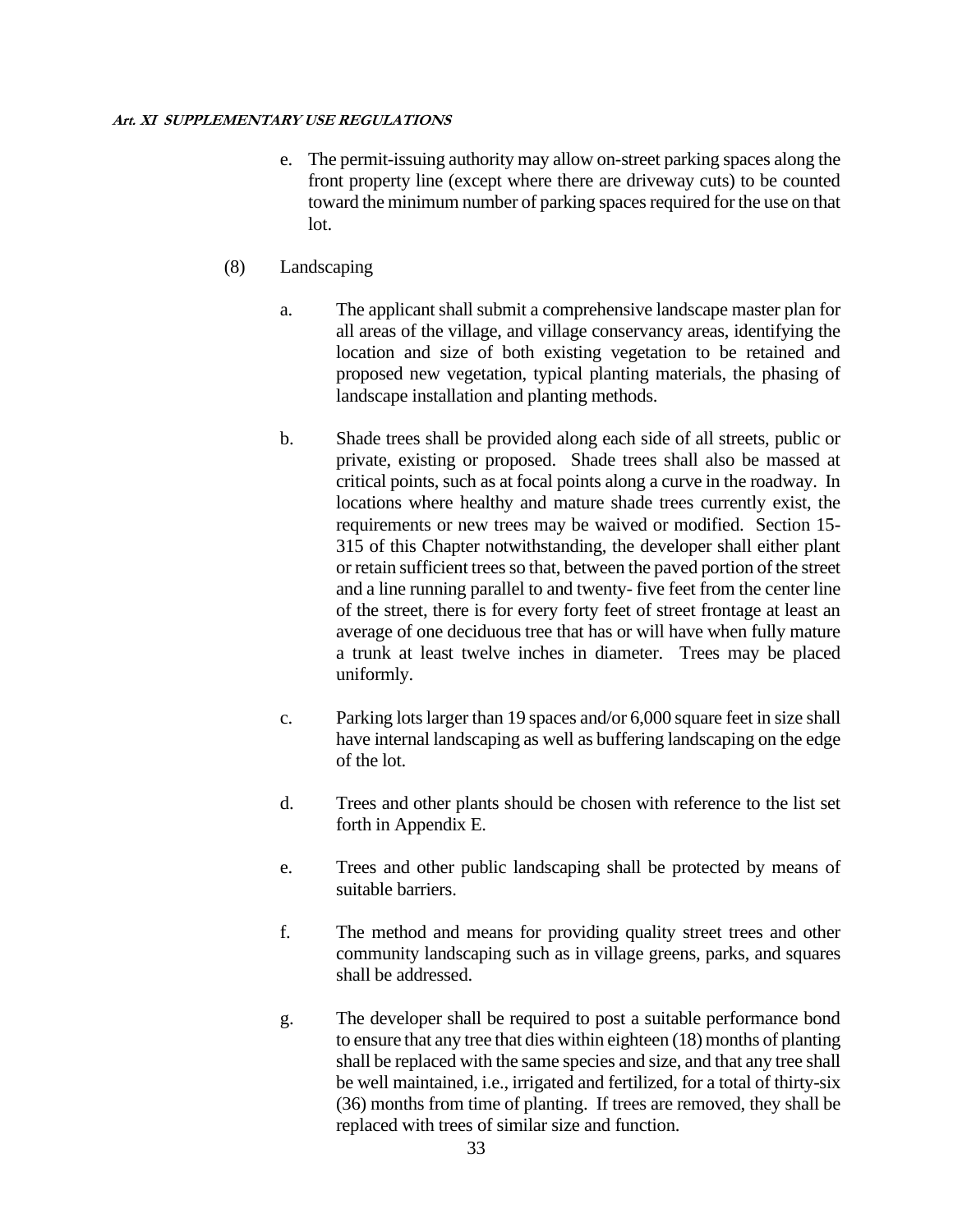### **Section 15-176.3 Reserved for Transfer of Development Rights. (AMENDED 5/25/99)**

### **Section 15-176.4 Vehicle Sales in the B-1(g) Zoning District. (AMENDED 6/25/02)**

(a) In addition to the other applicable provisions of this chapter, vehicles sales operations (use classification 9.100) located in the B-1(g) Zoning District shall be subject to the following requirements:

- (1) A vehicle sales operation may not be located within 2,000 feet of another vehicle sales operation (measured in a straight line and not by street distance) in the  $B-1(g)$  or M-1 zoning districts.
- (2) A vehicle sales operation is permitted only on lots containing no more than 26,000 square feet.
- (3) A vehicle sales operation is permitted only on lots that are bordered on at least one side by an arterial street.
- (4) Outdoor storage areas for vehicles in the process of repair or dealer preparation may only be located behind the principal building and/or its accessory buildings.
- (5) All vehicle repairs and preparation for sale are to be conducted within fully enclosed structures.
- (6) Multiple driveway cuts and outdoor storage/display areas in the front portion of the lot shall be permitted to the extent that they do not impede the installation of the type "C" screen.
- (7) Vehicle sales operations are subject to the non-residential performance standards applicable to 9.400 uses as specified in Sections 15-163 through 15-169.
- (8) Each vehicle is allocated one (1) square foot of sign area to be displayed on the interior of a side window of the vehicle only.
- (9) A vehicle sales operation must be an annex of a pre-existing vehicle sales business located within 800 feet.
- (10) A vehicle sales operation is allowed in those portions of the  $B-1(g)$  district that are not adjacent to residentially zoned property (primary zoning classification only).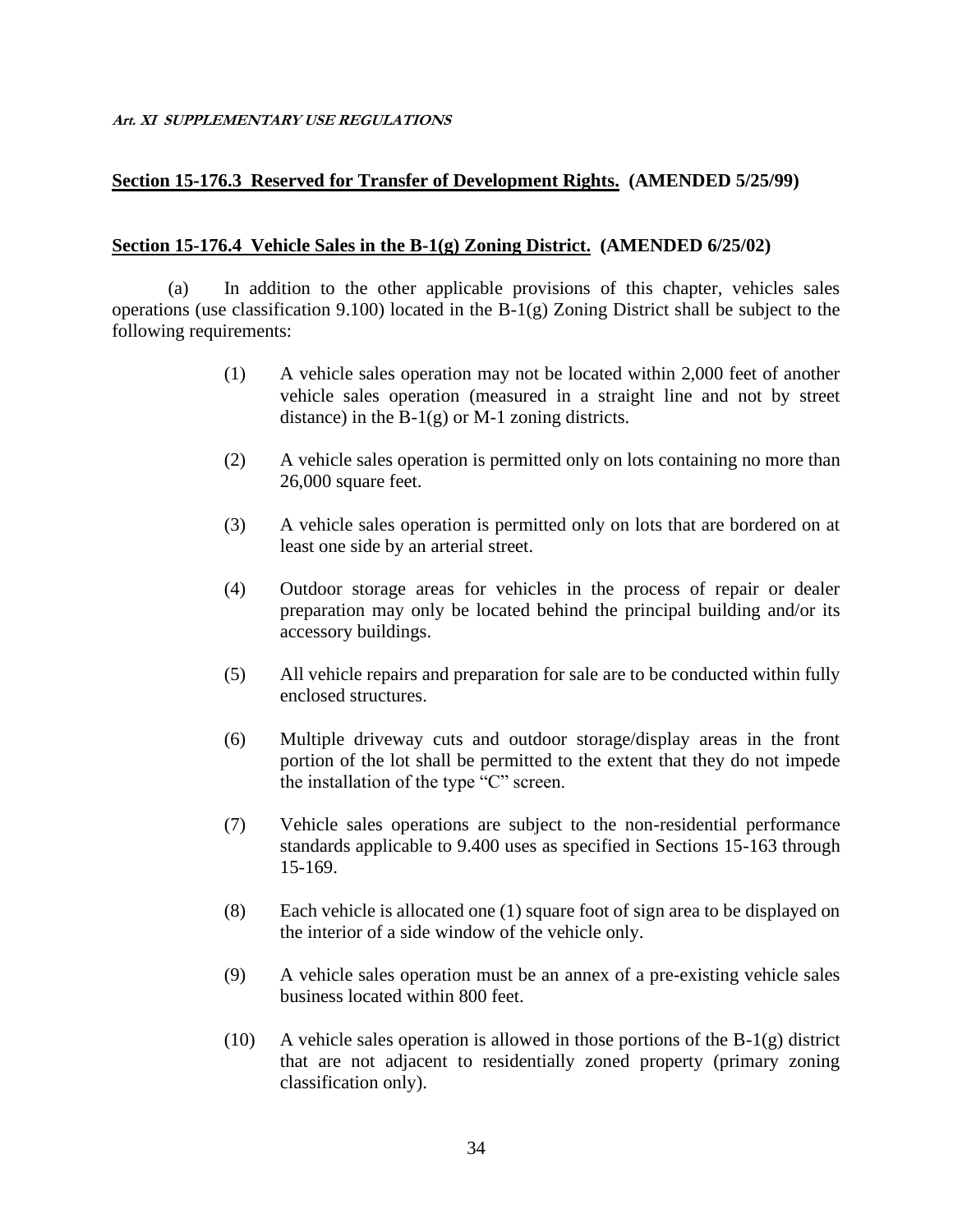# **Section 15-176.5 Mobile Prepared Food Vendors. (AMENDED 6/24/08)**

(a) Mobile prepared food vendors shall be located on lots where an existing nonresidential use operates in a permanent building.

(b) As set forth in the Table of Permissible Uses, mobile prepared food vendors are permissible in the B-1(C), B-1(G) and M-1 districts (subject to the other provisions of this section). In addition, mobile prepared food vendors shall also be permissible on lots in the R-10 district where (and so long as) there exists a nonconforming retail business located in a permanent building.

(c) Notwithstanding the provisions of Section 15-154 (Combination Uses), a zoning permit may be issued for a mobile prepared food vendor, and in issuing the permit, the zoning administrator shall take into consideration only this use and not the other use or uses made of the lot where the mobile prepared food vendor is located [except that this use must comply with subsection (a)].

(d) Mobile prepared food vendors shall be subject to the building setback requirements of Section 15-184 but shall not be subject to the other provisions of Article XII or to the provisions of Articles XIII through XIX of this chapter. Notwithstanding the foregoing, no signage for these uses shall be allowed other than signs permanently attached to the motor vehicle.

(e) Temporary connections to potable water are prohibited. All plumbing and electrical connections shall be in accordance with the State Building Code.

(f) Mobile prepared food vendors may not be located in any portion of a vehicle accommodation area where such location would prevent the use of required parking spaces during the regular hours of operation of the primary business on the lot, or otherwise interfere in a significant way with the movement of motor vehicles using such area.

(g) Mobile prepared food vendors shall not operate as a drive-through.

(h) A zoning permit issued for this use may be revoked not only for the reasons specified in Section 15-115 but also if the zoning administrator determines that the mobile prepared food vendor's operations are causing parking, traffic congestion, or litter problems either on or off the property where the use is located or that such use is otherwise creating a danger to the public health or safety.

# **Section 15-176.6 Data Service Provider Facilities. (AMENDED 6/23/15)**

(a) Data service provider facilities up to 500 square feet in building area, and no taller than 15 feet in height are allowed in the R-10, R-15 and R-20 zoning districts with a zoning permit, provided that such facility otherwise satisfies the requirements of the Carrboro Land Use Ordinance.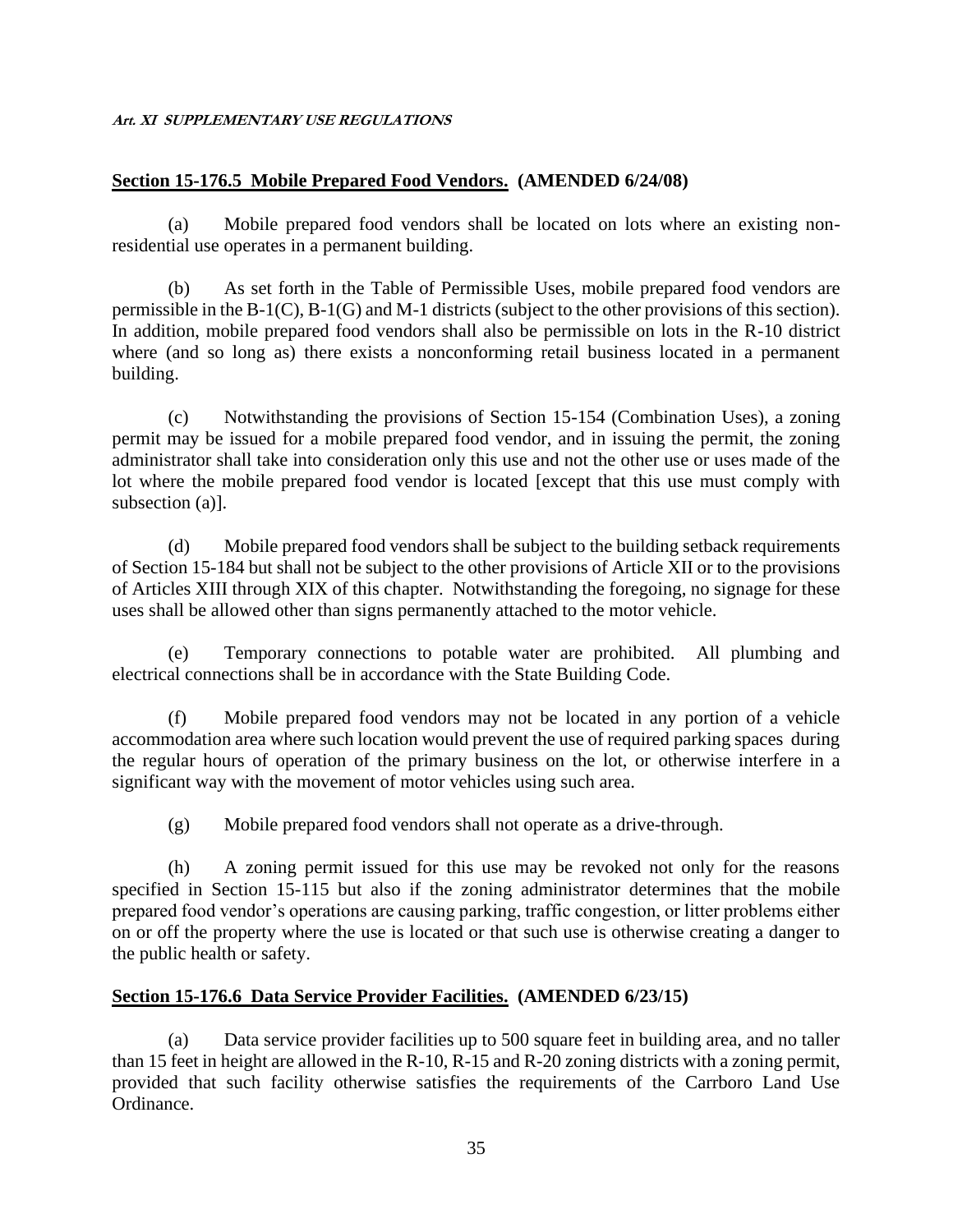(b) A data service provider facility larger or taller than the maximums stated above, or that cannot meet one or more of the provisions in Section 15-176.6(c) through 15-176.6(l) below may be allowed with a special use permit issued by the Board of Adjustment upon satisfaction of the considerations required by section 15-54.

(c) All data service provider facilities shall be set back at least twice the otherwise applicable front, side and rear yard setback requirements for the zoning district in which the facility is located.

(d) A data service provider facility shall have sufficient parking on site to accommodate the number of vehicles likely to be present at the facility on a regular basis.

(e) A data service provider facility shall be surrounded by a fence or wall at least 8 feet in height and constructed of material that cannot be easily climbed or penetrated.

(f) All data service provider facilities shall be surrounded by a Type A buffer on all sides.

(g) No data service provider facility may generate any smoke, odor, electrical interference that is perceptible beyond the boundaries of the lot where the facility is located or that affect the use of adjoining or neighboring properties.

(h) The maximum permitted sound level for all data service provider facilities is 50  $dB(A)$  measured at (i) the outside boundary of the leased area occupied by the facility, or (ii) the lot line if the facility is the only use located on the lot.

(i) No 15.750 classification use in any district may generate any ground transmitted vibration that is perceptible to the human sense of touch measured at (i) the outside boundary of the leased area occupied by the facility, or (ii) the lot line if the facility is the only use located on the lot.

(j) No outdoor storage shall be permissible at data service provider facilities.

(k) Commercial messages may not be displayed on any data service provider facility, provided that such facility shall have a single sign no larger than 4 square feet in area, identifying the operator of the facility and providing a telephone number or other contact information for the operator.

(l) All data service provider facilities shall meet the applicable lighting requirements established in section 15-242.5.

(m) The recipient of the permit for data service provider facilities shall submit to the Zoning Administrator written verification that the facility is being utilized within thirty (30) days of receipt of a written request for such verification. Data service provider facilities which are not used for a period of 6 months or more shall be removed by the recipient of the permit or subsequent permit holder within 90 days thereafter.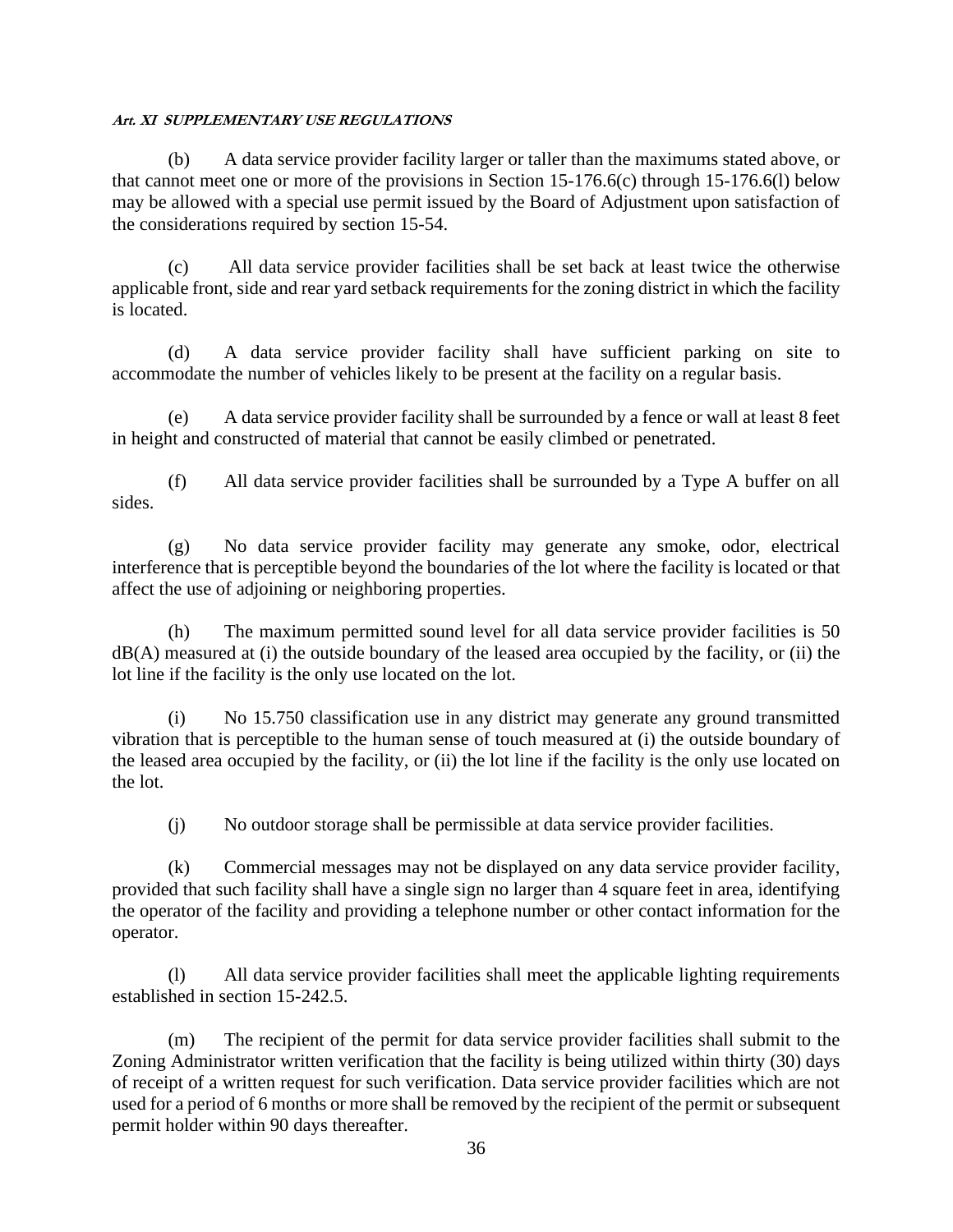### **Section 15-176.7 Social Service Provider with Dining. (AMENDED 3/22/16)**

(a) An application for a zoning permit to allow a Social Service Provider with Dining use shall include documentation of all appropriate licensing for the type of services provided at the particular site and any required training for staff and volunteers.

(b) A Social Service Provider with Dining must be located within a half block of a public transit service stop.

(c) All facilities shall be designed to provide an on-site, sheltered location with sufficient queuing space for patrons to enter and exit the facility in an orderly manner and without disrupting traffic within public rights of way.

### **Section 15-176.8 Performing Arts Space. (AMENDED 11/27/18)**

(a) Performing arts spaces shall be located on lots where an existing permanent structure or structures fifty years of age or older is available for adaptive reuse and such preservation and reuse will provide for the continued vibrancy of the Town's commercial and industrial building fabric and associated heritage.

(b) As set forth in the Table of Permissible Uses, performing arts spaces are permissible only in the B-1(g) and B-1(c) districts, subject to the permit requirements specified in Section 15-147 (r) and the other provisions of this section.

(c) Performing arts spaces must demonstrate at least three of the following criteria relating to the building facilities and venue operation:

- 1) Defined performance space and defined audience space;
- 2) Specialty equipment associated with live performances, such as: light mixing desk, public address system, lighting rig, back line equipment;
- 3) A pplies cover charge to some performances through ticketing or front door entrance fee;
- 4) Marketing of specific acts through published advertisements or listings;
- 5) Hours of operation for principle use associated with performance times; and
- 6) Produces live performances at least three days a week.

(d) Performing arts spaces may include the following related and accessory uses: restaurants (indoor and outside service and consumption), mobile prepared food vendors, office, research, and service, billiards and pool halls, electronic gaming operations, temporary residences, multifamily residences, museums, art galleries and art centers, open air markets and sales and rental of goods, so long as the performing arts spaces is the predominant use and development.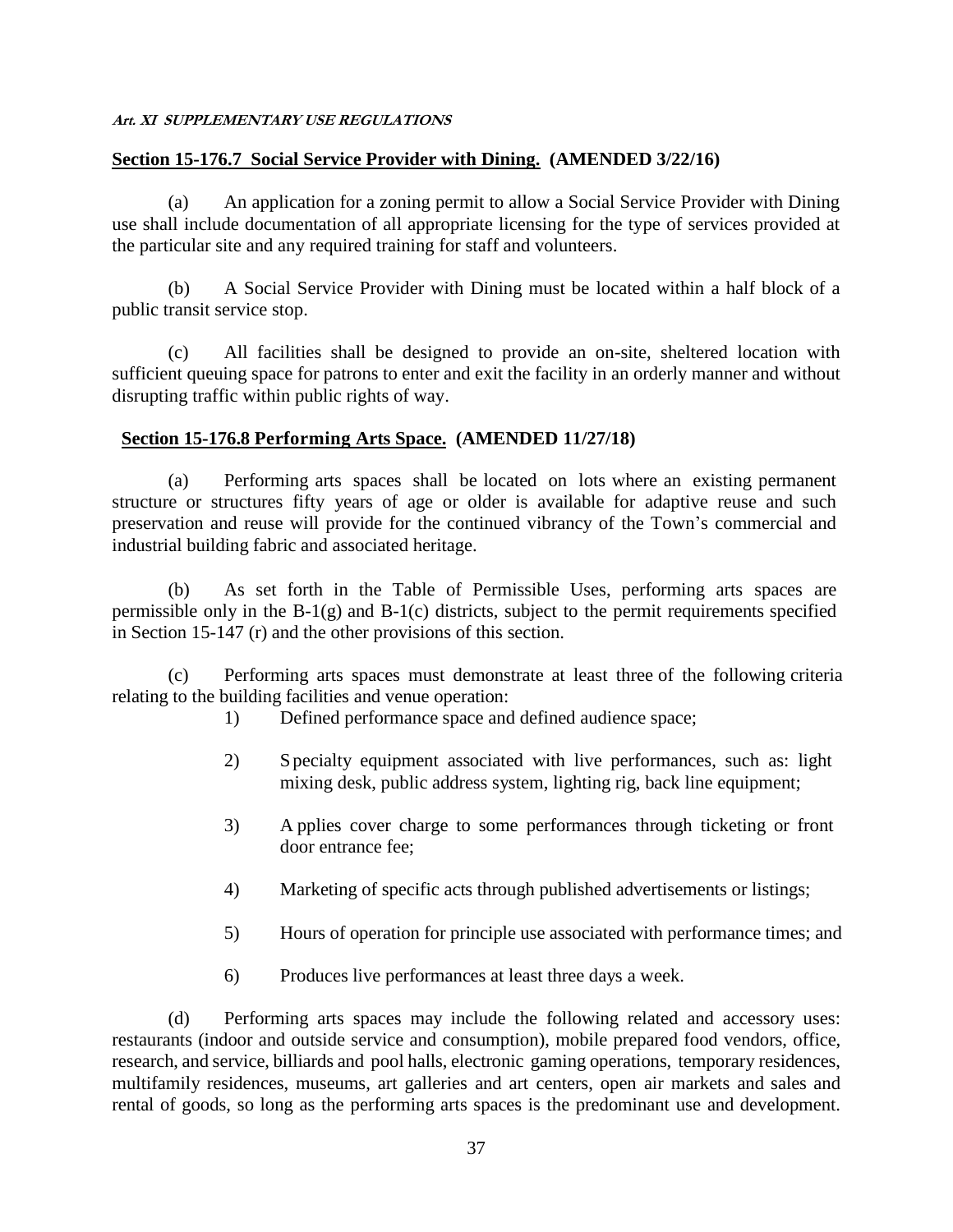The area allocated for such related and accessory uses may be greater than fifty percent with a special use permit-A.

(e) All occupancy provisions for the principle performance uses, and for the accessory and related other uses, shall be in accordance with the State Building Code.

(f) Performing arts spaces shall not impede normal traffic patterns on adjacent public streets. Mobile prepared food vendors associated with a performance art venue must confine their operations to the lot on which the performance art venue is located.

(g) Up to six special performances may be programmed each year, provided that the event sponsor submits for the Town's prior approval a plan for traffic and parking which demonstrates that arrangements have been made to satisfy the required use of parking areas for the primary business on the lot during its regular hours of operation, and will not otherwise interfere in a significant way with the movement of motor vehicles using such area, unless such parking spaces are otherwise provided for.

(h) Mobile prepared food vendor business associated with this use shall not operate between the hours of 2:30 a.m. and 6:00 a.m.

(i) Density of accessory residential units shall be determined in accordance with Section 15-182. Up to four residential units may be allowed in conjunction with a performing arts space permitted with a zoning permit. More than four residential may be allowed in conjunction with a performing arts space permitted with a special use permit-A.

(j) A zoning permit issued for this use may be revoked for the reasons specified in Section 15-115 or if the zoning administrator determines that the performing arts space's operations are causing parking, traffic congestion, or litter problems either on or off the property where the use is located or that such use is otherwise creating a danger to the public health or safety, or is in repeated violation of the Town Code, Chapter 5, General Offenses, Article II Sections 5-11, 5-12, 5-16 and 5-18.

### **Section 15-176.9 Special Standards for Historic Rogers Road District. (AMENDED 10/22/19)**

(a) All applicable provisions of the Carrboro Land Use Ordinance not specifically exempted or modified by this section shall apply to the HR-R and HR-CC districts.

(b) In both the HR-R and HR-CC districts, the maximum size of any single-family dwelling constructed after the effective date of this section shall be 2,000 square feet of heated floor area; the maximum size of any duplex or triplex dwelling unit constructed after the effective date of this section shall be 1,200 square feet of heated floor area. Any dwelling unit in existence on the effective date of this subsection containing 2,000 square feet or greater of heated floor area may be increased by a maximum of 25% of the existing heated floor area or 500 square feet whichever is greater, but with a maximum size of 2,500 square feet at any time. Any dwelling unit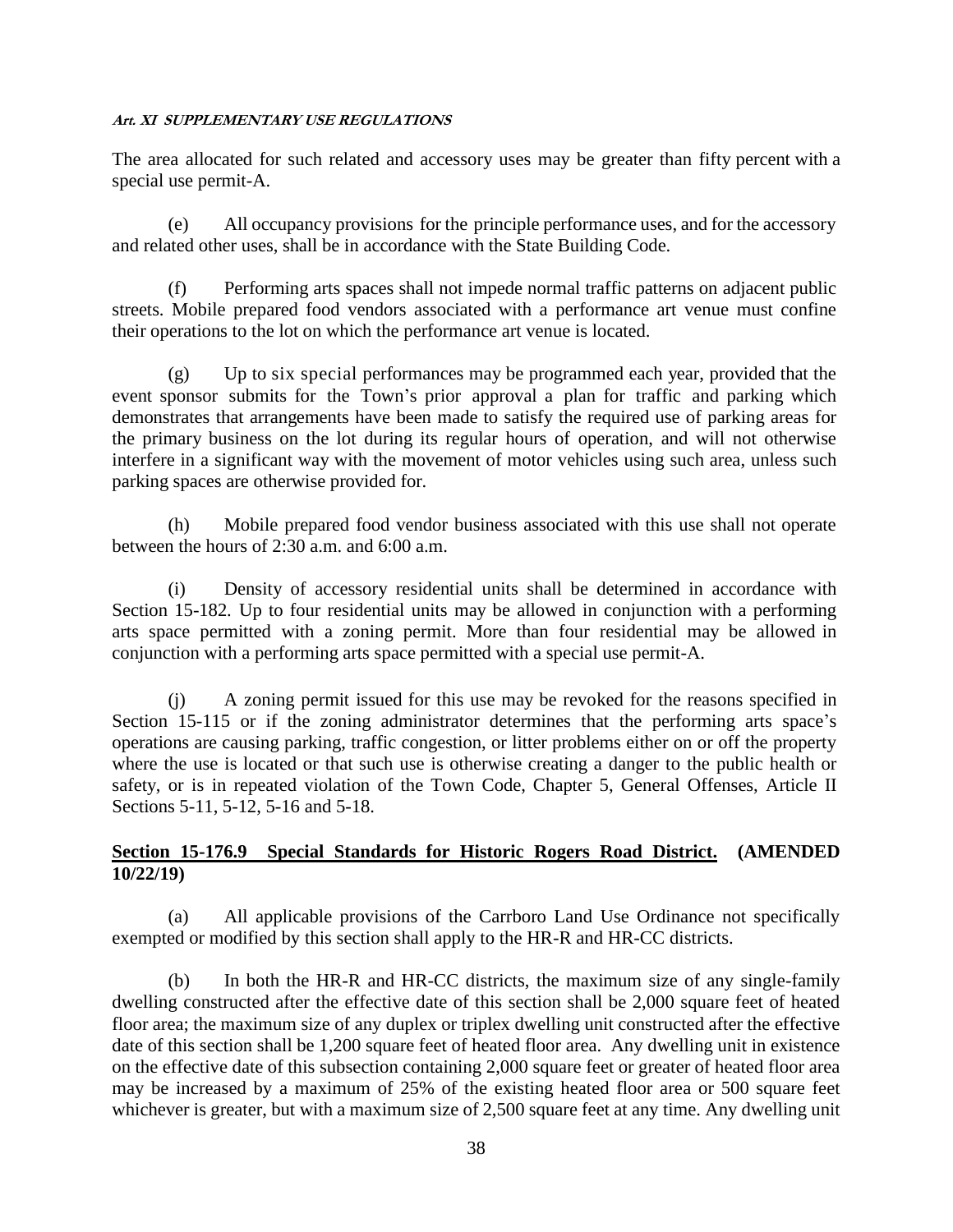in existence on the effective date of this subsection containing less than 2,000 square feet of heated floor area may be expanded up to a maximum size of 2,000 square feet of heated floor area or 25% whichever is greater.

(c) Any triplex dwelling unit constructed after the effective date of this section in both the HR-R and HR-CC districts shall be an affordable housing unit pursuant to Subsection 15- 182.4(b) of this chapter.

(d) In the HR-CC district the maximum size of the building footprint for any building containing any nonresidential uses shall not exceed 3,000 square feet.

(e) An undisturbed buffer, of no less than 50 feet, shall be maintained along the perimeter of the entire HR-CC district.

- 1. The buffer shall consist of existing vegetation and/or new plantings to meet the requirements in Section 15-307(1) for an Opaque Type A screen.
- 2. This area shall remain undisturbed except for the removal of noxious weeds and trees determined to be diseased by a Certified Arborist, and the installation of new plantings as required by the standards for a Type A screen described in subsection  $(e)(1)$  above.

(f) Development within the HR-CC district shall be subject to the screening requirements of Section 15-306, to provide sufficient screening between uses, so long as a Type A screen is retained at the boundary line of any parcel in the HR-CC district where that parcel adjoins an adjacent property outside of the district.

(g) As set forth in the Table of Permissible Uses, Major Home Occupations are permissible only in the HR-R and HR-CC districts, subject to the following standards:

- (1) Must be conducted by a person who resides on the same lot.
- (2) Major Home Occupations shall only be located on lots a minimum of one half acre in size.
- (3) No more than 50% of the heated square footage of the home shall be used for business purposes. This calculation does not include accessory structures in the total square footage calculation for the home; such structures shall be limited to a maximum size of 150% of the home, but in no case shall exceed 2,000 gross square feet.
- (4) The maximum number of trips per day to or from the business shall not exceed 50.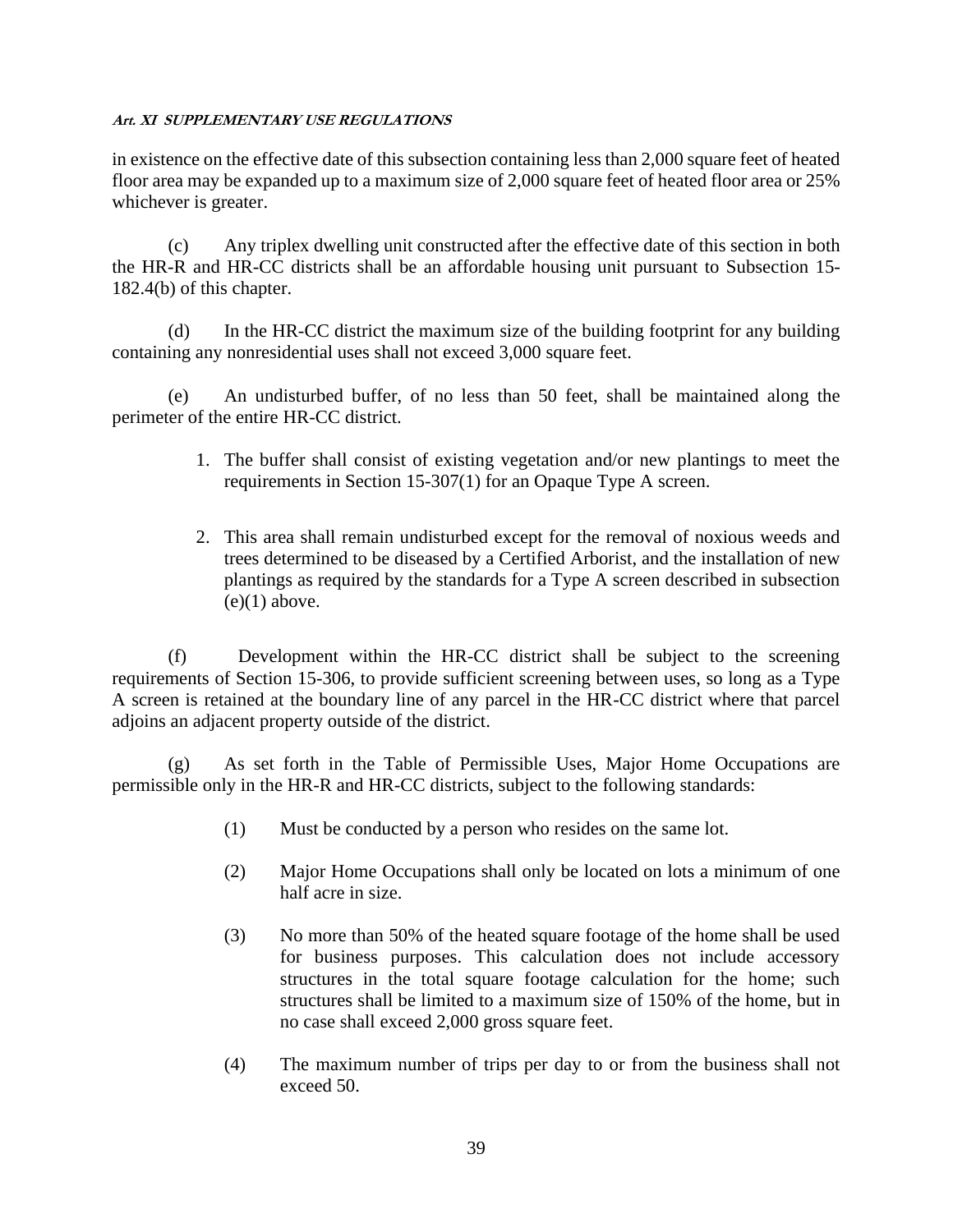- (5) The on-premises sale and delivery of goods which are not produced on the premises is prohibited, except in the case of the delivery and sale of goods incidental to the provision of a service.
- (6) No more than three business-associated vehicles shall be parked on-site.
- (7) Business-associated vehicles shall be limited to vehicles allowed under a Class C license.
- (8) Parking for vehicles associated with the business, including employee and visitor vehicles shall be provided on-site, pursuant to the requirements in Section 15-291.
- (9) If more than three parking spaces are provided for business-associated vehicles and / or employees and visitors, then the additional spaces above three must be screened by a Type A screen.
- (10) All business activities shall be a minimum of 30 feet from all lot lines or within a fully enclosed building.
- (11) All noise, dust, vibration, odor, light, and glare-producing activities shall be located a minimum of 60 feet from all lot lines, and any activity that results in noise, vibration, dust, odor, light, or glare shall only occur between the hours of 8 AM and 6 PM.
- (12) Any outdoor storage of materials, supplies, products, or machinery (excluding functional vehicles associated with the business) shall be screened with a Type A screen as described in LUO Section 15-307.

(h) Any Land Use Category 8.100 use located in the HR-CC district is limited to 2,000 square feet heated floor area and may only conduct business between the hours of 6 am and 9 pm.

(i) For proposed developments within the HR-CC District, a phasing plan must be incorporated into the project which mandates that at least fifteen percent (15%) of the uses must be nonresidential and at least fifteen percent (15%) of the uses must be residential. The phasing plan must ensure that the nonresidential portions are completed prior to or in conjunction with the residential portions of each phase.

### **Section 15-177 Architectural Standards for Subdivisions Containing Four or More Single-Family Detached Residences. (AMENDED 5/25/99; REWRITTEN 8/22/06)**

(a) Intent. The intent of the provisions of this section is to ensure that developers of major subdivisions who are responsible for the construction of homes within those subdivisions pay as much attention to the site design and architectural features of their developments as they do to engineering considerations, so that the town's newest neighborhoods will reflect a high standard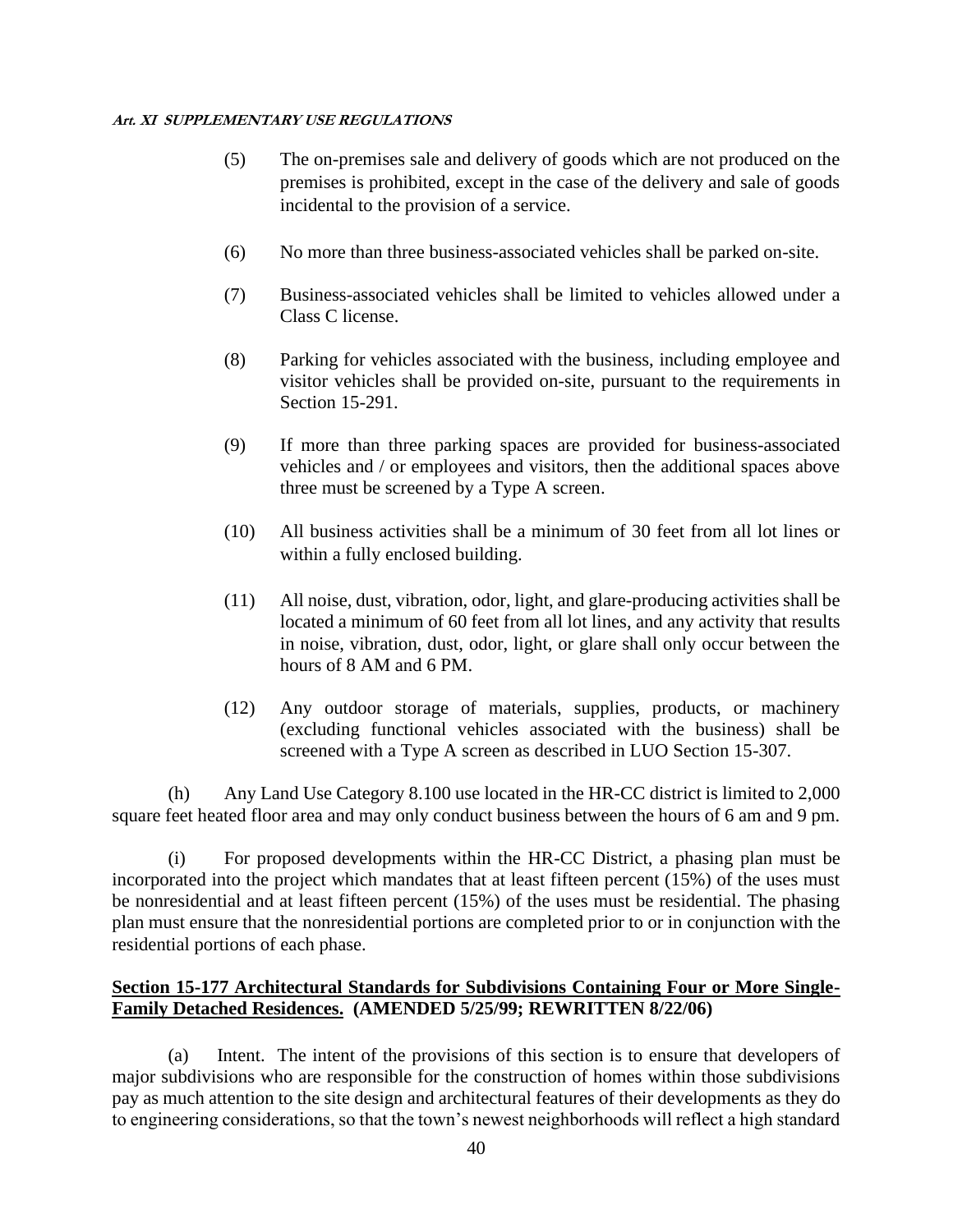of design and enhance Carrboro's unique appeal. These provisions of this section are not intended to dampen architectural creativity or diversity but rather to ensure that important architectural and design considerations are addressed.

(b) Applicability. The provisions of this section shall apply to subdivisions containing four or more single family detached residences, where the developer of the subdivision is not merely selling lots within the subdivision to independent builders or individuals, but is also the builder of the homes or otherwise controls the construction of homes and is therefore in a position to comply with the requirements of this section at the time the subdivision is approved. Notwithstanding the foregoing, housing developed by nonprofit organizations intended for firsttime homebuyers earning less than 80% of the annual median income level for a family of four in the Raleigh-Durham-Chapel Hill Metropolitan Statistical Area is exempt from the provisions of this section.

(c) Definitions. The following terms shall have the meaning indicated when used in this section:

- (1) Contemporary Architecture: describes a building that is derived from current ideas of architectural form, construction and detailing.
- (2) Context: the surrounding buildings and land forms, the social and the built history of the location.
- (3) Massing: the relationship of solids to voids, and the relationship of major components of the building such as roof, wall planes, and porches to one another, to surrounding buildings, and to the landscape in general.
- (4) Proportion: the relationship between the vertical and horizontal elements of the building.
- (5) Scale: the relationship of the size of the building, its components, and its architectural details to people as users and observers.
- (6) Vernacular: a building style that is historical and typical of a region and surrounding area. The predominant residential vernacular style in Carrboro and the surrounding area is the mill-era housing.

(d) General Design Standards. The developer of every major subdivision covered by this section shall, in the process of designing the proposed subdivision, address each of the design considerations set forth in this section. The developer's plans submitted with the application for a special use permit-B or special use permit-A shall reflect that each of the following design considerations have been addressed, and the application shall contain a written narrative explaining how each of these design considerations have been addressed. The design considerations are divided into three categories: landscape and site, context, and building.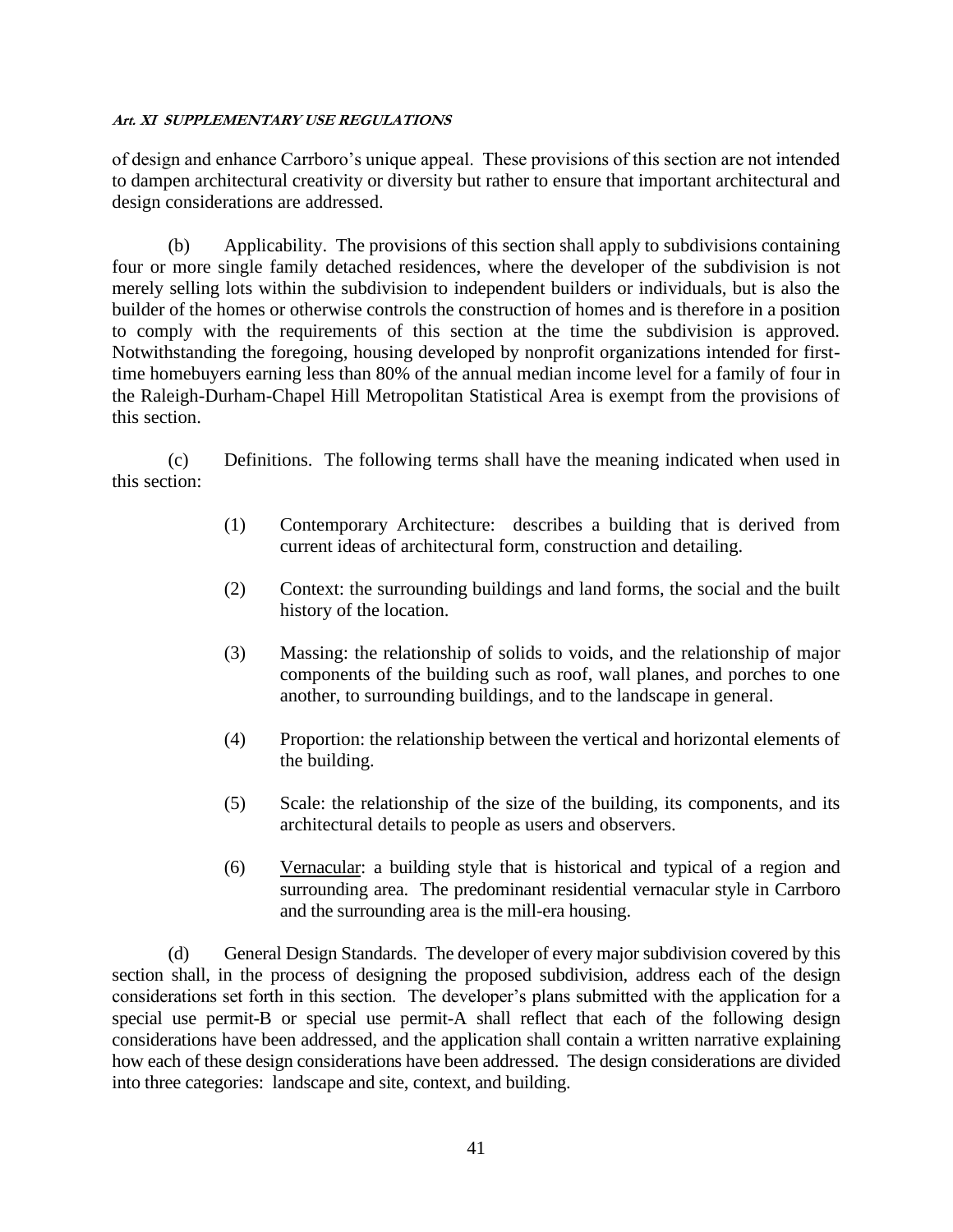- (1) Landscape and site.
	- a. Site buildings in a manner sensitive to the existing natural environment and land forms. Minimize clearing and alteration of existing topography.
	- b. Site buildings or provide screening to avoid the visibility of buildings' rear facades from public streets.
	- c. Avoid monolithic and unarticulated walls and buildings facing the public realm.
	- d. Mechanical, communication, and electrical equipment shall be screened from neighbors and public ways through the use of landscaping or by fences/screens made of materials that complement the design of the house.
	- e. Garage entries should not visually dominate the house's primary entrance, and shall have visual separation from the main façade.
	- f. Locate and specify exterior and street lighting to minimize the impact on neighbors. Fixtures shall not project light above the horizontal plane.
	- g. Address the transition between street and primary entrance through pathways that consider changes of light, sound, direction, surface, or grade level, i.e. through the use of benches, fencing, or low walls connected to the building.
	- h. Use variable setbacks and modulate the streetscape.
- (2) Context.
	- a. Address the overall plan of the subdivision in terms of rhythm, building heights, patterns, spacing, form, scale, massing, materials, and proportion.
	- b. Address the placement of buildings in relationship to one another; their height, orientation, and spacing.
	- c. Address the vertical-to-horizontal proportions of the elements of each individual house, and the relationship of these proportions from one house to another.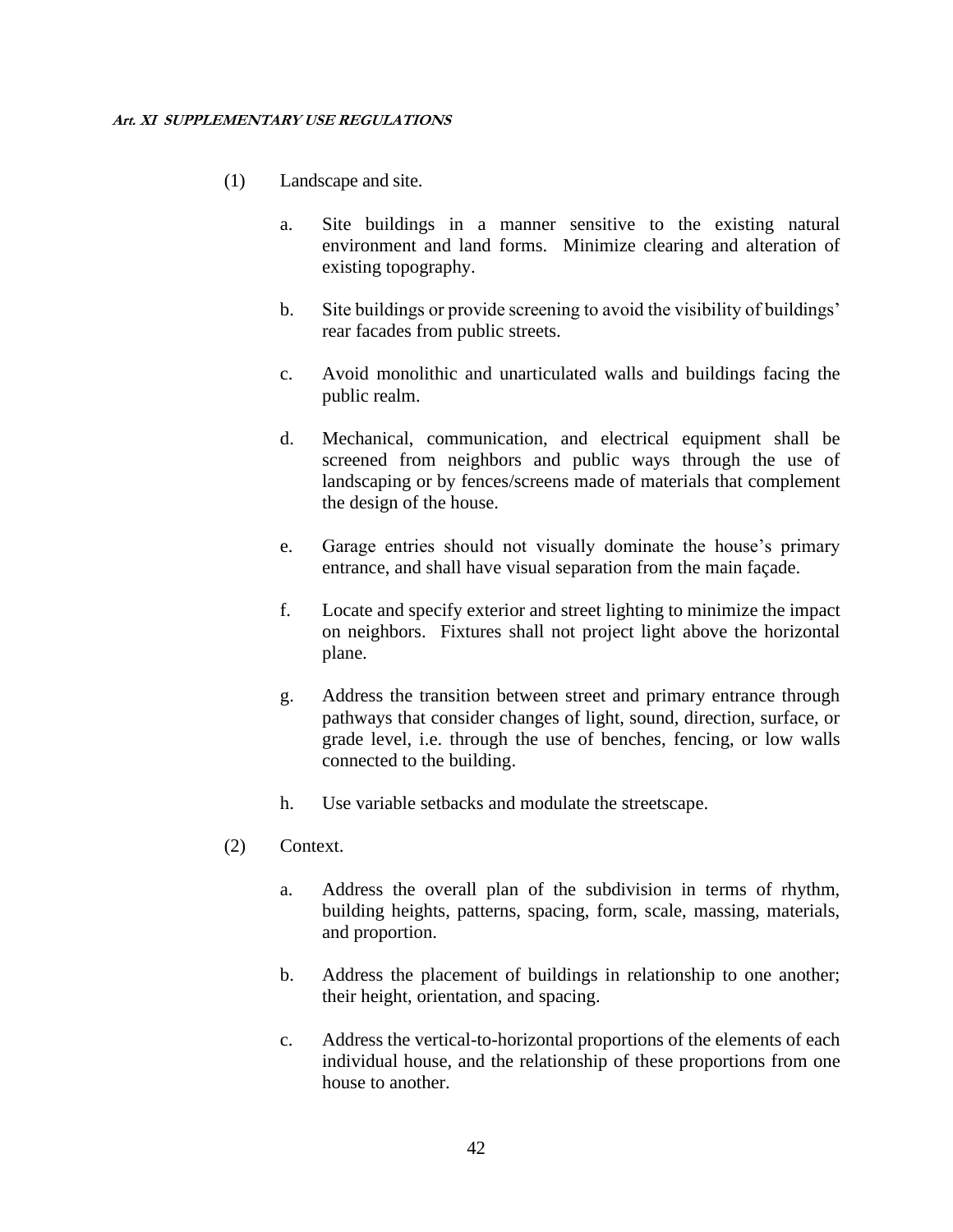- d. Address the relationship of the roof of one building to the next in rhythm, form, texture, detail, and shelter, with attention to color, materials, and pitch and to features such as soffits, rafter ends, vaults, overhangs, dormers, cornices, vents, fascias, gutters, and eaves.
- e. Provide human scale in massing and building elements.
- (3) Building design elements.
	- a. Provide a minimum of four significantly different sets of elevations if the subdivision contains five or six houses, five sets if seven or eight houses, six sets if nine or ten houses and seven sets if eleven or twelve houses, and eight sets if thirteen or fourteen houses, to ensure variability of design. Subdivisions of fifteen or more houses must have a minimum of nine differing elevations.
	- b. Create recognizable primary entrances, using, for example, entry placement, front and side porches, trellises, hedges, fences, and walls.
	- c. Address the architectural rhythm of solids to voids in front façades, exterior walls, buildings on the streets, and entrance and/or porch projection.
	- d. Address façade relief as provided by corner trim, porch trim, window and door trim, door panels, transoms, frames, surrounds, shutters, muntins, moldings, corbelling, cornices, gables, columns, casings, vents, fabric awnings, and roofs. Specify materials and dimensions.
	- e. Specify the design of doors and windows, and their spacing, placement, proportion, scale, orientation, and size.
	- f. Address the design and character of all exterior walls and foundations, including their functional and decorative features, materials, details, and proportions in relation to the entire building.
	- g. The design of auxiliary buildings, fences, and privacy screens, and the materials used in their construction, should complement the design of the primary structure.

(e) Building Architectural Styles. As set forth in (d)(3) above, the developer shall submit elevations that address the general design standards set forth therein.

> (1) Vernacular Architectural Standards. Developers are encouraged to consider complying with the provisions of Section 15-177 (d)(3) by using Vernacular Architectural Standards (VAS) as described in this subsection. The goal of the VAS approach is to maintain and enhance Carrboro's historic mill-era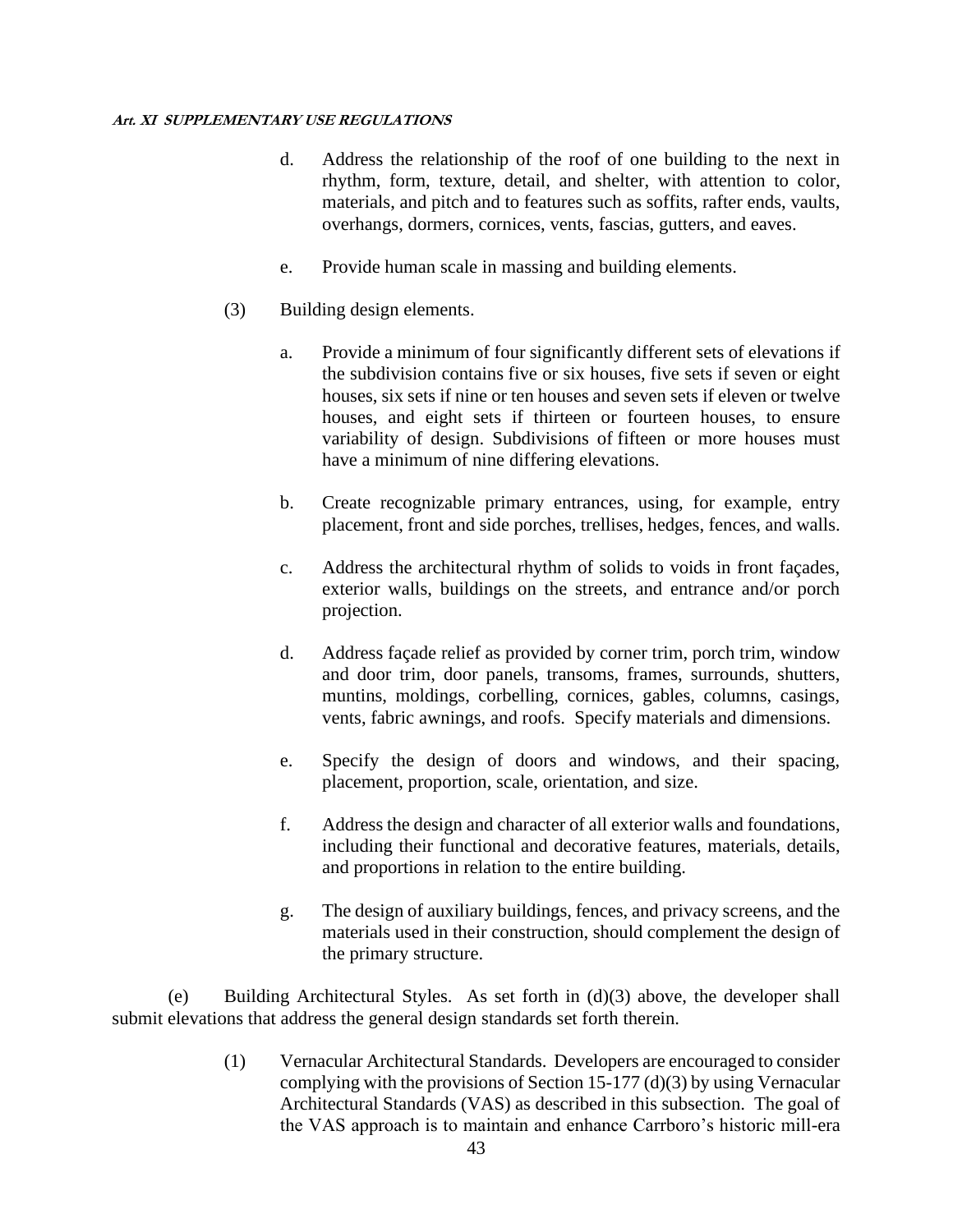architecture, which distinguishes it and is a primary element in defining Carrboro's unique sense of place. New subdivisions using the VAS approach should recognize and reflect the local architectural vernacular. This approach notes the defining elements of the vernacular and requires that those elements be used in conjunction with appropriate scale, proportion, massing, and texture. Proposed plans need not be copies of historic Carrboro houses; successful contextual design combines current design ideas with sensitivity and reference to the defining architecture of the locale.

- a. Following is a list of the minimum criteria necessary to meet the Vernacular Architectural Standards and its goal of maintaining an architectural connection to Carrboro's past.
	- Roof characteristics: 10-12 /12 upper roofs, 3/12 lower roofs, 16-24" eaves at all roof edges.
	- Porches with a minimum depth of 6', across at least 80% of the primary street façade.
	- Windows must be rectangular; at least 90% must have a minimum vertical-to-horizontal proportion of two-to-one.
	- Clapboard or shingle siding with  $4\frac{1}{2}$ " reveal.
	- Paired 4" corner boards.
	- Garage, if any, to be detached and located behind the house's rear façade
	- Chimney, if any, to be faced with brick or stone, interior to the building or located exterior, on a gable end
	- Details such as columns, trim, vents, dormers, and eaves reflective of the character of the vernacular (see building types, below)
- b. Four building types display most of the primary architectural elements characteristic of residences built in Carrboro's mill era. All photos are from Carrboro's Historic Inventory.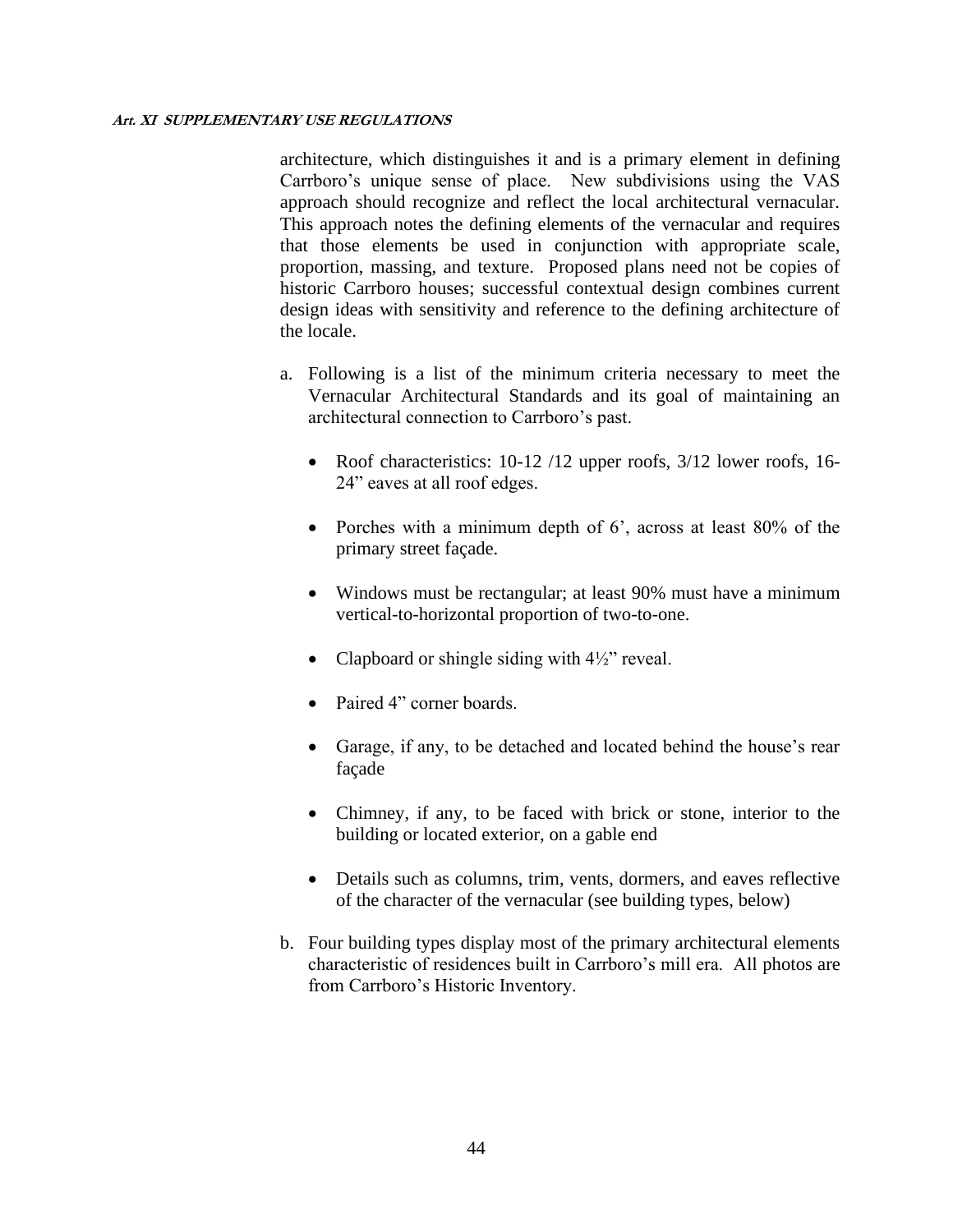

#### One-story Mill House

The one-story mill house is modest in scale, with simple massing defined by a one-room deep "L"-shaped plan, gable roof, generous front porch, and moderate roof overhangs. It is characterized by symmetry in the gable ends and front and has windows of a vertical proportion placed singly in the wall plane. The exterior details generally consist of a false dormer, clapboard siding, 4" trim and corner boards, diamond gable vents, plain square porch posts with simple brackets, and simple pickets in porch rails. Garages were single-car gable-roofed buildings set behind the house.

#### **Two-story "I" House**



The two-story "I" house is defined by its moderate massing, a one-room deep plan, two-story front and one-story "L", gable roof, generous front porch, and moderate roof overhangs. It is symmetrical in its front elevation and gable ends and has windows of a vertical proportion placed singly in the wall plane. The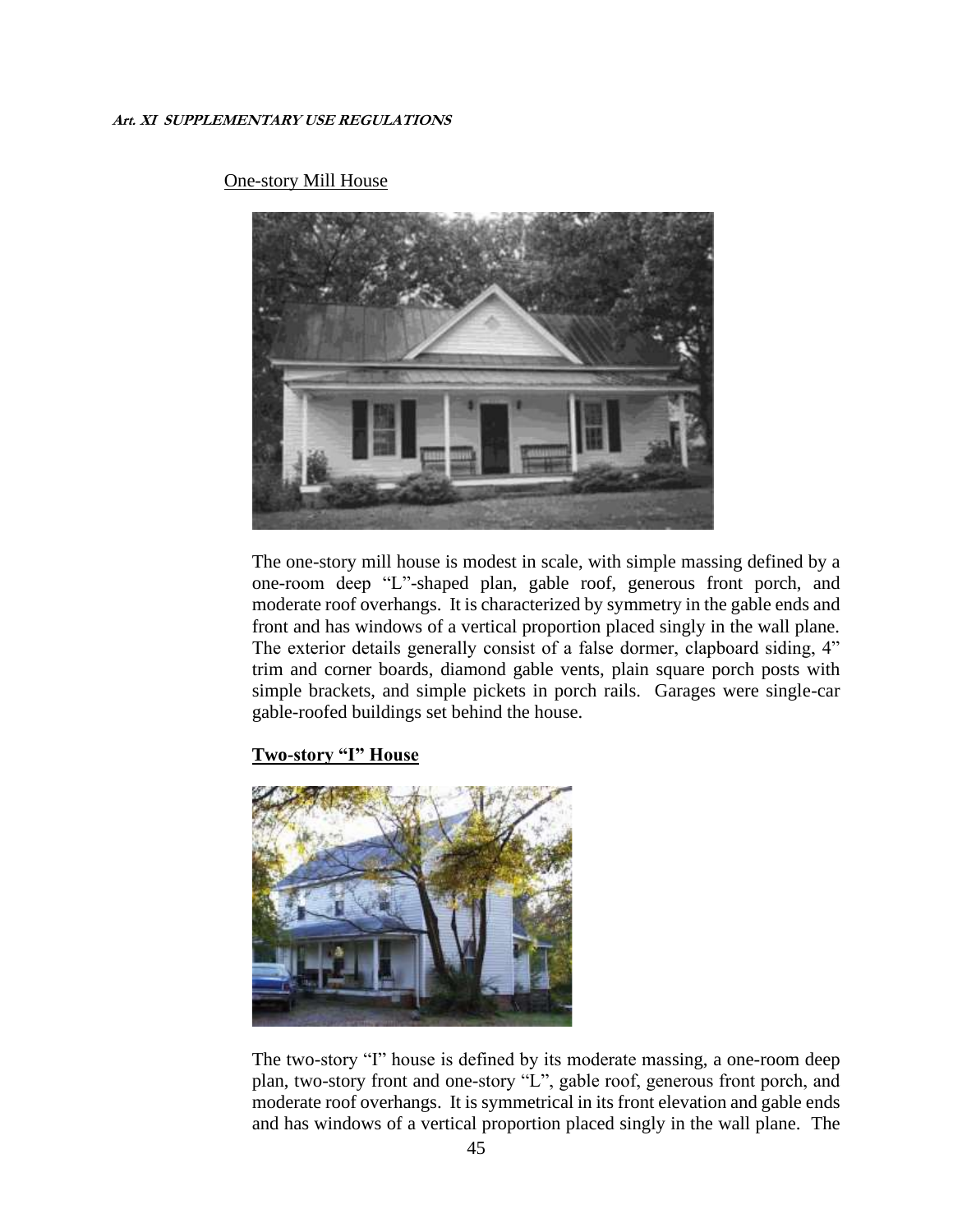exterior details generally consist of a false dormer, clapboard siding, 4" trim and corner boards, diamond gable vents, plain square porch posts with simple brackets, and simple pickets in the porch rail. Garages were single-car, gableroofed, and set behind the house.

The Bungalow



The bungalow style house is a medium scale building with a solid massing defined by its square floor plan, gable roof, generous front porch, moderate roof overhangs, and large dormers. It is characterized by large articulated gable ends, windows of a vertical proportion spaced doubly or triply in the wall plane, and a porch roof contiguous with the main roof. The exterior details generally consist of clapboard siding or shakes, 4" trim and corner boards, generous twopart square porch posts, and large gable end brackets, rake, and eave boards.

The Four-Square House



This is another medium-scale building type with a solid straight-forward massing defined by its square two-room deep plan, hip roof, moderate roof overhangs, dormers, and generous front porch. The defining characteristics are a symmetrical front elevation, windows of a vertical proportion placed singly in the wall plane, and a porch roof that is distinct from the main roof. The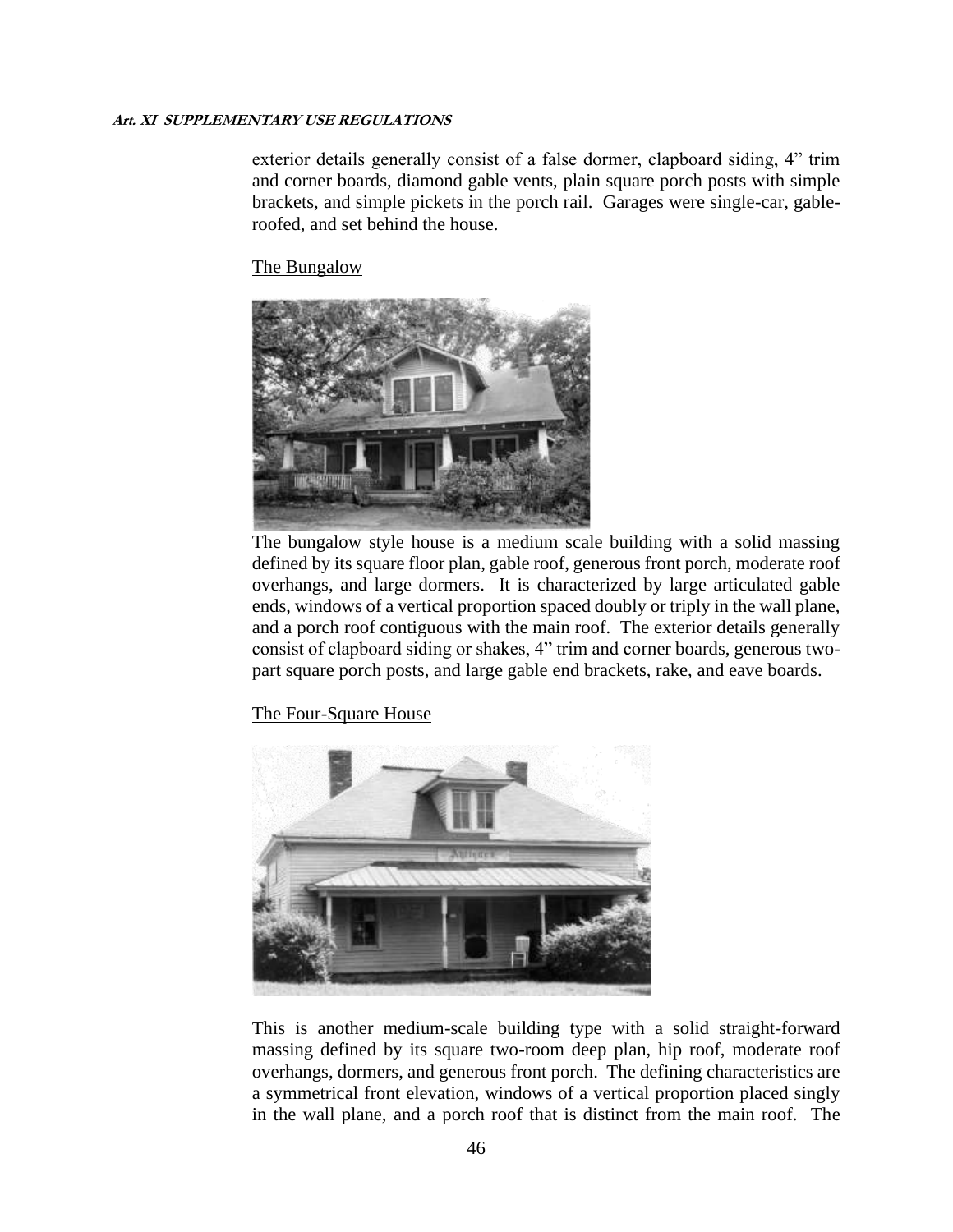exterior details generally consist of clapboard siding, 4' trim and corner boards, modest brackets, and simple square porch pickets.

(2) Alternative Architectural Standards. Developers may also comply with the provisions of this section by using Alternative Architectural Standards (AAS). The AAS approach recognizes that architecture is constantly evolving and that changing needs, tastes, and technologies generate new styles. Carrboro welcomes new and varied architecture but does not want to open the door to developments that neglect thoughtful design. Applicants may therefore choose to submit plans in accordance with this section using Alternative Architectural Standards. As with the Vernacular Architectural Standards, plans must be in compliance with the General Design Standards.

(f) Glossary of Architectural Terms. The following glossary of terms is made available for use by architects and developers in their interpretation of the provisions of this section.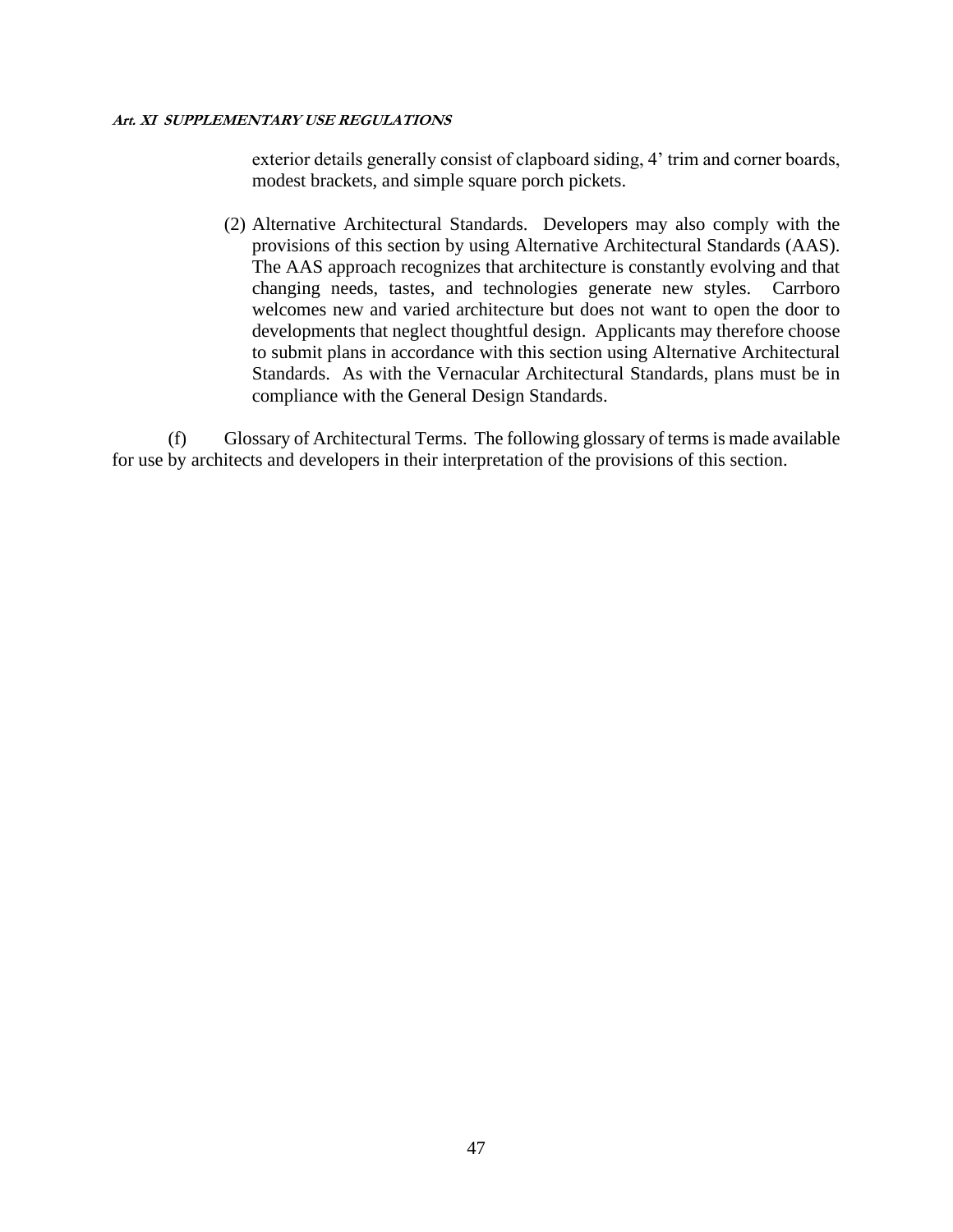- (1) Accent block. A masonry element, usually square or diamond shaped, used as a decorative element in Craftsman-style domestic and commercial architecture.
- (2) Arch. A curved structural element that spans an opening. There are many varieties, which take their basic form from the arc of a circle.
- (3) Awnings. Usually of fabric, can also be plastic or metal. Used primarily to give shade to windows. Usually adjustable.
- (4) Balance. Achieved by the assembly of separate elements to create the whole.
- (5) Balcony. A narrow platform projecting from and supported by the face of a building above ground.
- (6) Bay. A division of the elevation of a building. For example, a house with a front door flanked by two windows would be described as having a three-bay façade.
- (7) Box construction. A form of building that uses vertical wood boards or planks instead of studs for both structure and enclosure.
- (8) Breezeway. A short open-air passageway connecting a house to an area that may house an automobile, it is usually roofed.
- (9) Brick. A clay (or shale) masonry unit, solid or partly hollow, that is formed in a mold and fired until hard. When laid in a wall so its long side is visible, referred to as a Stretcher Brick. When laid so that its short end is visible, referred to as a Header Brick. A closer brick is a partial brick used at the end of a course to even it up. A Gauged Brick is a brick is a brick that has been shaped to form part of a jack arch. (Gauged and Closer bricks are associated with early brick work.) The coursing or pattern of bricks in a wall is referred to as the Bond, and the divisions between bricks and courses are referred to as Mortar Joints. Stretcher bond is composed of Stretcher Bricks exclusively. Flemish bond is composed of alternating Stretcher and Header Bricks and is associated with early and COLONIAL REVIVAL brickwork. English Bond is composed of courses of Stretcher Bricks alternating with courses of Header Bricks. A Soldier Course is formed by Stretcher Bricks standing on end and lined up over a window or parapet. Basketweave refers to Stretcher Brick laid horizontally and vertically to form a checkerboard pattern. Houndstooth refers to bricks set at an angle, creating a sawtooth appearance. Paving refers to bricks used like pavers to cover the sloped shoulders of early chimneys. Tumbling refers to bricks laid in diagonal courses to form chimney shoulders or edge of a gable; it associated with decorative mid 1800's chimneys' and with the Tudor Revival style. Penciling refers to the painting of a line (usually white) along mortar joints.
- (10) Bungalow. A one-story or story-and-a-half house detailed in the CRAFTMAN Style.
- (11) Capital. The top section of a column, often decorative. See also Order.
- (12) CAS. Contemporary Architectural Standards.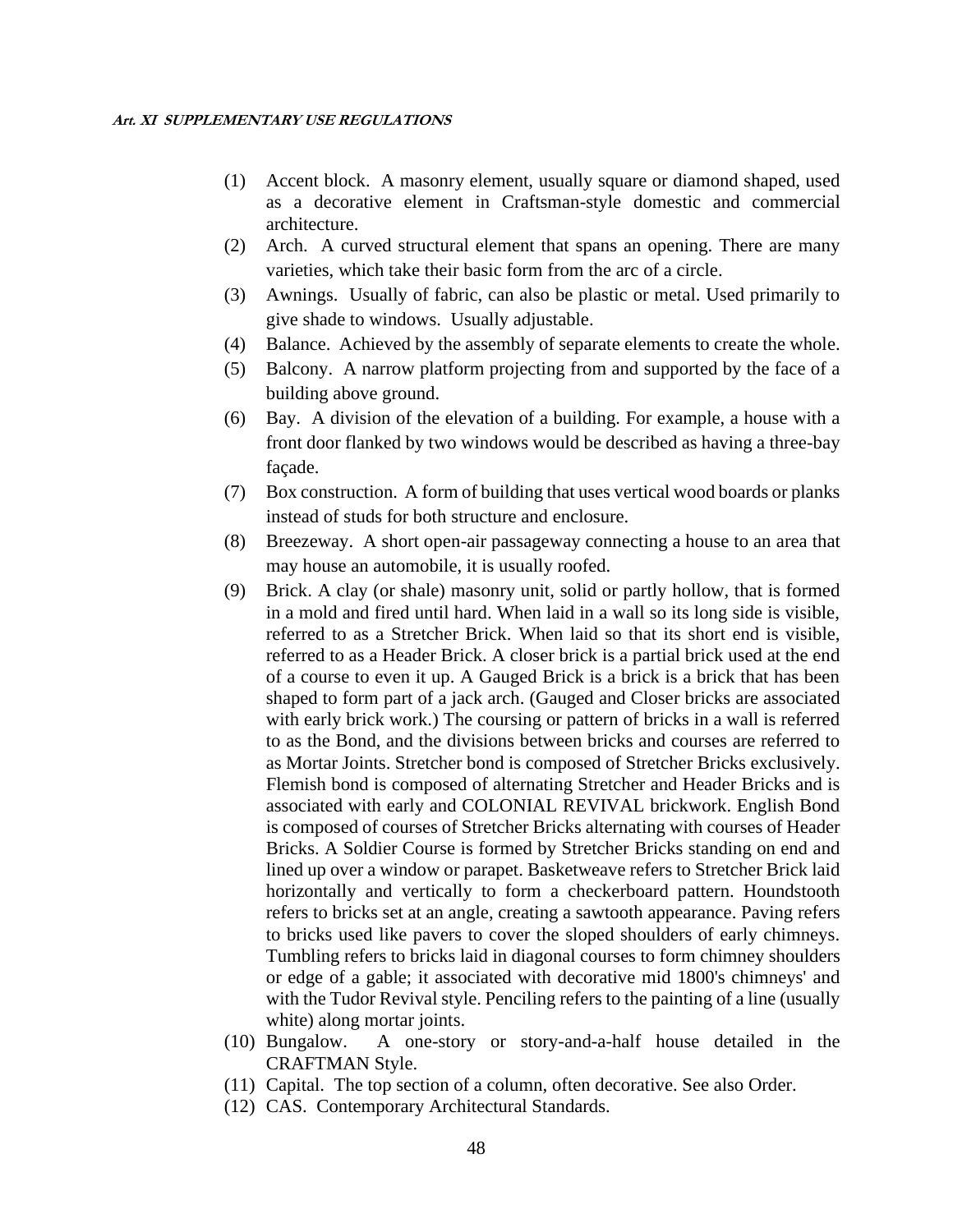- (13) Chamfer. The beveled edge or corner of a beam or post.
- (14) Classical Revival Style. An Architectural style characterized by use of classic Greek and Roman forms and ornament, especially monumental porticos. See also under Order.
- (15) Colonial Revival Style. An architectural style most popular from about 1920 to the present. Characterized by the use of classical forms and detailing (or, in more academic examples, allusions to Colonial - or Early National - Period American architecture) and symmetrical composition. Also referred to as the Georgian Revival style.
- (16) Columns. An upright supporting part, which may be structural or purely for decorative effects.
- (17) Corbelling. A block of masonry or material such as brick or wood, which projects from a wall and supports a beam or other feature.
- (18) Corner Block. A decorative block-like element used to define the corner of a door or window surround.
- (19) Cornice Returns. Sections of cornice appearing in a gable or on the end of a building.
- (20) Cornice. A projecting horizontal part that crowns an architectural feature.
- (21) Cottage. A small frame one-family house.
- (22) Course. A horizontal row of bricks, tiles, stone, building blocks, etc.
- (23) Craftsman. An architectural style most popular from about 1910 to 1950. Characterized by the use of broad, spreading forms; low-pitched gable roofs, often with gable and eaves brackets, decorative windows and other details. The bungalow house form is associated with this style. A Craftsman porch is usually supported by tapered wood columns on brick bases.
- (24) Crown Molding. A molding used at the top of an architectural element such as a porch post or wall.
- (25) Cupola. A small structure built on top of a roof. It may be purely decorative or may be the base for a weathervane or antenna.
- (26) Detail. Paying particular attention to all elements of a specific project.
- (27) Doors. Front usually the primary entry to a house. Door-Jamb the upright piece forming the vertical surround of the door's opening.
- (28) Dormers. A window that projects from a sloping roof.
- (29) Eaves. The lowest part of a roof, overhanging the top of the wall.
- (30) Elevation. 1) The external faces or a building, e.g. front, side and back elevations. 2) Also a drawing of one side of a building, usually drawn to a specific scale. Also drawn in projection on a vertical plane.
- (31) Engaged. Attached to or embedded in a wall (a pilaster is an engaged column), or embraced by another architectural element (as the front porch of a Cottage or Craftsman Bungalow is enclosed under the roof of the house.
- (32) Entablature. In classical architecture, the section of the building elevation above columns or piers or at the top of a wall. Also used to describe the crowning element of a door or window.
- (33) Entrance. See Door.
- (34) Façade. Usually the front or street side of a building.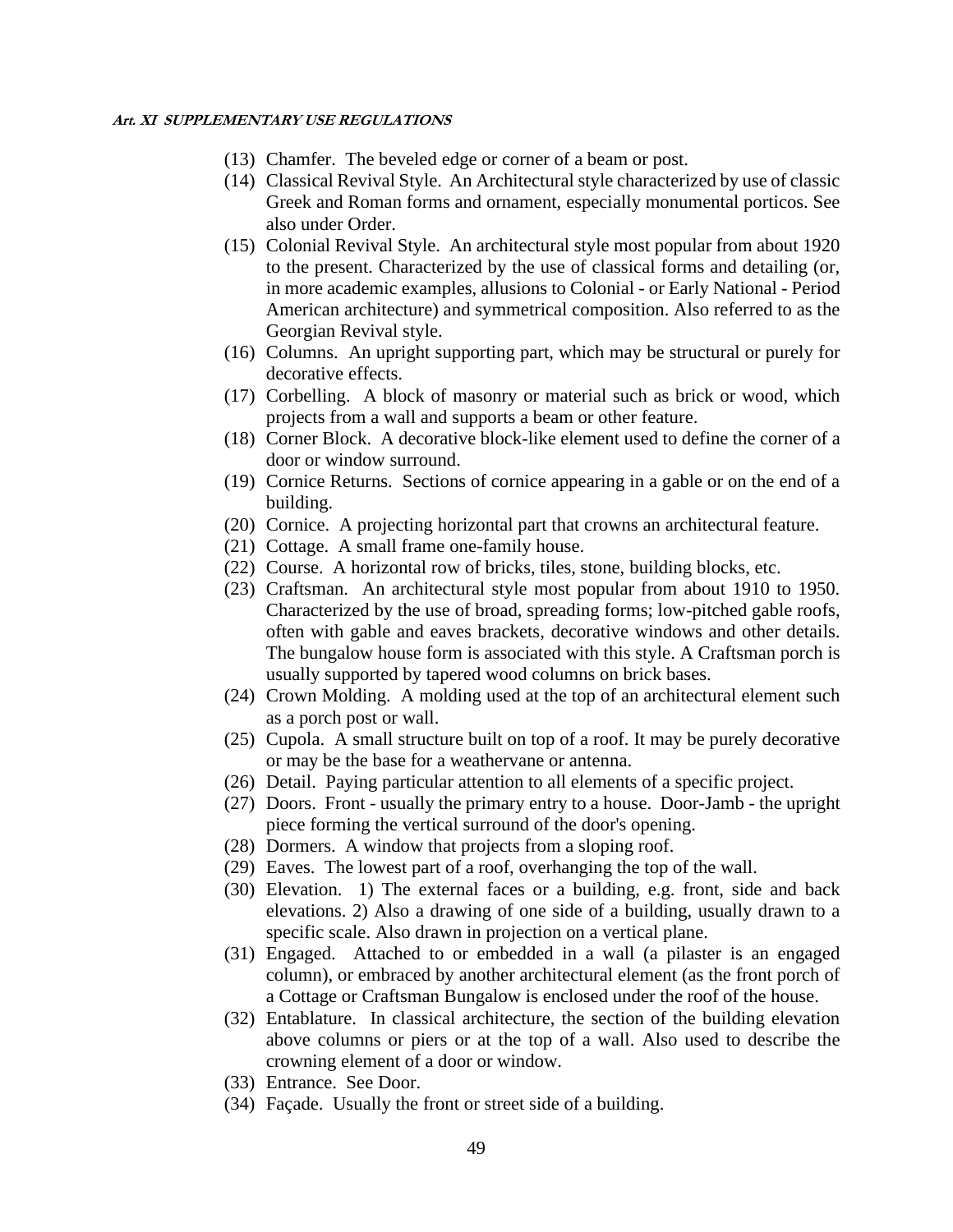- (35) Fanlight. A window above the head of a door. In some styles of architecture the panes are divided into a fan-like appearance, thus the name.
- (36) Fascia Board. Horizontal board (s) covering the joint between the top of a wall and the projecting eaves.
- (37) Federal Style. An architectural style occurring during the early nineteenth century.
- (38) Flashing. Material, usually metal used as a protective covering to joints between the roof finish and chimneys, dormers, gable walls, etc.
- (39) Fluting. Vertical concave indentations along the length of a column, giving the surface of the column a rippled or scalloped appearance. Usually occurring as straight-edged groves on the surface of a door or window surround.
- (40) Form. To take a definitive shape or arrangement, which may be based on custom, rules or invention.
- (41) Frames. A structural element that gives strength or a decorative appearance to doors or windows.
- (42) Gable. The triangle of wall surface formed by the meeting of two-sloping roof lines, at the end of a ridged roof.
- (43) GDS. General Design Standards
- (44) Georgian Style. An architectural style dating to the  $18<sup>th</sup>$  century (1700 to 1800) A.D.) from the reign of King George I (1711) to the American Revolution. Characterized by the use of classical forms and detailing and symmetrical compositions.
- (45) Girder. A supporting part which spans an opening and carries a load, which is subjected to transverse stress.
- (46) Gothic Revival Style. An architectural style characterized by allusions to medieval Gothic architecture: lancet arched openings, peaked mantel frieze profiles, vertical detailing and composition.
- (47) Greek Revival Style. An architectural style characterized that emulated the simplicity and purity of classical Greek architecture, as typified by the Greek temple. Characterized by symmetrical composition and columnar or trabeated detailing, seen in corner pilasters. Two-panel doors and pilaster-and-frieze mantels.
- (48) Gutter Board. See Fascia Board.
- (49) Gutter. A small trough fixed under the eaves of a roof, to carry off rain water.
- (50) Hip. The external angle formed by the meeting of two sloping roof surfaces.
- (51) Lintel. A horizontal part supported at each end, and carrying weight.
- (52) Modernist. An architectural style most popular from the late 1930's to the present. Characterized by the use of simple, geometric forms, modern materials (concrete, aluminum, plate glass), and a general absence of ornament. The Craftsman, Art Deco, and Prairie styles may be considered precursors to Modernist architecture.
- (53) Molding. Continuous projections or incisions used as a decorative band.
- (54) Monolithic. A massive structure.
- (55) Mullion. The upright part dividing the lights of a window.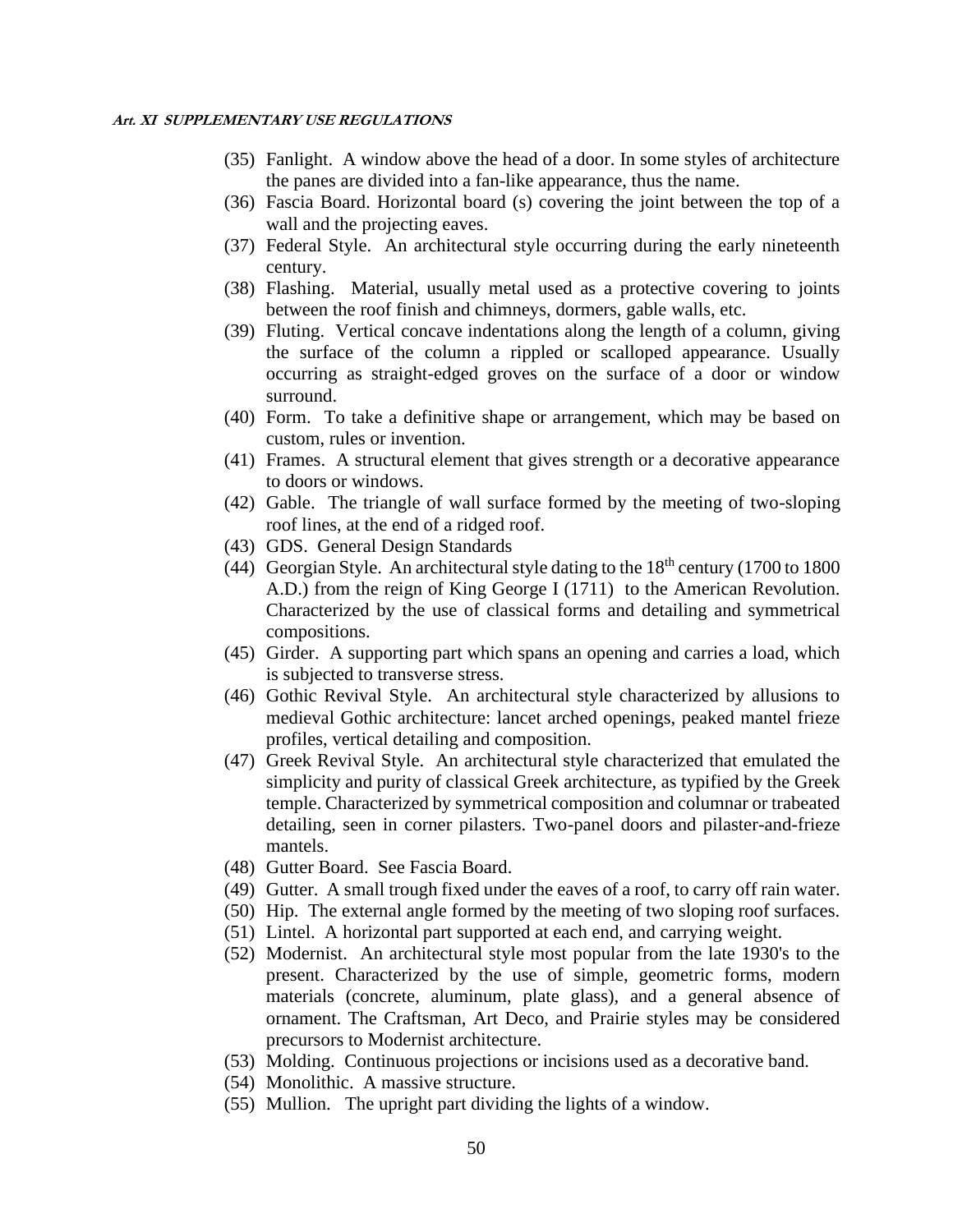- (56) Muntins. The central vertical part of a door, dividing the panels above and below the middle rail.
- (57) Order. In classical architecture, the style or system of proportion and detail of a column and related elements. There are three principal orders of classical Greek and Roman architecture. The Doric Order is characterized by simplicity, with a molded column Capital. The Ionic Order has capitals with dominant spiraled volutes. The Corinthian Order, the most ornate, is characterized by delicate leaflike ornament and small volutes. Vernacular compositions based on the orders are used in local Greek Revival architecture.
- (58) Outrigger. A structural or ornamental element in a gable that supports or appears to support a roof.
- (59) Overhang. Term used when a sloping roof is carried out beyond the top of the wall, forming an overhang.
- (60) Pediment. In classical architecture, the triangular end of a gable roof, defined by cornices. Used as a decorative element above a door or window opening in Colonial Revival architecture, sometimes broken and/or scrolled at the center.
- (61) Pitch. The angle at which a roof slopes.
- (62) Plat. Drawing based on a Surveyors staking out a lot(s). A scale drawing of a specific piece of property.
- (63) Porch. The covered entrance to a building. Front a covered area in the front of a house, which may share a common roof with the house of have a roof of its own. Also see Wraparound Porch.
- (64) Prairie Style. An architectural style derived from the work of Frank Lloyd Wright and others, characterized by spreading forms, low-pitched hip roofs and geometric ornament.
- (65) Prism Glass. Small squares of textured and often tinted glass used to form a transom over a store front.
- (66) Purlin. A horizontal roof member, either one that spans between the gables or one that spans between the gables or one supported by rafters. Also used historically to describe a horizontal member in a crib.
- (67) Rafter Ends. Covering for the parallel beams that support the roof.
- (68) Retaining Wall. A wall which supports and retains a mass of earth or water.
- (69) Reveal. Part of a vertical surface, or jamb of a window, or door opening, which is not covered by the frame.
- (70) Rhythm. An ordered recurrent order or flow of related elements.
- (71) Roof. Flat having a pitch of less than 20 degrees. Hipped a roof in which the end is formed by a sloping surface face enclosed by hips. Lean to Roof having one sloping surface only, built against the side of another building.
- (72) Rosette. A circular ornament
- (73) Rustic Style. An architectural style popular from the 1920's to the present. Characterized by the use of traditional, "pioneer;" or natural forms, materials, and building techniques such as log construction, rubble masonry, and unfinished surfaces.
- (74) Rusticated. Used to describe horizontally banded masonry.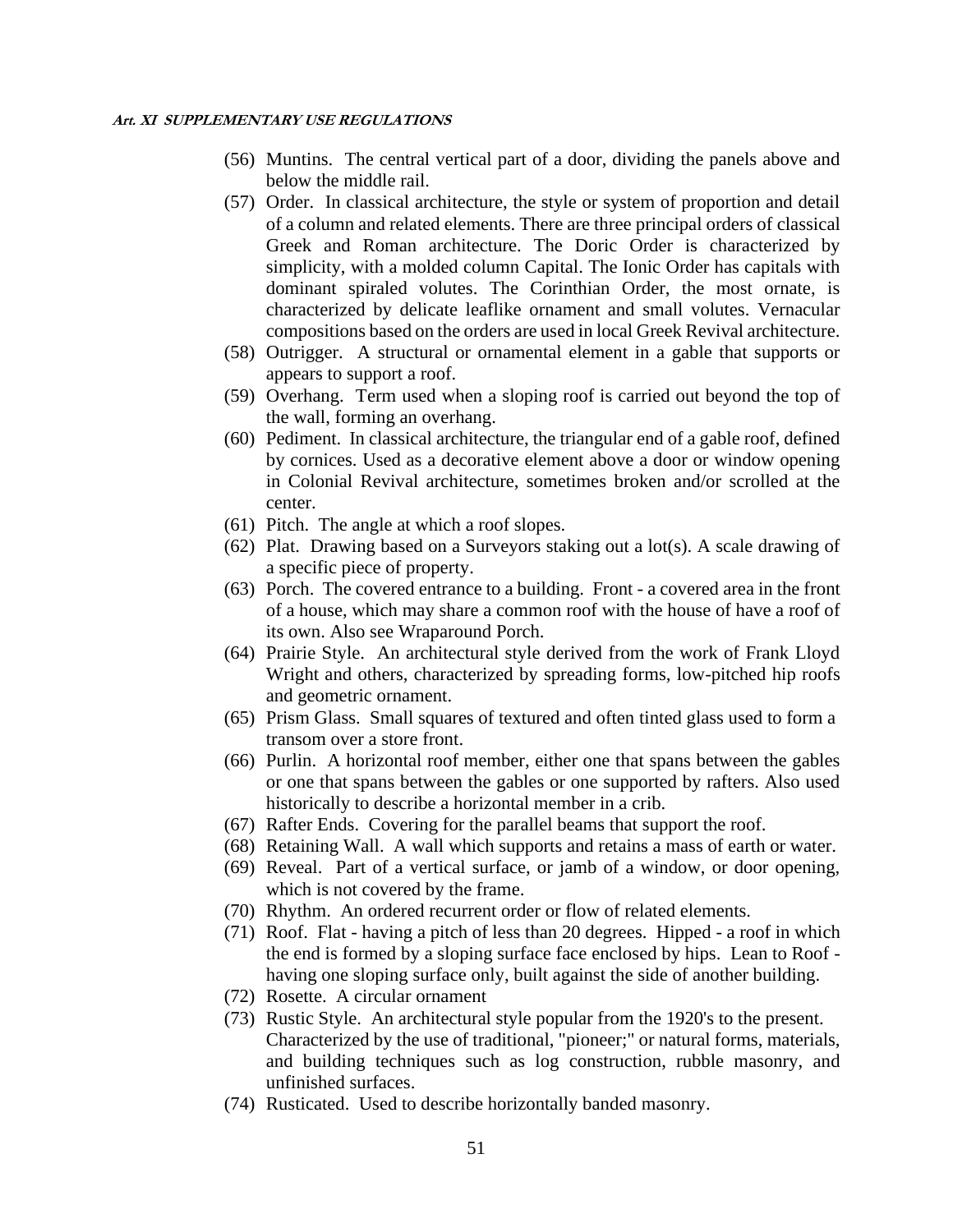- (75) Scale. 1) As the building or project under consideration relates to neighboring buildings and/or the area around it. 2) in the drawing of plans, reducing measurements to fit on paper capable of viewing. E.g.  $1/8$  inch = 1 foot. Written as  $1/8" = 1'.$
- (76) Sense of Shelter. An awareness of belonging, a home that feels and looks right, and is welcoming.
- (77) Shoulder. The point at which the body of a chimney narrows, usually at the level of the eaves. Most chimney shoulders are stepped, some paved. Some early chimneys are double-shouldered, with shoulders above the fireplaces at the first and second-story levels.
- (78) Shutters. A covering for an external window, can be made of various materials, and may be purely non-functioning as decoration.
- (79) Sidings. The material used to forming the outside wall of framed buildings. Usually so pitched as to throw off rainwater.
- (80) Soffit. The under surface of a building feature, such as roof, cornice, window of door head.
- (81) Specification. A statement containing exact details of and precise instructions for carrying out a piece of building work.
- (82) Splayed. Having sloped or canted surfaces. The sides of door or window openings are sometimes splayed to emphasize the thickness of the wall penetrated by the opening.
- (83) Stucco. Material of cement or a plastic compound applied to an exterior wall, to provide a smooth or rustic surface, which may be painted.
- (84) Style. A term used to define a whole body of work with certain common characteristics
- (85) Surrounds. Encircling trims, decorative or structural.
- (86) Texture. Visual or tactile surface characteristics.
- (87) Transom. The window over a door, usually the front door, which may or may not be functional. See Fanlight
- (88) Trellis. A frame of lattice used generally as a screen or to support climbing plants.
- (89) Trim. Materials used for ornament that may also be used for minor structural supports.
- (90) Unarticulated. Not carefully planned, reasoned or analyzed.
- (91) VAS. Vernacular Architectural Standards.
- (92) Vault. An arched structure
- (93) Vent. An opening (usually covered by a grid) which allows the escape of gases or hot air for example.
- (94) Vernacular. 1) Relating to a common building style. 2) Relating to a common phraseology (jargon).
- (95) Victorian. Used to describe buildings constructed during the late 1800s and early 1900s that usually exhibit combinations of the following: asymmetrical composition, complex massing and roof lines, architectural details that distantly reflect medieval prototypes, and the liberal use of machined ornament. Typical Victorian features include hip-and-gable roofs, bay windows, porches supported by chamfered or turned posts with sawn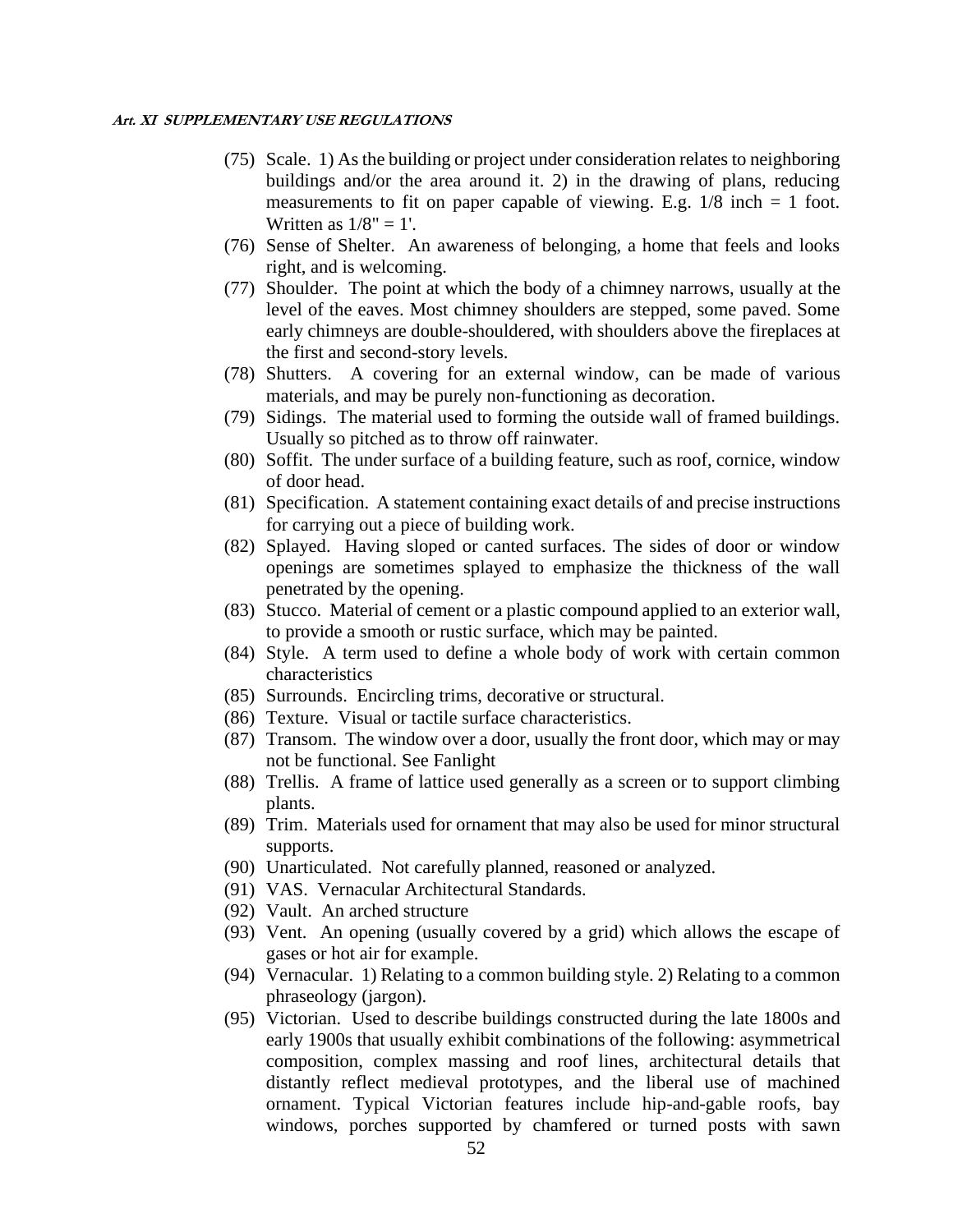brackets, wood-shingle sheathing, decorative roof vents, and intricate mantles. The Queen Anne style is a form of Victorian styling. Masonry commercial buildings that are Victorian in inspiration often feature decorative parapet brickwork and segmental-arched windows.

- (96) Weathering. A canted surface on a buttress wall, or chimney shoulder designed to shed water.
- (97) Window. An opening in a building to admit light and/or air that may be opened and closed. Various architectural styles include Bay, Bow, Casement (window hinged vertically, which may open inward or outward), Doublehung and etc.
- (98) Wraparound Porch. A porch that extends to two or more sides of a building.

### **Section 15-178 Architectural Standards for Downtown Development. (AMENDED 6/20/06; 6/2/20)**

(a) The Council has established a policy that encourages the evolution of a downtown district that embodies the Town's character and includes medium-rise buildings that are appropriately sited with adequate public access in keeping with downtown design guidelines. High-quality building design and construction are considered primary elements of the built environment in downtown Carrboro. Creativity is encouraged to the extent that new architectural design is harmonious and complementary with existing buildings and with the community as a whole. Standards have been developed to add consistency and predictability to the permit review process. The following provisions shall apply to new construction within the B-1(c), B-1(g), CT, M-1, and B-2 zoning districts. All projects must conform with the following requirements to the extent practicable, except as otherwise provided in subsection (b):

- (1) A primary entrance shall be oriented toward the right of way and shall be articulated either by a recess or by a detachable awning.
- (2) With respect to any side of a building that faces the street adjacent to the lot where the building is located and is visible from such street right-of-way, a minimum of 40 percent of the elevation of such side shall consist of a glass surface, and a minimum of 60 percent of the elevation of the ground level of such façade shall consist of a glass surface.
- (3) Buildings taller than 40 feet shall maintain a 20-percent shade free area within the public right of way between two lines extended north from the easternmost and westernmost points of the building at the street right of way as measured at noon on September 21.
- (4) Parking or utility areas shall be substantially shielded from the view of adjoining streets by habitable space. For the purposes of this subsection, the term habitable shall mean partially or fully enclosed space within a building that is actively used or occupied by the residents of the building. The active use of these spaces is characterized by the routine and regular presence of the building's residents rather than the routine and regular presence of stored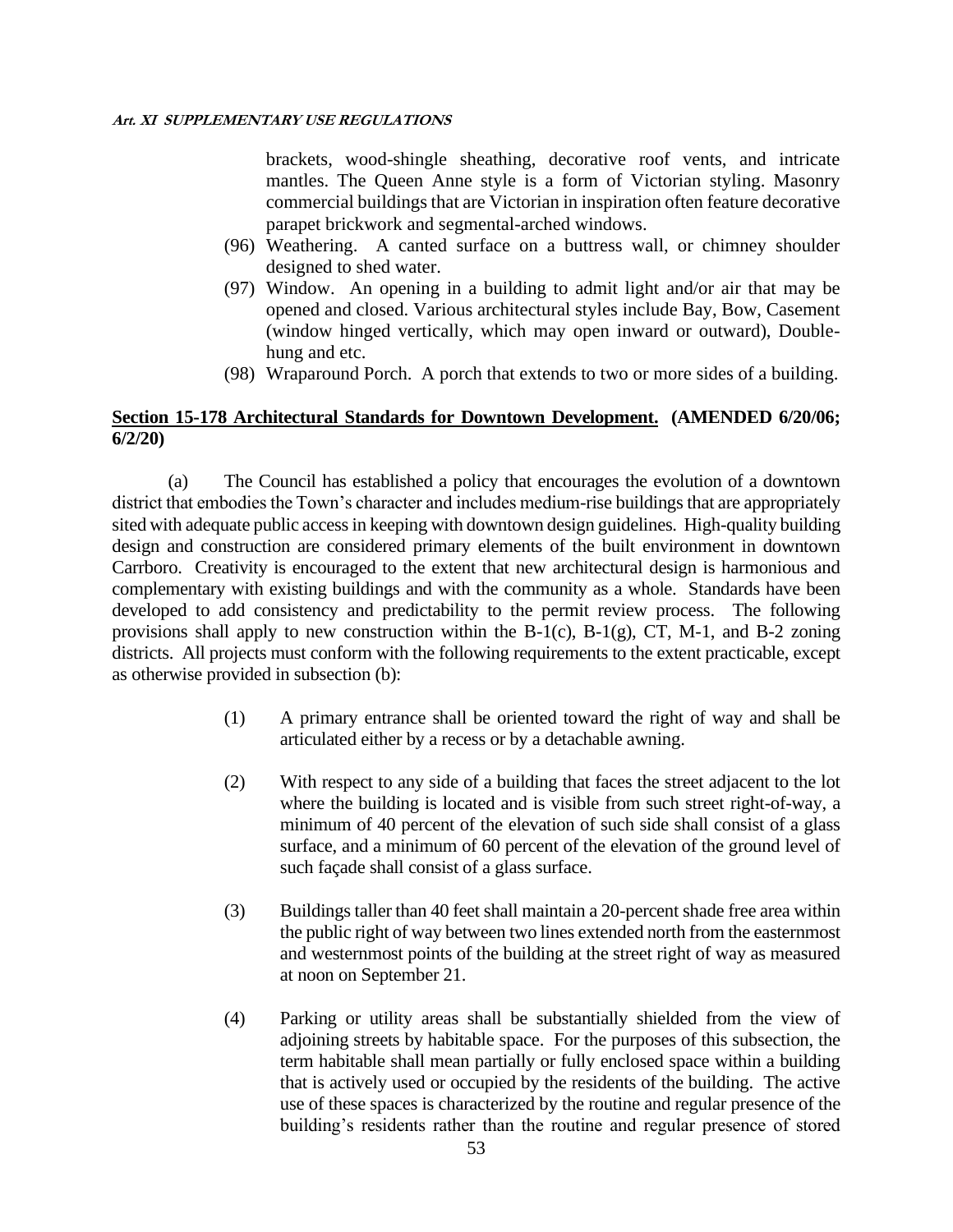goods, equipment, or other materials.

- (5) A building more than 45 feet in width shall be divided into increments of no more than 45 feet through articulation of the façade achieved through the following techniques:
	- (a) Divisions or breaks in materials
	- (b) Window bays
	- (c) Separate entrances and entry treatments
	- (d) Variation in roof line
	- (e) Building setbacks
- (6) The following exterior materials are prohibited: metal siding with exposed fasteners, vinyl siding, and processed wood panel products (e.g. hardboard).

(b) Notwithstanding the foregoing, applicants for projects that do not comply with the standards specified above may voluntarily participate in an alternative design review process that involves input from or a decision by the Appearance Commission as follows: **(AMENDED 2/23/10).**

- (1) If the project requires the issuance of a zoning permit and the Appearance Commission certifies to the zoning administrator that the alternative design substantially achieves the purpose (as spelled out in subsection (a) of this section) of the architectural standards for downtown development, then the development shall not be required to comply with the standards set forth in subsection (a).
- (2) If the project requires a special use permit-B or special use permit-A, then the Appearance Commission shall review the alternative design and make a recommendation to the permit-issuing authority as to whether that design substantially achieves the purpose (as spelled out in subsection (a) of this section) of the architectural standards for downtown development. If the permit issuing authority concludes that the alternative design substantially achieves the purpose of these architectural standards, then the development shall not be required to comply with the standards set forth in subsection (a).

(c) Residential projects in the B-2 district, or the B-1(c) and B-1(g) districts subject to the DNP Overlay District in Section 15-185.1, where every dwelling unit is an affordable unit, as defined in Section 15-182.4(b), may volunteer to adhere to the Village Mixed Use & Affordable Housing Vernacular Standards in Appendix L. **(Amended 6/02/20)**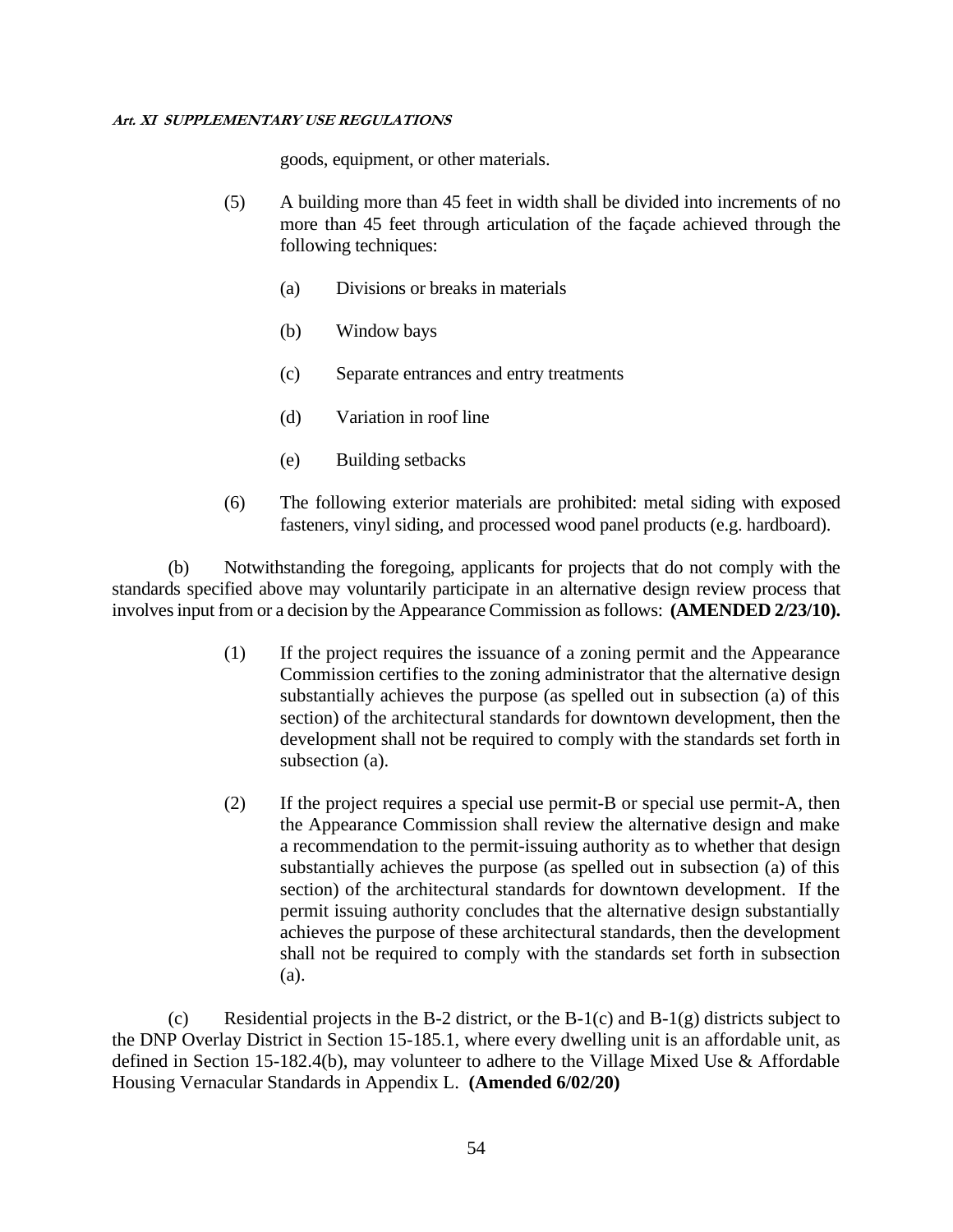### **Section 15-179 Child Day Care Homes and Child Day Care Facilities. (AMENDED 6/26/07)**

(a) Where outdoor play areas associated with a child day care home or child day care facility are within 25 feet of a neighboring residential structure, outdoor play shall not commence until 8:30 a.m. Where outdoor play areas associated with a child day care home or facility are within 300 feet of a neighboring residential structure, outdoor play shall not commence until noon on Sundays.

(b) For all day care homes and facilities, adequate vehicular turnaround area must be provided on-site or within nearby public-right-of-way, so that use of nearby private property may be avoided. Notwithstanding the foregoing provision, for day care facilities located on collector or arterial streets, the day care operator must demonstrate, at time of permit application, that sufficient parking spaces are provided on site, and that appropriate driveway access and configuration are provided such that site ingress and egress present no additional hazards in the street right-of-way, such as cars queuing up in the street, or cars backing into the street.

(c) A neighborhood meeting is required, inviting neighbors and property owners living or owning property within 500 feet of the boundaries of the subject property, with the purpose of the day care owner explaining the daycare proposal and receiving suggestions from neighbors as to ways to limit negative impact on the neighborhood.

(d) Yards associated with child day care homes and facilities shall be maintained free of refuse and garbage.

# **15-179.1 Day Care Uses Within Village Mixed Use Developments. (AMENDED 6/26/12)**

All 22.000 (Day Care) uses that are located within the single family residential use areas of a village mixed use development shall install and maintain site development and/or building features to ensure that the environmental impact, including but not limited to storm water volume, nutrient loading, water use or greenhouse gas emissions, contributed by the development activity is managed and/or reduced through a combination of features and practices that will result in an overall reduction in environmental impact from that which otherwise could reasonably be expected to occur in association with development of the 22.000 use. Specific performance measures that will be evaluated to determine whether the intent of this subsection has been met are as follows:

- (1) Open space, if practicable, is dedicated to either the homeowners association or the town, and
- (2) Storm water best management practices (BMPs) and associated grading and stabilization occur outside any primary conservation areas, and all runoff from the BMPs is discharged in a diffuse manner that insures that erosional rills will not be created as runoff enters and flows through conservation areas; and
- (3) Roof drainage is captured in sufficient quantity and in appropriately sized and sited devices to provide at a minimum for all on-site plantings, including but not be